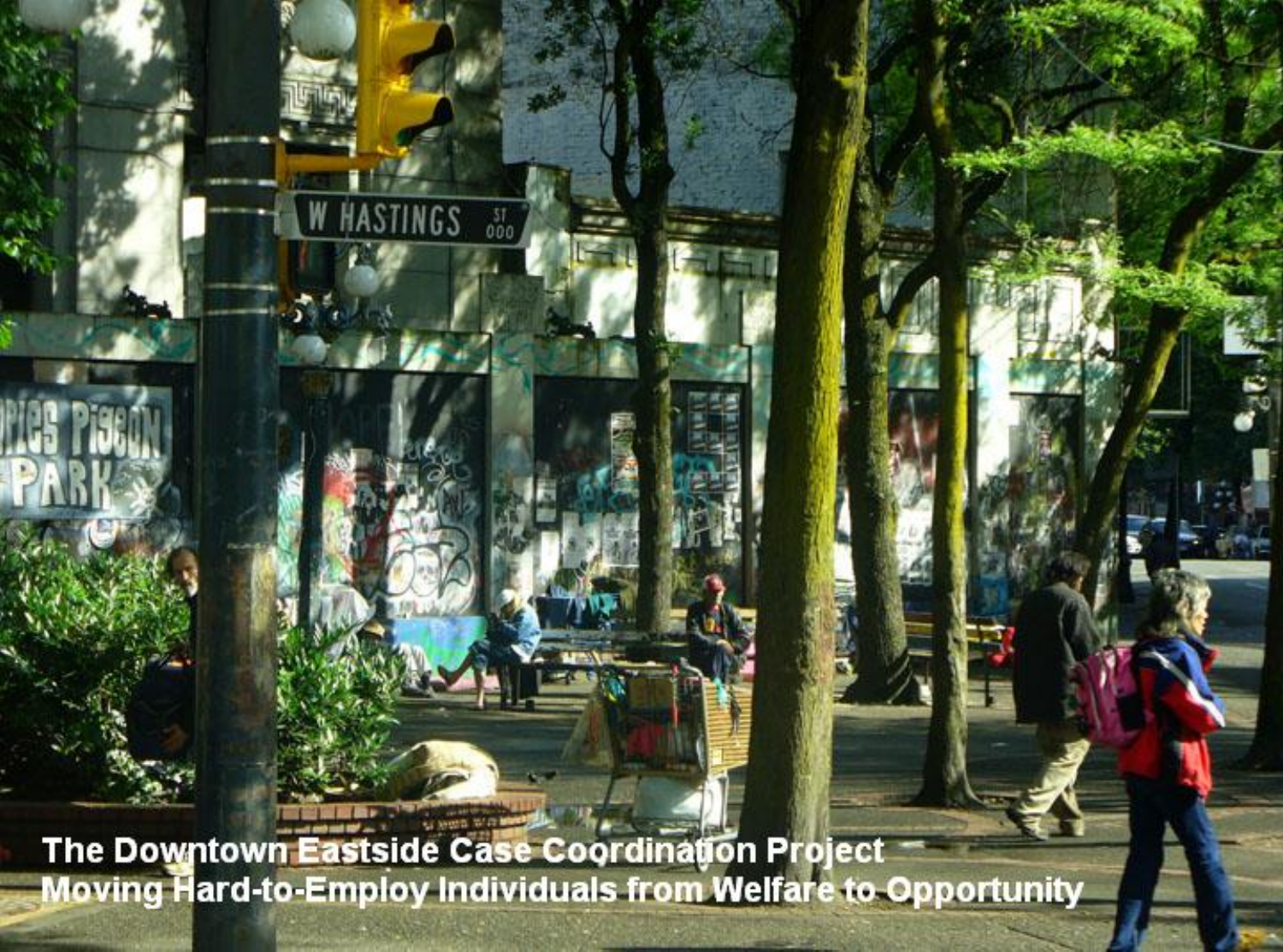*Cover photograph copyright Tanis Dagert.*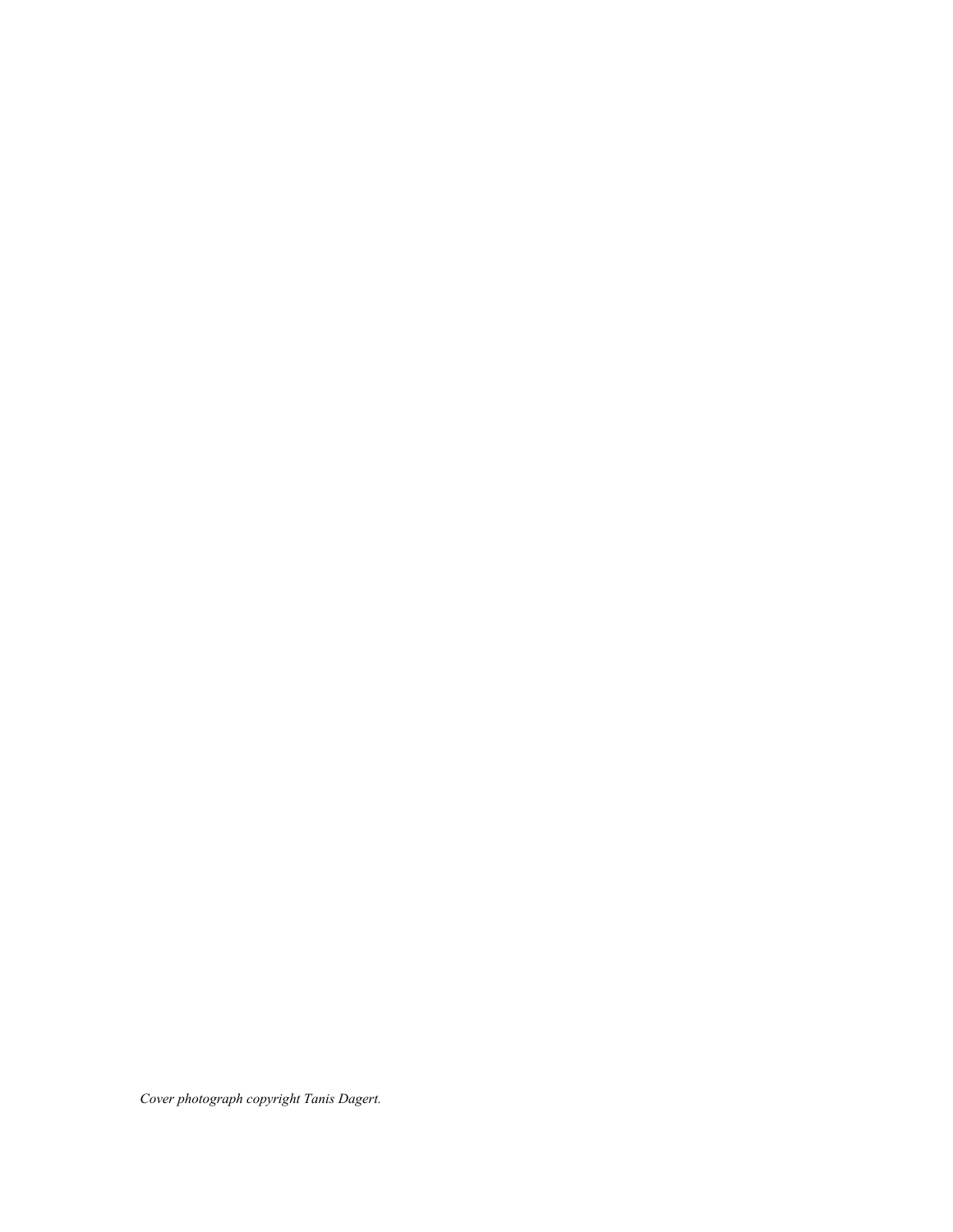

#### SOCIAL RESEARCH | SOCIÉTÉ **AND DEMONSTRATION DE RECHERCHE** CORPORATION SOCIALE APPLIQUÉE

### **The Downtown Eastside Case Coordination Project: Moving Hard-to-Employ Individuals from Welfare to Opportunity**

**July 2008** 

Prepared for:

**Vancouver Agreement** 

Submitted by:

**Social Research and Demonstration Corporation Barbara Dobson Susanna Gurr**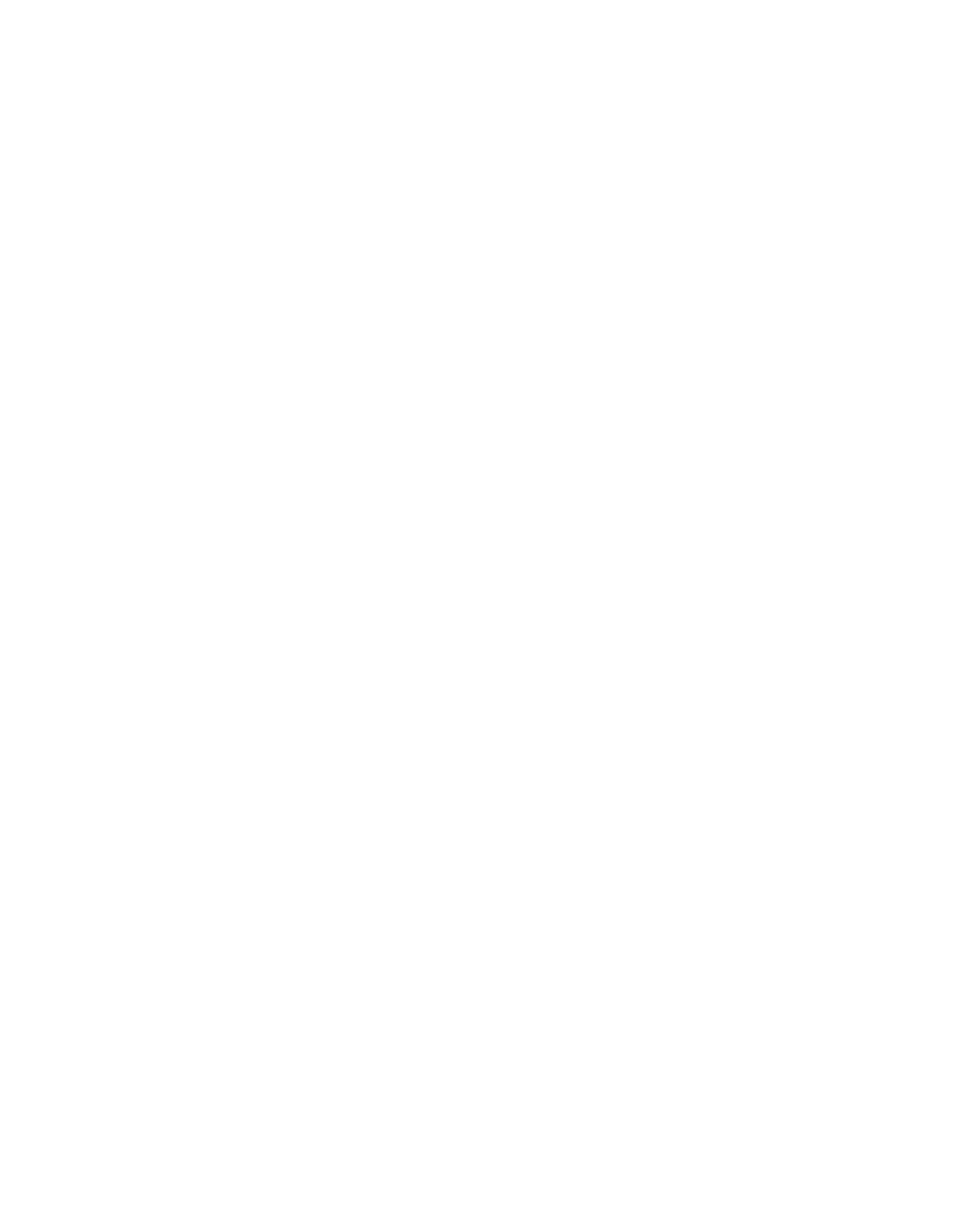# **Table of Contents**

|                         | Acknowledgements                                                                | V              |
|-------------------------|---------------------------------------------------------------------------------|----------------|
|                         | <b>Executive Summary</b>                                                        | $ES-1$         |
| $\mathbf 1$             | Introduction                                                                    | 1              |
|                         | Background to CCP                                                               | 1              |
|                         | The DTES: A Brief Description                                                   | $\overline{2}$ |
|                         | <b>Report Structure</b>                                                         | 3              |
| $\mathbf{2}$            | <b>Program Description</b>                                                      | 5              |
|                         | Key Features of Case Coordination                                               | 6              |
|                         | Client Eligibility for the Case Coordination Project                            | 7              |
|                         | Staffing Levels and Target Numbers for CCP                                      | 7              |
|                         | The Project Tracking System: EQUICARE                                           | 8              |
| 3                       | <b>The Evaluation Design</b>                                                    | 11             |
|                         | <b>Implementation Research Methods</b>                                          | 11             |
| $\overline{\mathbf{4}}$ | <b>The CCP Clients</b>                                                          | 13             |
|                         | Clients Referred to and Accepted into CCP                                       | 13             |
|                         | A Profile of CCP Clients and their Circumstances                                | 13             |
|                         | The Process of Case Coordination: How the Case Coordinators Worked with Clients | 17             |
|                         | <b>Client Intervention Funds</b>                                                | 19             |
|                         | Types of Support and Assistance Provided to Clients                             | 20             |
|                         | Clients' Experience of the Case Coordination Project                            | 22             |
| 5                       | <b>Employment and other Outcomes</b>                                            | 27             |
|                         | Clients' Movements along the Employment Continuum                               | 27             |
|                         | Client Employment and Volunteer Activity                                        | 30             |
|                         | The Challenge of Moving Clients into Employment                                 | 31             |
|                         | <b>Education and Training Programs</b>                                          | 33             |
|                         | <b>Employment Supports: Getting Clients Ready for Work</b>                      | 33             |
|                         | What Clients Say about Accessing Employment                                     | 34             |
|                         | How CPP Affects the Number of Clients Claiming Income Assistance                | 35             |
|                         | Changes in MEIA Designation                                                     | 37             |
|                         | How the Case Coordination Project Was a Success from the Clients' Perspectives  | 38             |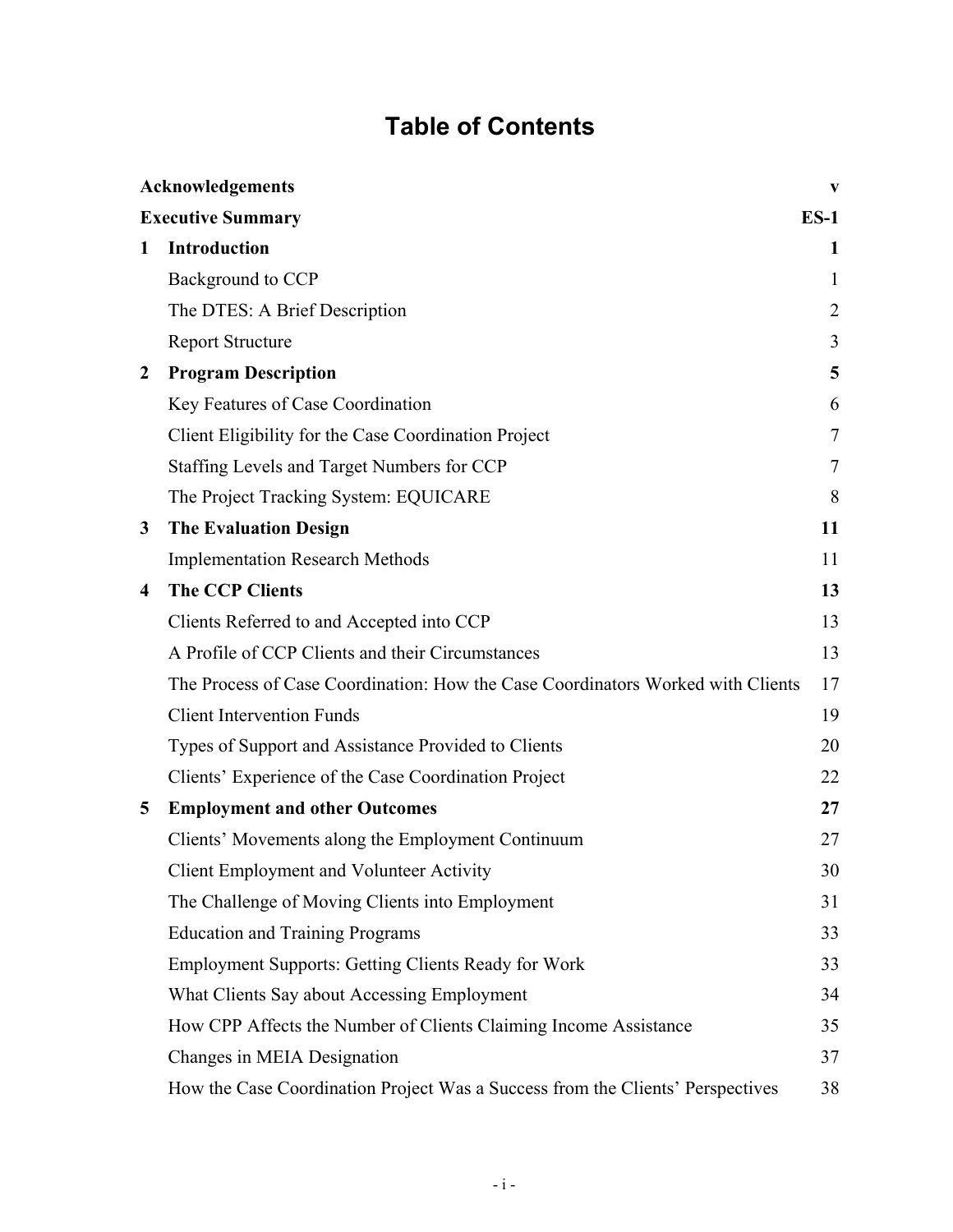| 6 | Building on the Case Coordination Project's Promise: Observations and Lessons 39 |    |
|---|----------------------------------------------------------------------------------|----|
|   | <b>Implementation and Administrative Lessons</b>                                 | 39 |
|   | Transitioning CCP Clients Back to MEIA                                           | 42 |
|   | The Employment Focus of the Case Coordination Project                            | 43 |
|   | Summary                                                                          | 45 |
|   | <b>Summary and Conclusions</b>                                                   | 47 |
|   | Outstanding Issues for Policy and Practice                                       | 50 |
|   |                                                                                  |    |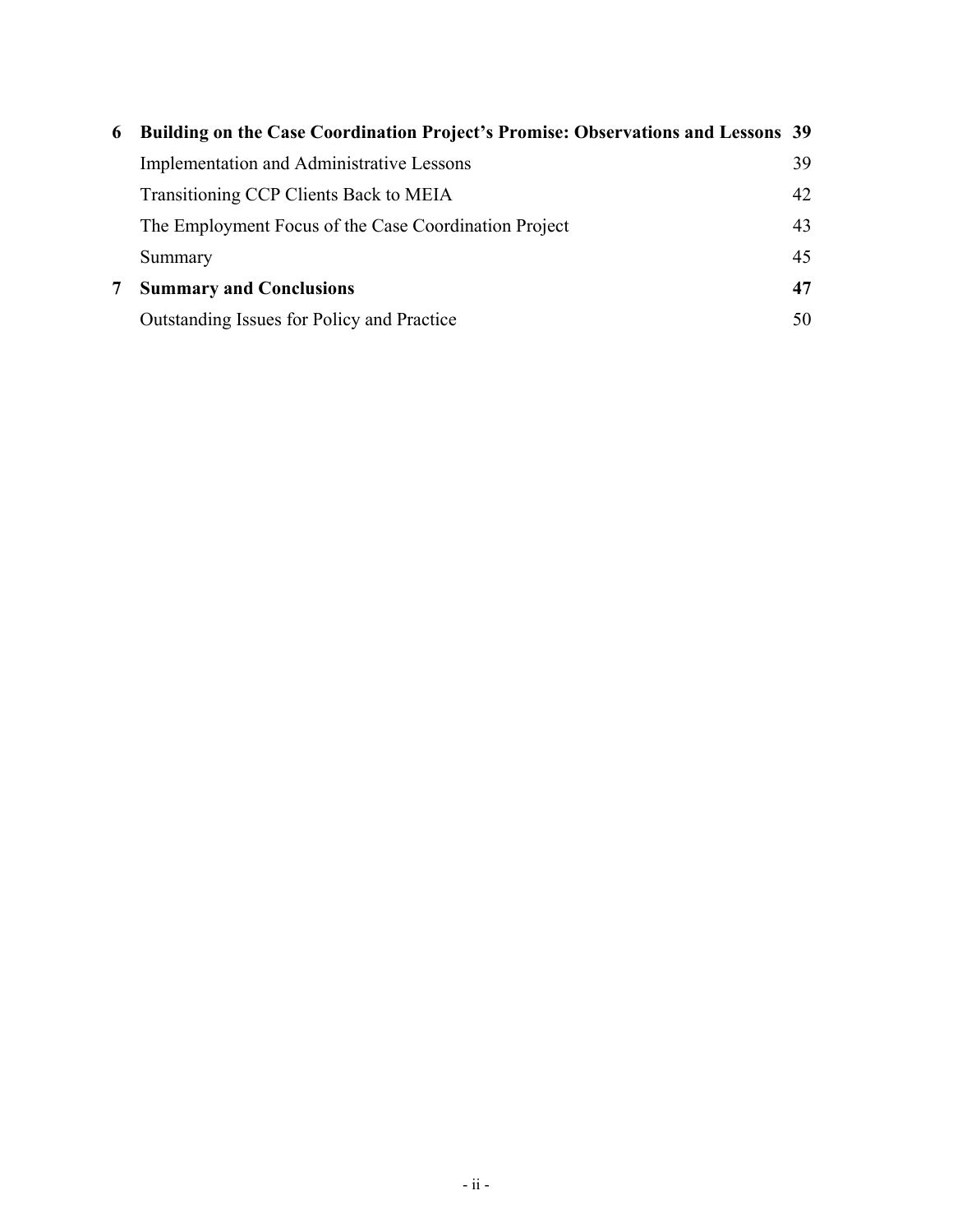# **Tables and Figures**

### **Tables**

| $\mathbf{1}$ | CCP and Agency Targets: Number of Case Coordinators (CC) and Clients                                                            | 8  |
|--------------|---------------------------------------------------------------------------------------------------------------------------------|----|
| 2            | Selected Information from Baseline Assessment for Clients Accepted into CCP<br>(August 2006 to July 2007)                       | 15 |
| 3            | CCP Client Interventions Funds Received by Accepted CCP Clients<br>(at January 31, 2008)                                        | 20 |
| 4            | Movement along the Employment Continuum for CCP Accepted Clients,<br>by Number of Clients                                       | 30 |
| 5            | Client Employment and Volunteer Activity in CCP                                                                                 | 31 |
| 6            | Lessons from Decentralized Model of Case Coordination                                                                           | 39 |
|              | <b>Figures</b>                                                                                                                  |    |
| 1            | Gender, Family Type and Age (Grouped) of Referred CCP Clients<br>by their Program Status (Accepted vs. Not Accepted)            | 14 |
| 2            | Types of Barriers Experienced by Clients Who Had Been Accepted in CCP:<br>Percentage of Accepted Clients with Selected Barriers | 16 |
| 3            | The Process of Case Coordination                                                                                                | 17 |
| 4            | The Employment Continuum                                                                                                        | 28 |

5 Income Assistance Rates for Accepted and Non-Accepted CCP Referrals 36 6 The Proposed Case Coordination Process 40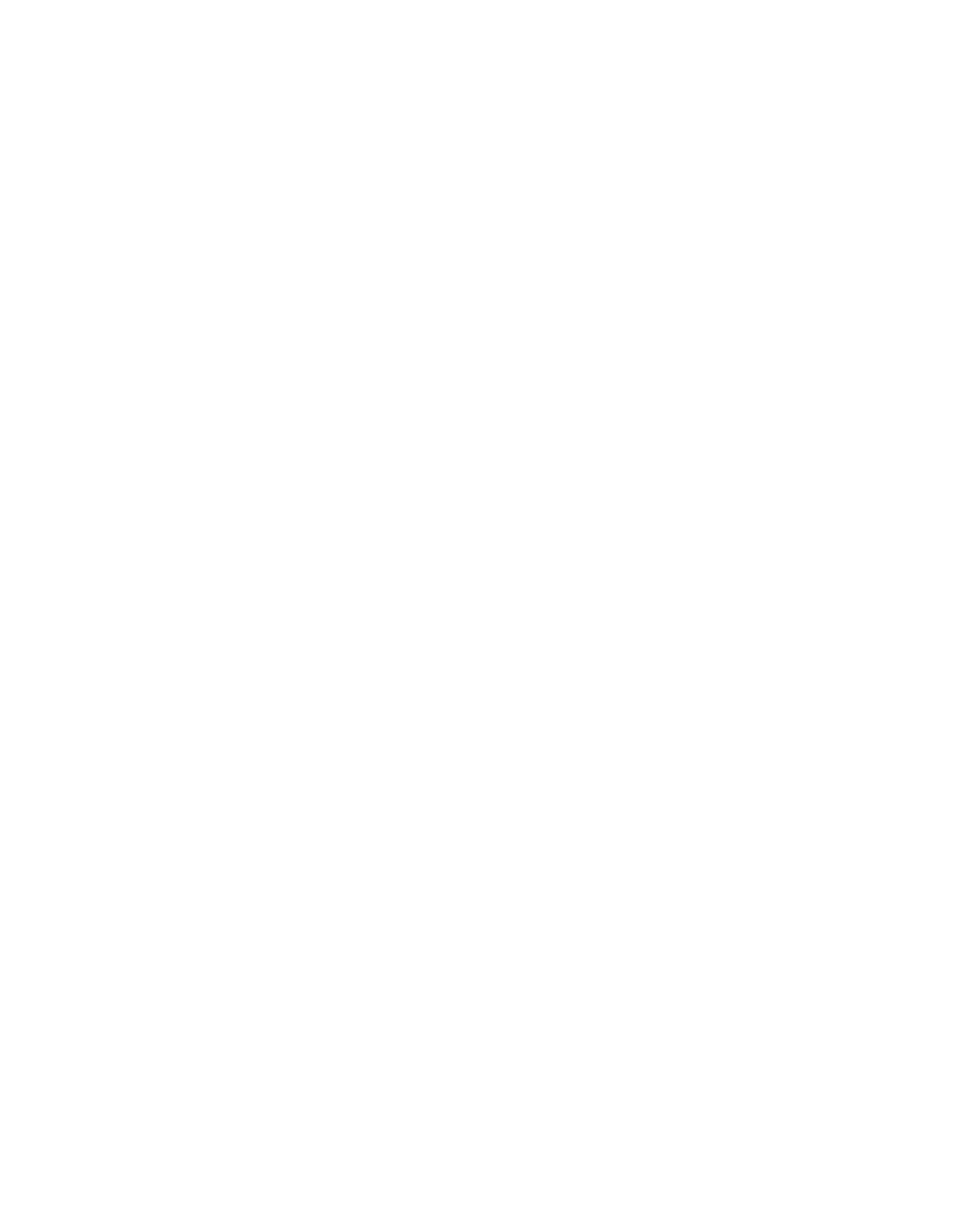## **Acknowledgements**

The Case Coordination Project is the result of the collaboration between a number of agencies, organizations, and individuals. The Social Research and Demonstration Corporation (SRDC) would like to acknowledge those involved in this project and to thank them for participating in this evaluation.

We would like to express our thanks to the Service Agencies and the case coordinators for work they did and for supporting this evaluation. Over the three years of the Case Coordination Project, the case coordinators participated in interviews and reflected critically on the model and as well as their practice.

We would also like to acknowledge the support of the Ministry of Employment and Income Assistance (which became in June 2008 the Ministry of Housing and Social Development) not only in providing the grant for the project but also for participating in the evaluation. The Vancouver Agreement and Building Opportunities with Business who managed this initiative are also to be thanked for their support and contributions to this evaluation.

SRDC would also like to acknowledge the role of the evaluation committee for their commitment to this project and for their ongoing advice and support.

Finally, and most importantly, SRDC would like to express our sincerest gratitude to the individual clients who participated in this evaluation. These individuals gave their time willingly and openly discussed and reflected on their experiences. Their hope was that their contributions would help improve services and supports for others who, like them, experienced multiple barriers and needed supports to address the complex health, housing and social and personal issues. We thank them for their time, patience, insights, and willingness to tell us their stories.

The Authors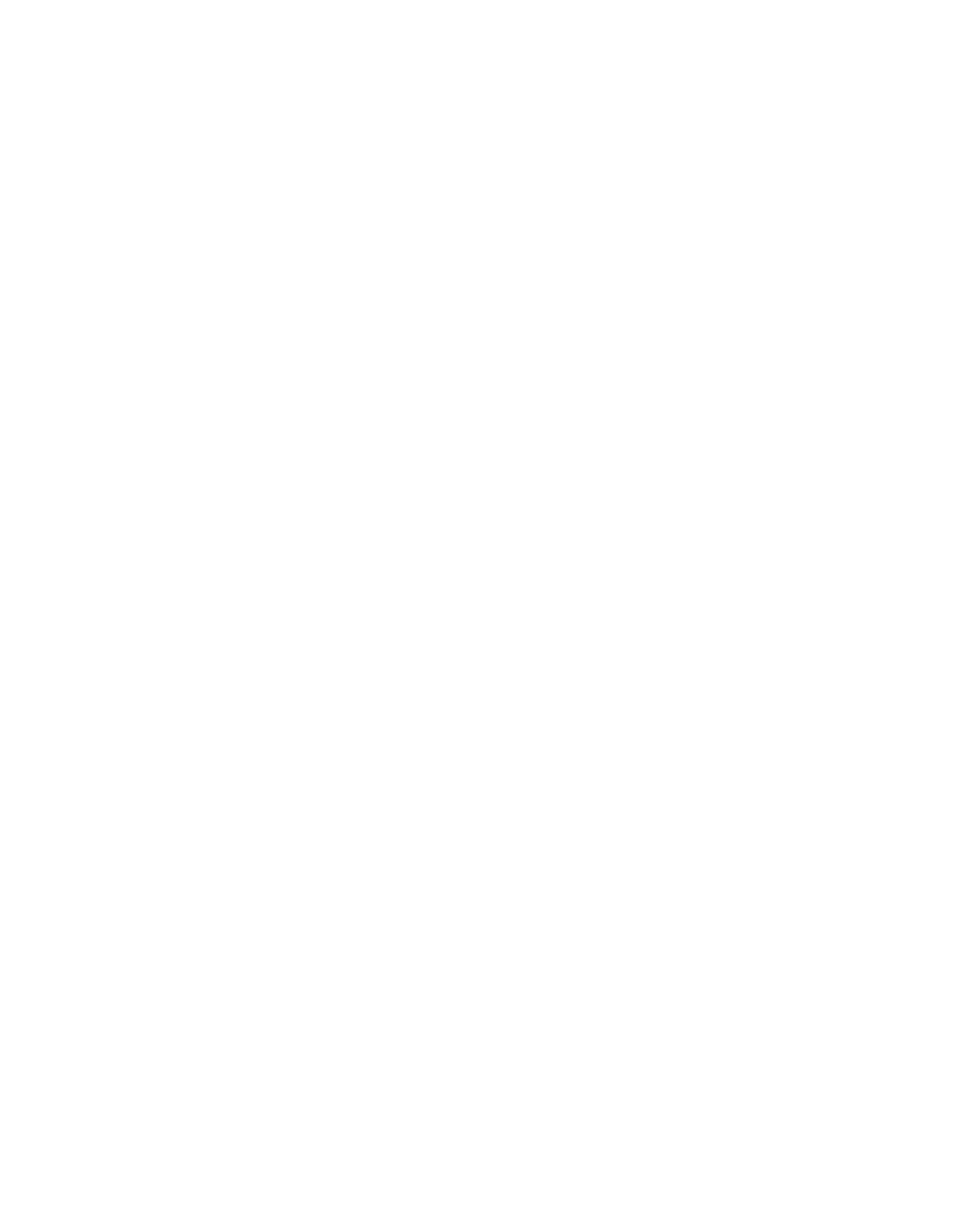## **Executive Summary**

The aim of the Case Coordination Project (CCP) was to put in place supports to help long-term unemployed residents of the Downtown Eastside (DTES) move into employment. The project was to do this by providing individuals with one-to-one supports delivered via a case coordination model. CCP was designed to be flexible both in terms of the methods of delivery and components of the program in order to respond quickly to the changing needs of clients. The service that developed was a client-centred initiative aimed at connecting individuals to jobs and supporting them to sustain employment, thus breaking the "welfare– work–welfare" cycle experienced by many individuals in the DTES. CCP was designed as a demonstration project funded for three years, from 2005 to 2008. The Vancouver Agreement (VA) received a grant of \$3.25 million from the Ministry of Employment and Income Assistance (MEIA, which became in June 2008 the Ministry of Housing and Social Development) to develop, implement, and evaluate the project. Through a competitive process, the VA contracted the Social Research and Demonstration Corporation (SRDC) to conduct the project's evaluation.

A decentralized model was used to deliver CCP services to clients. In this model, the five service agencies that were contracted to provide case coordination services retained responsibility for the day-to-day management of their case coordinators. The agencies were located throughout the DTES and it was hoped that having different locations would make it easier for clients to attend appointments. Each case coordinator had an individual caseload that was designed to be smaller than the caseload of a more traditional case manager, to ensure that they had the time and resources to work intensively with clients. Case coordinators were to act as "brokers," referring clients to appropriate services as needed while providing ongoing support. For each client accepted into CCP, case coordinators had access to client intervention funds of up to a maximum of \$1,700 per client to help address employment-related needs. These funds were managed by each of the service agencies, case coordinators were able to access these quickly. CCP employed eight case coordinators and two additional staff: the CCP Intake Case Coordinator who managed the referrals to the project and the Job Developer. The eligibility criteria for the project specified individuals had to be in receipt of Income Assistance and be within the catchment area of two Downtown Eastside MEIA offices (see Section 2).

The findings from the evaluation, detailed below, relate to the clients, employment and other outcomes, clients' experience, and program implementation and administration.

#### **The Clients**

- In total, 658 clients were referred to the Case Coordination Project, of which 329 were accepted and participated in the project. The main reason why individuals were not accepted into CCP was that they failed to attend their initial appointments with project staff (see Section 4).
- The clients in CCP lived in very difficult circumstances and this explains why so many clients were addressing basic needs and life skills issues and experienced multiple barriers. The majority were single men who lived alone, close to two-thirds of clients were between 40 and 64 years of age, and about one-third had lived in the DTES for more than 10 years. Almost half of the clients were current substance users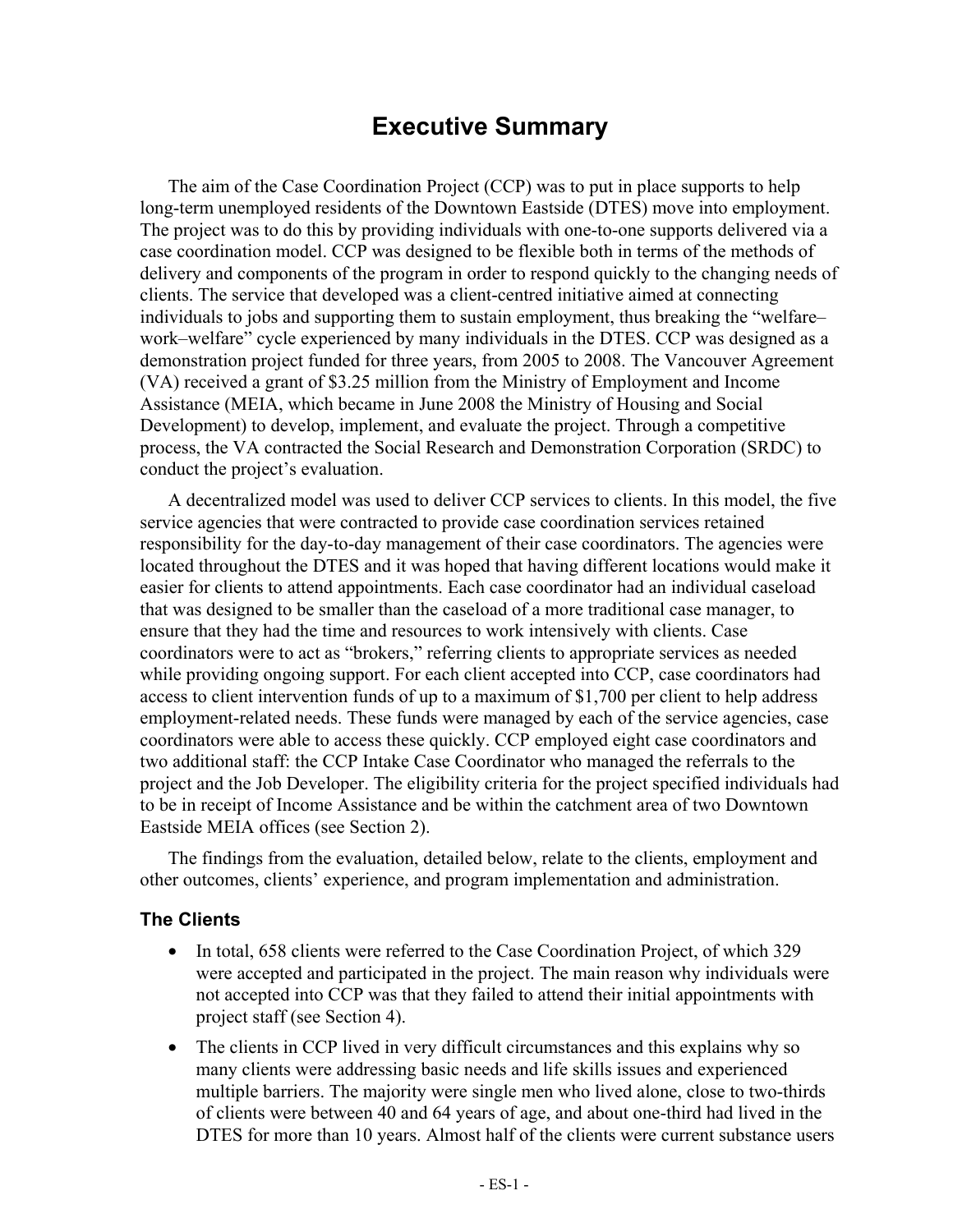and approximately 80 per cent had been past users. Almost two-thirds of clients reported serious health problems (see Section 4).

• Trying to resolve basic needs issues took considerable time and resources and made it difficult to maintain the employment focus of CCP. Basic needs included health issues such as addiction and mental health issues, personal circumstances and housing issues (see Sections 4 and 5).

### **Employment and Other Outcomes**

- Of the 329 clients who participated in the Case Coordination Project, the case coordinators recorded paid employment for approximately 26 per cent, almost 3 out of 10 clients. When paid and unpaid volunteer activity was included, this number increased to about 4 out of 10 clients. The range of employment and volunteer activities varied and included many individuals who worked or volunteered for one day or short periods, as well as those who managed more sustained employment (see Section 5). These figures need to be regarded with caution, however, because of data quality issues (see Section 2).
- The clients who did move successfully into sustained employment had managed to address underlying issues. They had stable housing and most had completed drug or alcohol rehabilitation. What differentiated these clients was a focus on moving on, a growing confidence in their own abilities, the presence of a support network, realistic expectations, and the ability to use problem-solving skills (see Section 5).
- Of the 329 clients who participated in CCP, 308 had intervention funds spent on them. The average amount of money spent on clients varied over the three years of the project with more intervention funds being spent on clients who secured paid employment (see Section 5).
- The Case Coordination Project did not reduce Income Assistance receipt for those clients who had been accepted into the project in comparison to those who were referred but not accepted into CCP (see Section 5).
- A higher proportion of clients referred to the Case Coordination Project were subsequently found to be eligible for MEIA disability benefits than those who were referred but not accepted into the project. The case coordinators were able to support clients to apply for disability benefits by helping with paperwork, arranging appointments and following up with other professionals when necessary (see Section 5).

### **The Clients' Experience**

- Clients who participated in CCP were very positive about the project and the supports they had received. CCP was seen as something very different from other employment and training initiatives as it worked with clients to address underlying issues before trying to move them into employment. Clients appreciated the fact they did not have to be substance-free to access these supports (see Section 4).
- Very few clients underwent immediate transformations; instead, all described the process as slow and involving a number of false starts. The transformations some clients experienced in their lives since participating in CCP were impressive. Clients who had been sleeping in the alleys and who had poor health ended up with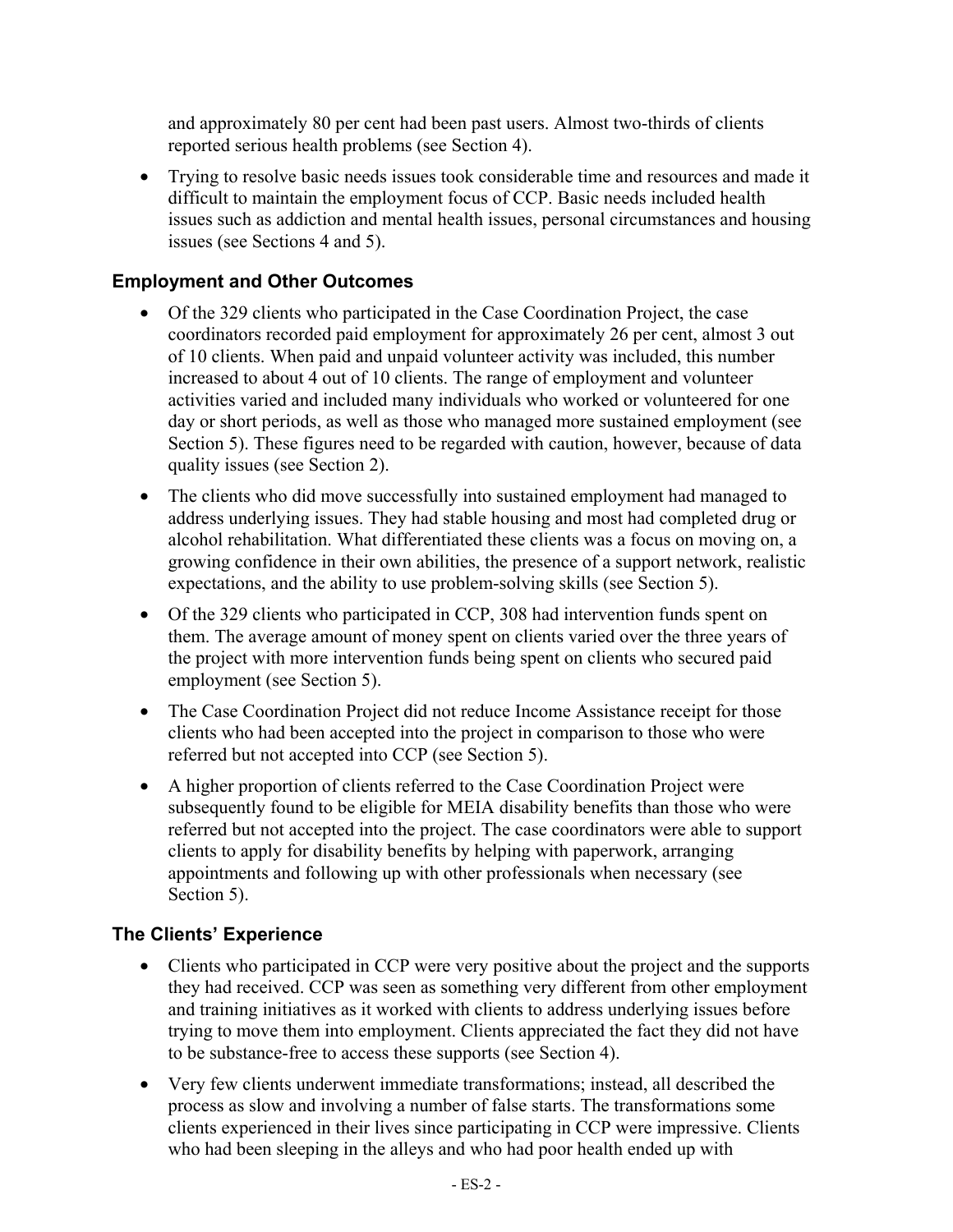somewhere to live; they were clean and proud individuals who were volunteering or exploring the possibility of training or work. Many attributed these transformations to a combination of their realization that if things did not change, then this is all that they would ever have and, equally importantly, the conviction they developed through working with the case coordinators that change was possible. They also experienced a growing realization that they deserved a better quality of life. Clients found the case coordinators to be respectful, non-judgemental, and credited them with giving them a sense of hope (see Section 4).

#### **Implementation and Administration**

- While the decentralized model implemented offered the prospect of incorporating the expertise of a range of agencies and of accessing other resources, actually managing a project under this organizational structure proved very difficult. The project experienced a number of operational inconsistencies, including managing the flow of clients through the project, and reporting and entering client information in EQUICARE, the project's information tracking system. Although attempts were made to resolve these challenges, they persisted throughout the life of the project (see Section 6).
- There was a need for regular systematic case review of clients who participated in CCP. While this occurred in some agencies, it was less rigorous in others. As a result, the case coordinators were not always clear on how to move clients further along the employment continuum into work or training once their situations had been stabilized. CCP tried to refocus the initiative by employing a Job Developer but this met with limited success because so few clients were ready to move into employment, volunteering, or training (see Section 6).
- CCP did present opportunities for greater partnerships working within the DTES. In the framework of the project, this happened mostly between front-line staff and senior management. All agencies reported improved relationships with MEIA staff, however, their collaboration in CCP did not extend to other DTES initiatives and projects (see Section 6).
- The case coordinators had autonomy and flexibility over how they managed their caseloads as well as how they used the client intervention funds. While this proved positive in terms of the creativity in meeting some client needs, it was challenging to manage this variation given the employment focus of the project.

#### **Conclusion**

- For some clients, employment especially mainstream and traditional employment — was not feasible. CCP was able to provide support to these clients and helped to make substantial improvements in their lives. For these clients, CCP was not just an employment initiative: it evolved into a comprehensive model that provided support to clients to address underlying issues so that many who participated in the program were left better off.
- The evaluation suggests there is a need for intensive one-to-one support for clients who are not able to participate in mainstream employment or other initiatives. Within the framework of CCP, the one-to-one support provided by the case coordinators enabled some clients to stabilize their lives as well as supporting others to move into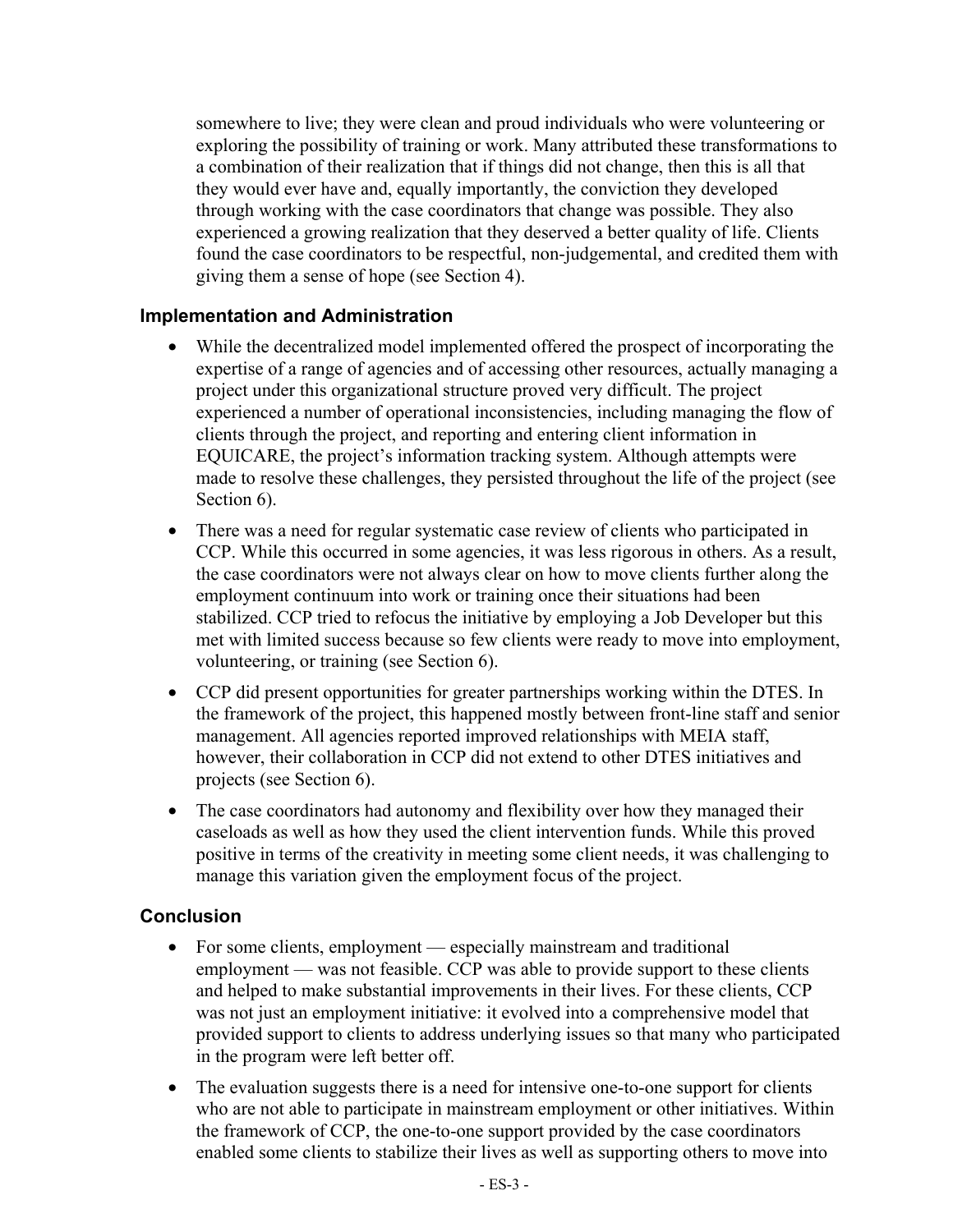employment, volunteering, or training. The type of supports provided included practical help and life skills, financial help, and personal support (see Section 4).

• Further research is required to explore whether providing supports to address basic needs and life skills issues translate into sustained improvements in clients' lives, including being employed or volunteering. More work also needs to be conducted with clients who are reluctant to attend services and therefore receive few if any supports.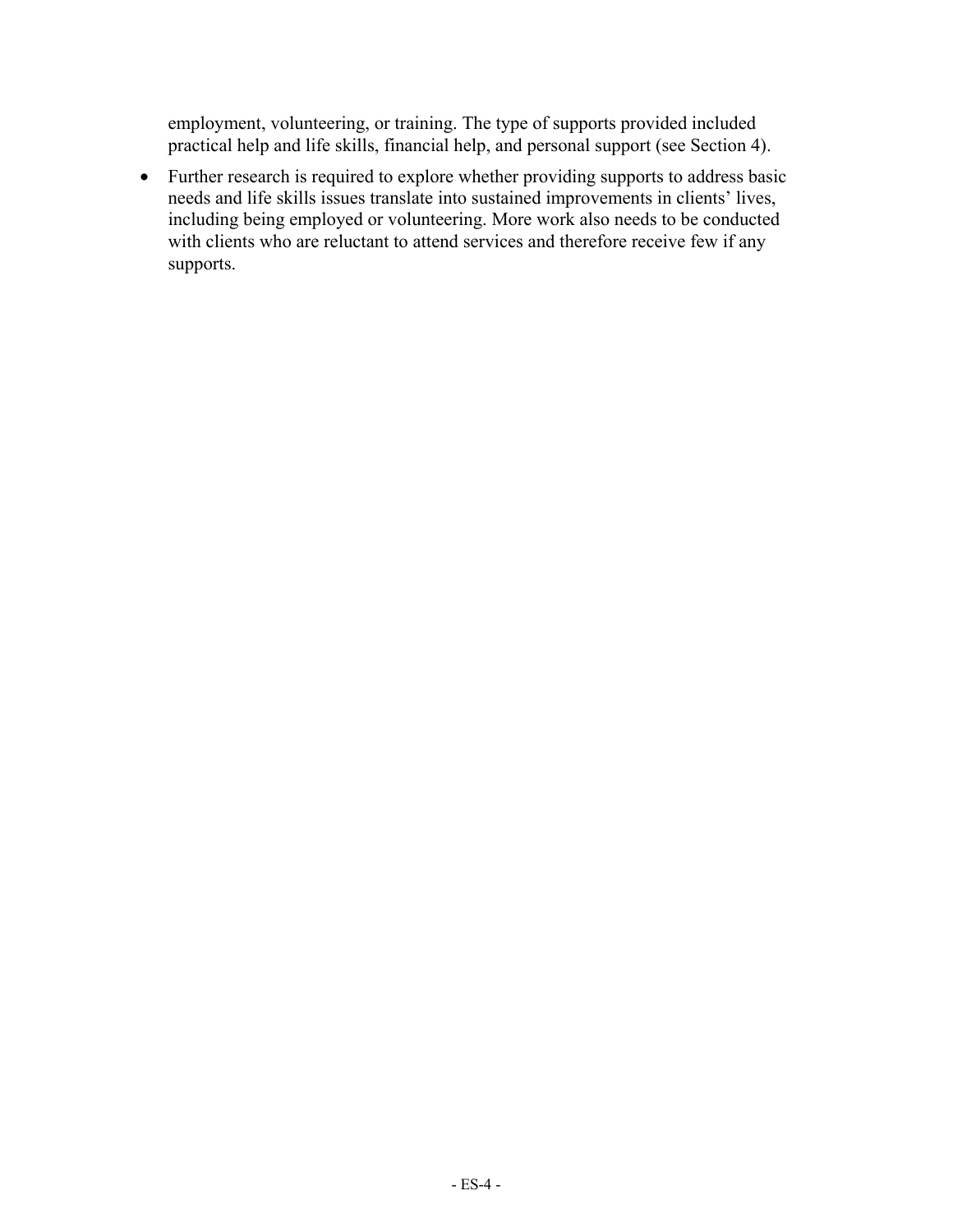## **Section 1: Introduction**

This is the final evaluation report of the Case Coordination Project (CCP), a three-year demonstration project in Vancouver's Downtown Eastside (DTES) implemented between February 2005 and February 2008. This report begins by providing some background information about the Case Coordination Project and the DTES as well as describing the program implemented and how it was evaluated. The report then details the experience of those clients who participated in the Case Coordination Project and highlights some of the main outcomes for these clients. The report concludes by considering the administrative and implementation lessons generated by the project before presenting a summary of the overall findings.

The Case Coordination Project was designed to learn whether a case coordination model delivering one-to-one support to long-term unemployed residents of the Downtown Eastside could help them return to employment and self-sufficiency. The Vancouver Agreement (VA) received a grant from the Ministry of Employment and Income Assistance (MEIA, which became in June 2008 the Ministry of Housing and Social Development) of \$3.25 million to develop, implement, and evaluate the project. Through a competitive process, the VA contracted with the Social Research and Demonstration Corporation (SRDC) to conduct the evaluation of CCP. The aims of this evaluation were to determine if, and how, providing intensive one-to-one support to long-term unemployed people helps them to move along the employment continuum. The employment continuum used in CCP represents the stages that an individual goes through as they move from basic needs towards employment and or selfsufficiency. For the purposes of this project, the definition of employment has been widened to include not only attachments to the labour force but also paid and unpaid volunteer positions.

## **BACKGROUND TO CCP**

1

Within recent years, many countries have put in place policies and programs to help long term unemployed individuals move into work. MDRC<sup>1</sup> traces this policy interest back to the 1990s when the strong economy, rising employment rates, and dramatic declines in the welfare caseload all combined to focus a spotlight on groups who had been left behind. The question raised was relatively simple, why were some individuals being left behind? The answer from practitioners, researchers, policy-makers and others was that long-term unemployed or hard-to-employ individuals needed special assistance to find and to keep jobs because they experienced multiple barriers. The types of barriers experienced included:

- **Human capital deficits —** including low basic skills, limited work experience and a lack of social and personal skills needed to sustain employment
- **Health problems —** including physical disabilities and mental health issues, substance abuse, depression and other chronic health problems

<sup>1</sup> MDRC is a US-based, non-profit, non-partisan education and social policy research organization dedicated, over the last three decades, to learning what works to improve programs and policies that affect the poor.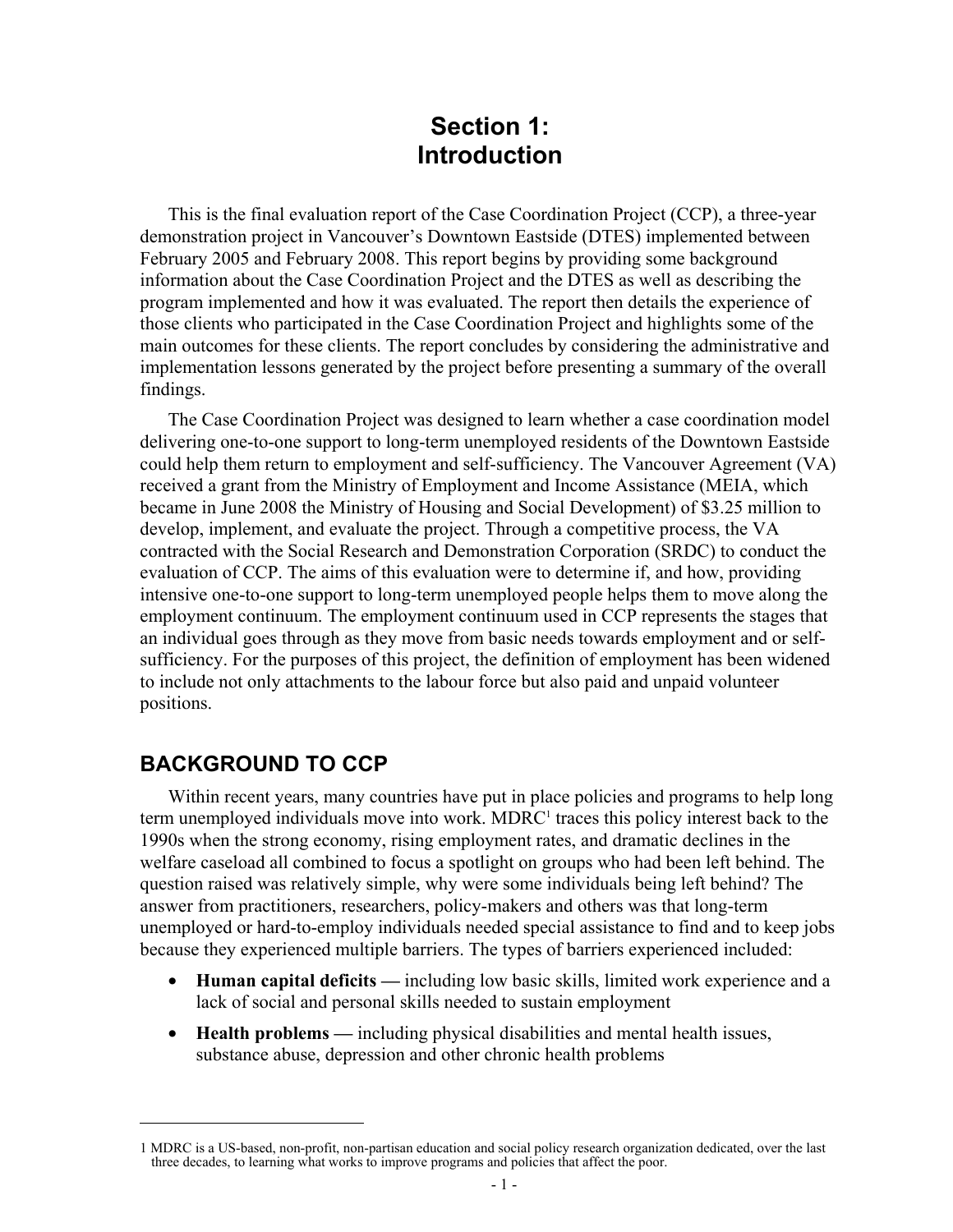• **Situational barriers —** including situations and responsibilities that make work difficult, including homelessness and caring responsibilities, and also other factors such as having a criminal record.

At the time when the Case Coordination Project was developed, the available research suggested a program with a combination of treatment, support services, and labour market strategies would be necessary to help individuals with multiple barriers succeed in employment. CCP was designed to provide this "full array" of services to hard-to-employ individuals in a personalized and responsive manner. CCP was to have achieved this by being able to access a mix of supports, training and treatment-focused services to help hardto-employ individuals move towards employment. The service that was developed was a client-centred intervention with the aim of "bridging the gap between the pool of unemployed workers in the DTES and the new and emerging jobs." By providing one-to-one support to individuals, it was hoped that CCP would be able to connect individuals to real jobs and in doing so would be able to address some of the gaps that were known to exist in employment programming in the DTES when CCP was developed.

## **THE DTES: A BRIEF DESCRIPTION**

Before considering the results from the evaluation of the CCP, it is important to have some understanding of the context in which the Case Coordination Project operated. The Downtown Eastside in Vancouver holds the title of being home to Canada's poorest postal codes. The area is synonymous with high rates of poverty, substance abuse, poor housing, and high rates of unemployment. Not surprising, given these characteristics, the health of the population of the DTES is also poor. Recent articles and studies estimate that the DTES has the highest Human Immunodeficiency Virus (HIV) infection rate in North America, affecting 30 per cent of the local population.<sup>2</sup> Vancouver has also seen an increase in the rate of hepatitis C infections among intravenous drug users (IDUs): the prevalence among that population has been reported as ranging from 63 to 92 per cent.<sup>3</sup>

In addition, the 2005–06 DTES Community Monitoring Report<sup>4</sup> reports the following:

- Almost half of the people living in the DTES are over 45 years of age with 22 per cent of residents being seniors compared to 13 per cent for Vancouver.
- More residents in the DTES live alone.

1

- About 10 per cent of the City's total Aboriginal population lives in this area whereas 3 per cent of Vancouver's population is Aboriginal.
- Unemployment rates are higher in the DTES.
- In 2001, 67 per cent of those in private households in the area were considered lowincome.

<sup>2</sup> Sawsan Kalache, S. C. (2007, January 12). The Poorest Postal Code: Vancouver's Downtown Eastside in Photos. *The Dominion*. Retrieved February 2008, from www.dominionpaper.ca/articles/909

<sup>3</sup> Buxton, J., Mehrabadi, A., Preston, E., and Tu, A. (2007). *Vancouver Drug Use Epidemiology: Vancouver Site Report for the Canadian Community Epidemiology Network on Drug Use (CCENDU)*. Retrieved February 2008, from http://www.city.vancouver.bc.ca/fourpillars/documents/Full\_CCENDU\_report\_2007\_web.pdf

<sup>4</sup> Retrieved June 2008, from http://www.city.vancouver.bc.ca/commsvcs/planning/dtes/pdf/2006MR.pdf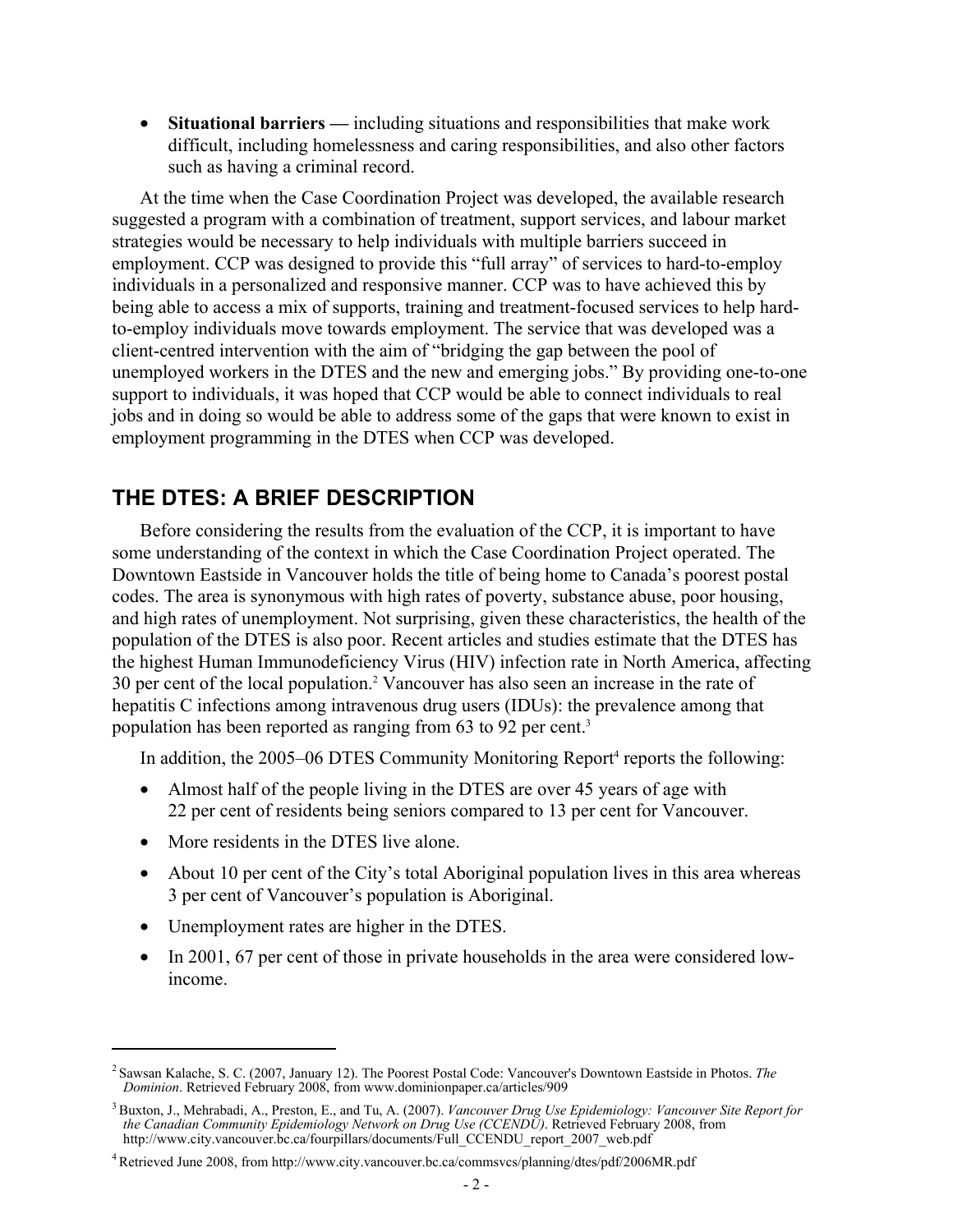- The source of income for close to 40 per cent of the DTES population was from government transfer payments compared to 10 per cent for the City of Vancouver.
- DTES has a large proportion of the City's low-income housing. The major types of housing are Single-Room Occupancy Hotels (SROs), Non-Market Housing and Special Needs Residential facilities.
- A report published by Centre for Applied Research in Mental Health and Addiction estimated that 50 to 70 per cent of those who are homeless have a dual diagnosis.<sup>5</sup>

The recent Metro Vancouver Homeless Count conducted in March 2008 showed an increase in the numbers of homeless individuals in the DTES as well as Metro Vancouver area.<sup>6</sup> In Metro Vancouver, there was a 19 per cent increase from 2,174 in 2005 to 2,592 in 2008. DTES has a significantly higher unemployment rate (22 per cent) compared to the City (8 per cent).*<sup>7</sup>* While there have been initiatives to resolve the complex social and economic problems faced by individuals as well as by the area, statistics continue to demonstrate that these problems persist.

### **REPORT STRUCTURE**

Section 2 of this report provides a description of the case coordination model implemented in the DTES as well as modifications that were made to the model. Section 3 provides an overview of the evaluation design. Section 4 profiles the clients who participated in the Case Coordination Project as well as examining their experience with the project. Section 5 considers the employment and other outcomes of the Case Coordination Project. Section 6 reflects on the lessons for policy and practice in delivering a case coordination model to clients who experience multiple barriers to employment. Finally, section 7 contains a summary of the findings.

 5 Patterson, M., Somers, J., McIntosh, K., Shiell, A., Frankish, C. J. (2008). *Housing and Support for Adults with Severe Addictions and /or Mental Illness in British Columbia*. Vancouver: Centre for Applied Research in Mental Health and Addition (CARMHA), Simon Fraser University.

<sup>&</sup>lt;sup>6</sup> Preliminary figures released in April 2008. Retrieved June 2008, from http://intraspec.ca/2008HomelessCountPreliminaryFS-April.pdf

<sup>&</sup>lt;sup>7</sup> Retrieved June 2008, from http://www.city.vancouver.bc.ca/commsvcs/planning/dtes/pdf/2006MR.pdf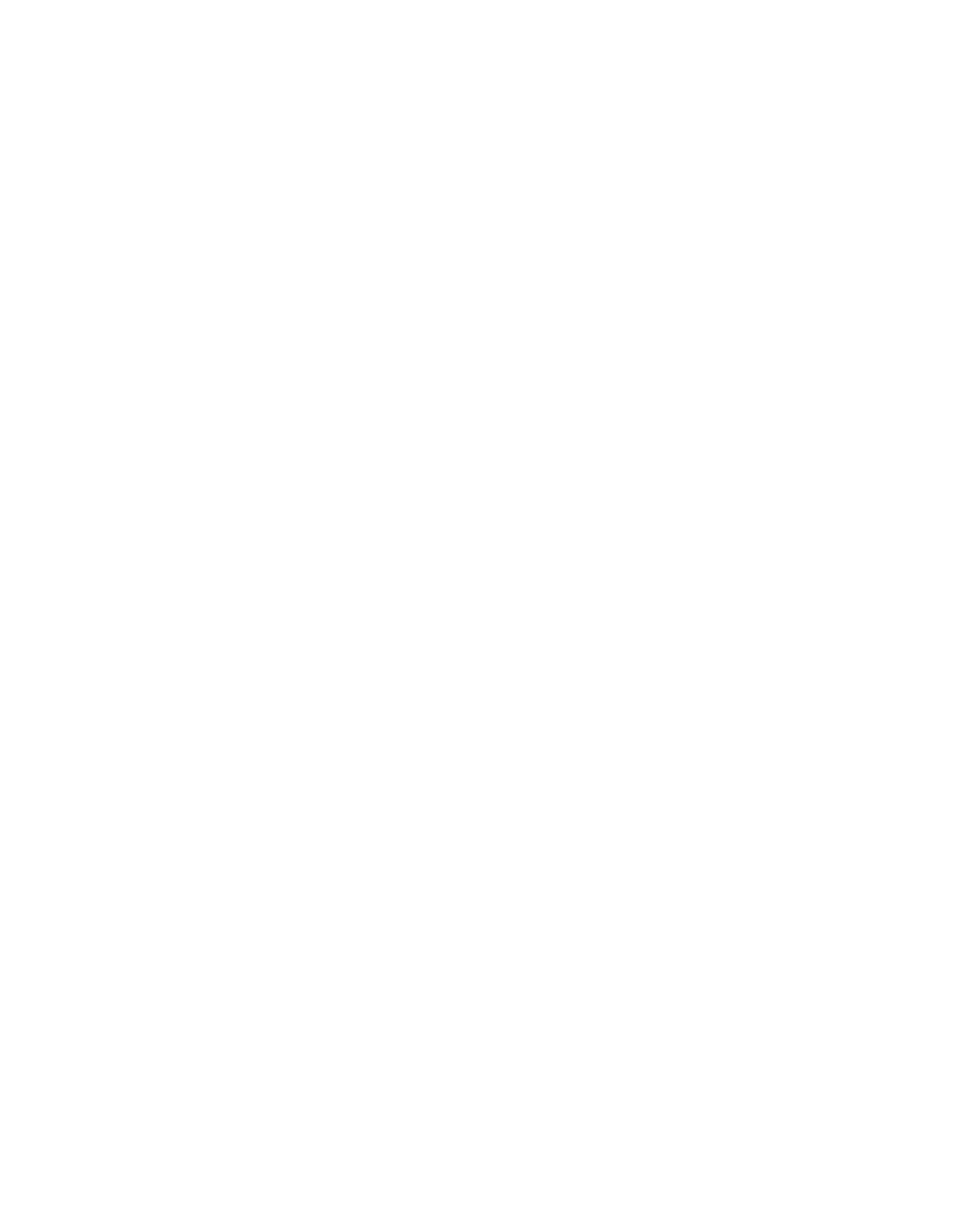## **Section 2: Program Description**

The Case Coordination Program was a three-year initiative that began in February 2005 and ran until February 2008. The design of CCP incorporated a comprehensive model to deliver services to long-term unemployed individuals in the DTES. CCP was designed to be flexible both in terms of the methods of delivery and components of the program to respond to the changing needs of clients. The aims and objectives of CCP were to:

- 1. support clients through the navigation of pre-employment and employment supports;
- 2. provide post-employment supports to clients to help sustain a long-term attachment to employment;
- 3. serve as a conduit between emerging jobs in the DTES and the long-term unemployed; and
- 4. develop and maintain a standardized assessment tool and tracking system to record client progress.

A decentralized model was used to deliver CCP, which meant case coordinators (frontline workers) were employed by individual service agencies and the VA through Building Opportunities with Business (BOB)<sup>8</sup> provided the strategic overview for CCP. In this model, the individual service agencies retained responsibility for the day-to-day management of their case coordinators. As a result, each service agency was able to incorporate their philosophies and approaches into their delivery of case coordination. The rationale for adopting a decentralized model was that it brought together different service agencies in the DTES that had not previously worked together and provided them with an opportunity to collaborate and would give clients access to a wider array of services.

Five service agencies were awarded contracts to provide case coordination services. The agencies were located throughout the DTES and it was hoped that having different locations would make it easier for clients to attend appointments. The five agencies were:

- ACCESS
- PHS Community Services Society
- SUCCESS
- Tradeworks

 $\overline{a}$ 

• Watari, who subcontracted some services to Gordon Neighbourhood House

The case coordinators employed by the agencies all had experience in front-line program delivery.

 $8$  The responsibility for managing the CCP was transferred to BOB in October 2005.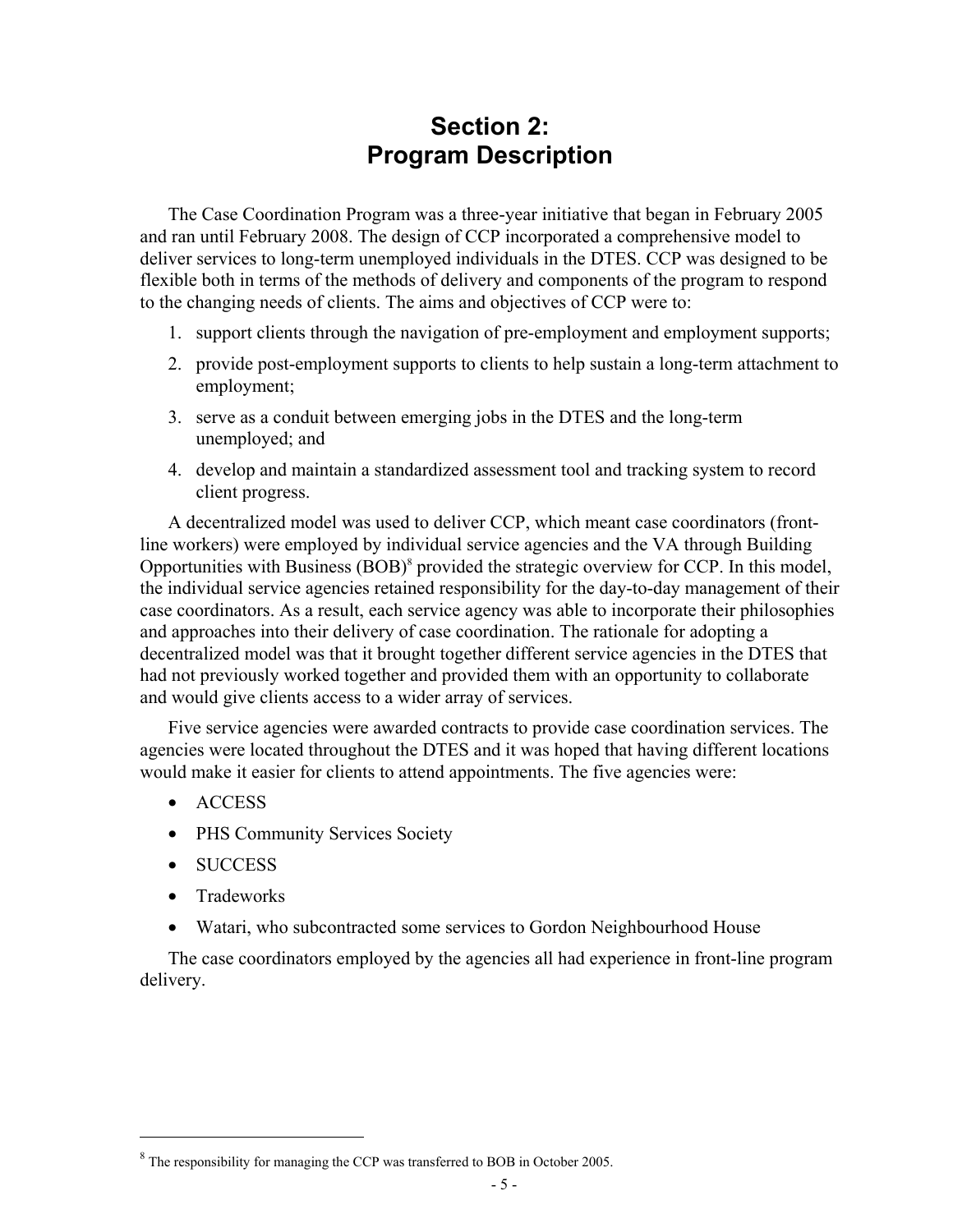## **KEY FEATURES OF CASE COORDINATION**

Each case coordinator was to have an individual caseload that was designed to be smaller than the caseload of a more traditional case manager, to ensure case coordinators had the time and resources to work intensively with clients. Case coordinators were to act as "brokers" referring clients to appropriate services as needed while providing ongoing support. For each client accepted into CCP, case coordinators had access to a client intervention fund of up to \$1,700 per client to help address employment-related needs. As these funds were managed by each of the service agencies, case coordinators were able to access them quickly. In special situations and with authorization from their agencies, case coordinators were able to exceed the \$1,700 limit.

MEIA, community agencies or individuals could refer clients to the Case Coordination Project provided individuals met the eligibility criteria. Originally, those referring clients contacted individual case coordinators to establish whether they were accepting new clients, but this process proved time-consuming and inefficient and was centralized in August 2006 when a CCP Intake Case Coordinator was employed to process all referrals to the project. In addition, the Intake Case Coordinator conducted initial assessments with clients to collect basic socio-demographic information as well as information about barriers to employment. Once this assessment was completed, clients were assigned to a case coordinator or placed on a waitlist if case coordinators were not accepting new clients.

Case coordinators then met with clients and completed a detailed and comprehensive assessment that identified barriers to employment and developed a strategy to address them. The assessments were intended to have been conducted during the first two appointments with the case coordinator, but in practice, they took longer. The case coordinators used the Self-Sufficiency Scale  $(S3)$ <sup>9</sup> as the basis of the assessment, which collected information on five areas:

- Social support networks;
- Education;

1

- Employment;
- Social and physical environment; and
- Health practices and coping skills.

The assessment data was used to develop employment plans and identify and set goals to be met by clients, which were to have been reviewed and updated on a monthly basis. The rationale for conducting comprehensive assessments was to enable case coordinators to understand in detail the issues and barriers experienced by clients and to work with them to address these thereby clearing the way for them to progress along the employment continuum. In addition to employment related barriers the types of issues addressed by the case coordinators included mental and physical health assessments, addiction issues, dental and health problems, housing, family and personal social circumstances.

 $9^9$  S3 is a proprietary assessment tool developed by Fortin and Landry, Within Reach Ltd., in 2005 and its use in the CCP was the tool's inaugural application.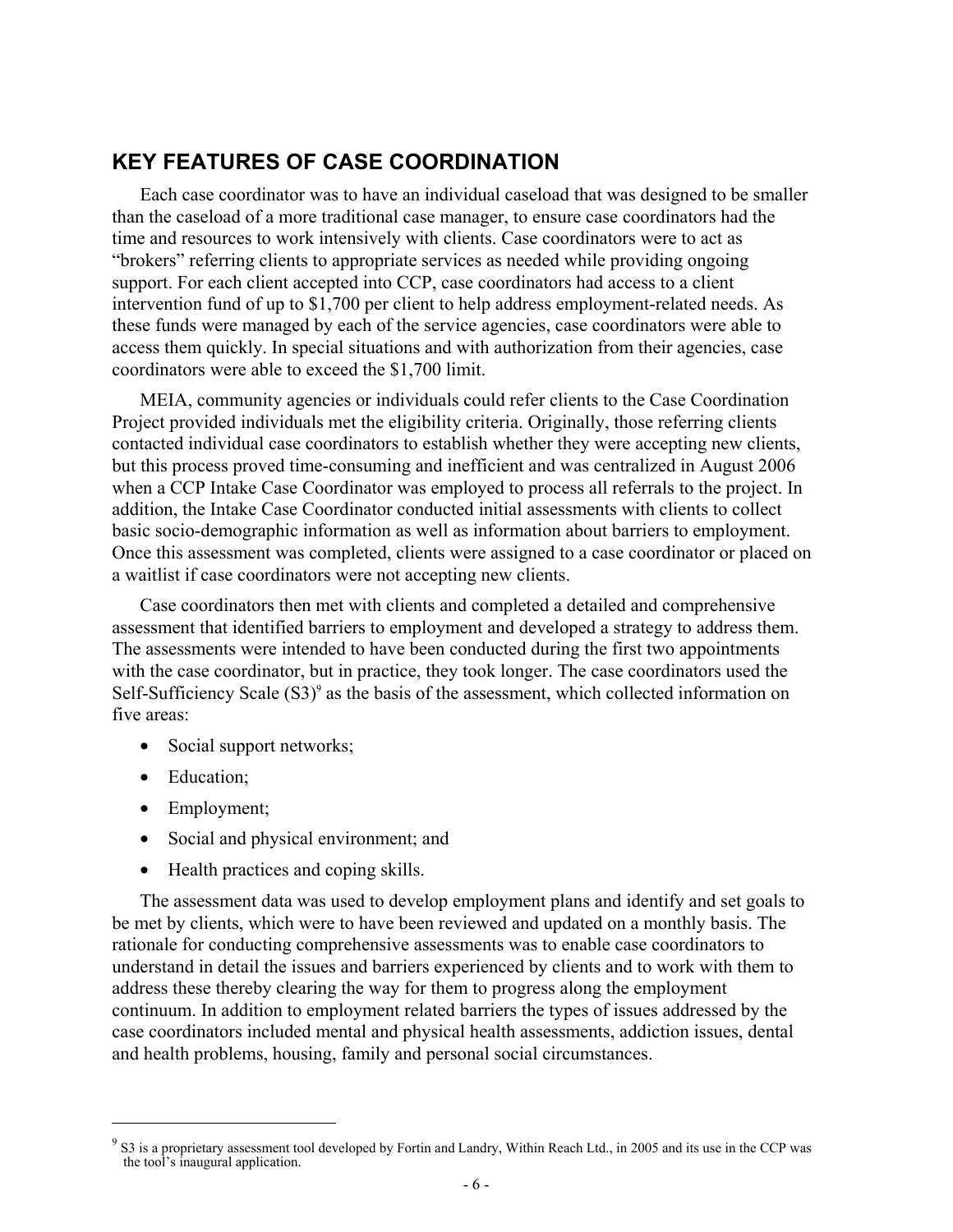Case coordination was designed to include the following components:

- Referrals to appropriate programs or services to address identified barriers to employment;
- Provision of other supportive services (e.g. childcare, transportation, mental health assessment, dental care, counselling, referral to treatment programs and other health care services);
- Job or skills training services;
- Job search assistance;
- Ongoing assessments;
- Post-placement follow-up and support services;
- The use of intervention funds to address employment-related and other expenses; and
- Support from the case coordinators to address underlying issues experienced by clients.

## **CLIENT ELIGIBILITY FOR THE CASE COORDINATION PROJECT**

The Case Coordination Project accepted referrals of individuals who lived in the DTES and who received Income Assistance (IA) from two MEIA offices: Dockside and Kiwassa. Clients met MEIA eligibility criteria for CCP if they were:

- IA recipients who were expected to work (the initial requirement of having received IA for 24 out of the last 48 months time limit was removed);
- IA recipients who were expected to work and who had a temporary medical condition;
- IA clients who had tried other programs, had not been successful in obtaining and retaining employment but who were judged to have potential to move along the continuum to employment;
- Clients who were referred to MEIA programs, Job Placement and Training for Jobs before being offered a referral to CCP; and
- Clients for whom employment was thought to be feasible.

## **STAFFING LEVELS AND TARGET NUMBERS FOR CCP**

The Memorandum of Understanding (MOU) between the VA and MEIA anticipated that CCP would provide services for up to 700 individuals in the DTES. When CCP was implemented in 2005, however, the agencies were initially contracted to provide services to 450 clients and this number was revised to 589 when CCP expanded and hired more case coordinators (see Table 1). The decision to expand CCP was taken after a process of community consultation with organizations and service providers in the DTES in February 2006. The recruitment of the additional case coordinators and a Job Developer took place during the remainder of 2006, though the Job Developer was not in post until February 2007.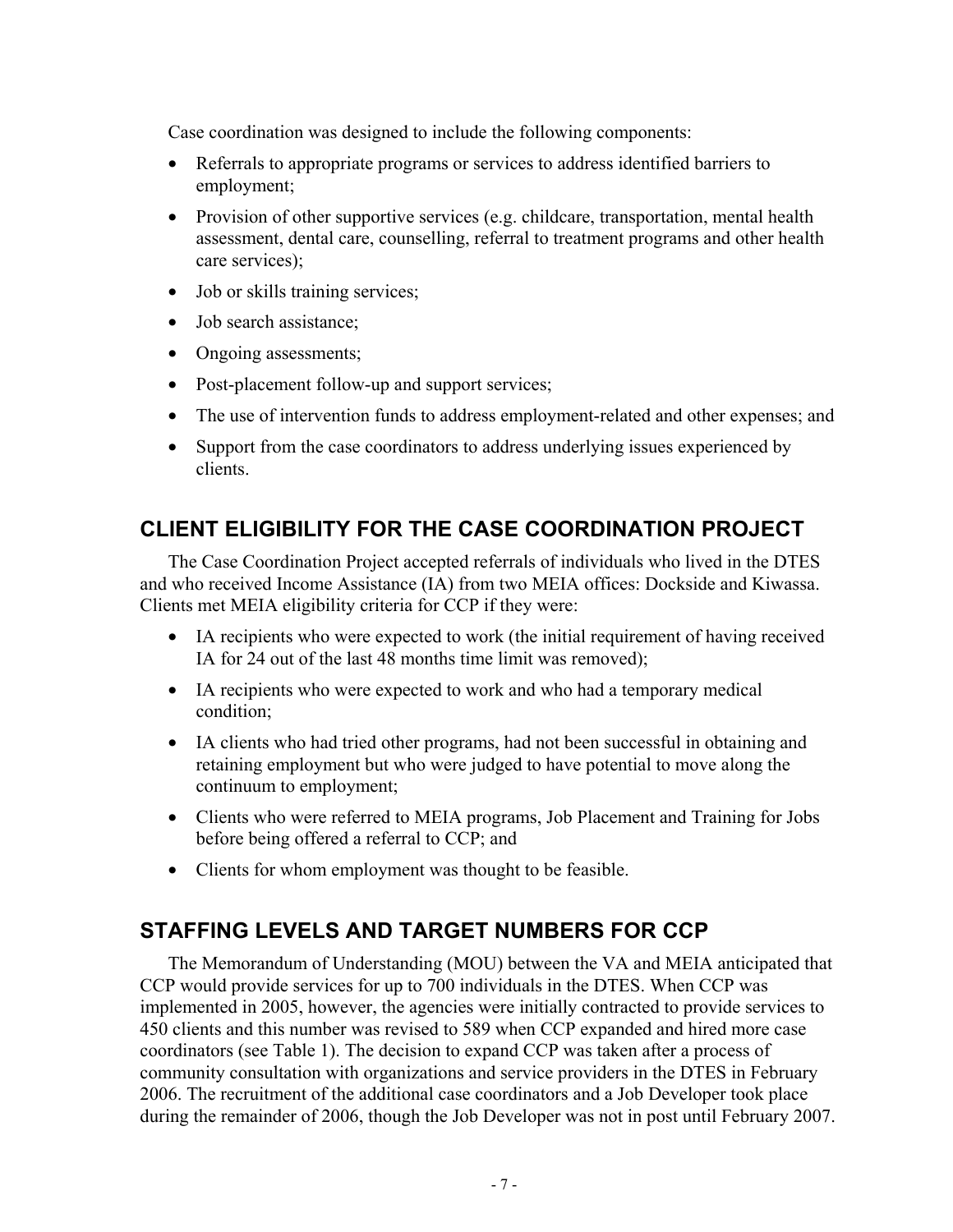The three additional case coordinators added in spring 2006 carried a general caseload. Two of these case coordinators were employed by WATARI and the other was employed by PHS. One of the case coordinators employed by WATARI had a reduced caseload in order to provide specialist support to other case coordinators on housing issues. In addition, the two initial half-time case coordinators from Watari and Gordon Neighbourhood House increased their hours to account for the other 0.8 increase in full-time equivalent (FTE).

| <b>Agency</b>                         | Original<br>Number of CC<br>(Feb. 2005) | <b>Revised</b><br>Number of CC<br>(Spring 2006) | <b>Original Client</b><br><b>Targets (2005)</b> | <b>Revised Client</b><br><b>Targets (2006)</b> |
|---------------------------------------|-----------------------------------------|-------------------------------------------------|-------------------------------------------------|------------------------------------------------|
| <b>ACCESS</b>                         |                                         | 1 FTE                                           | 90                                              | 90                                             |
| Watari and Gordon Neighbourhood House |                                         | 3.8 FTE                                         | 90                                              | 184                                            |
| <b>PHS Community Services Society</b> |                                         | 2 FTE                                           | 90                                              | 135                                            |
| <b>SUCCESS</b>                        |                                         | 1FTF                                            | 90                                              | 90                                             |
| <b>TRADEWORKS</b>                     |                                         | 1 FTE                                           | 90                                              | 90                                             |
| Total                                 | 5                                       | 8.8                                             | 450                                             | 589                                            |

**Table 1: CCP and Agency Targets — Number of Case Coordinators (CC) and Clients** 

**Source:** BOB Service Provider Contracts.

Two other staff members were appointed to CCP. These were an Intake Case Coordinator and a Job Developer, whose roles are outlined below.

#### **Intake Case Coordinator**<sup>10</sup>

This case coordinator was employed by Tradeworks and the role was to provide a single point of referral for MEIA and other community agencies referring clients to the project. The Intake Case Coordinator also provided some reporting and data entry support to the other case coordinators by conducting the initial client assessment and entering this data into the project tracking system. A further function of this role was community outreach work to raise the profile of CCP in the DTES and to update the other case coordinators on services available within the DTES.

#### **Job Developer**

 $\overline{a}$ 

This case coordinator was employed by Tradeworks to provide employment supports to clients who were ready to work. This position was filled in February 2007.

### **THE PROJECT TRACKING SYSTEM: EQUICARE**

An existing application, EQUICARE, was adapted and developed as the management information system for CCP. This project tracking system was to have provided data on the nature and intensity of the services being delivered to clients, assessment information, referrals and services received by clients, movement along the employment continuum, as well as identifying bottlenecks or problems with program implementation and operations. Throughout the three years of CPP, the case coordinators reported a number of problems with EQUICARE, including that it was not user-friendly and it was cumbersome and time-

<sup>&</sup>lt;sup>10</sup> The Intake Case Coordinator did not have a caseload.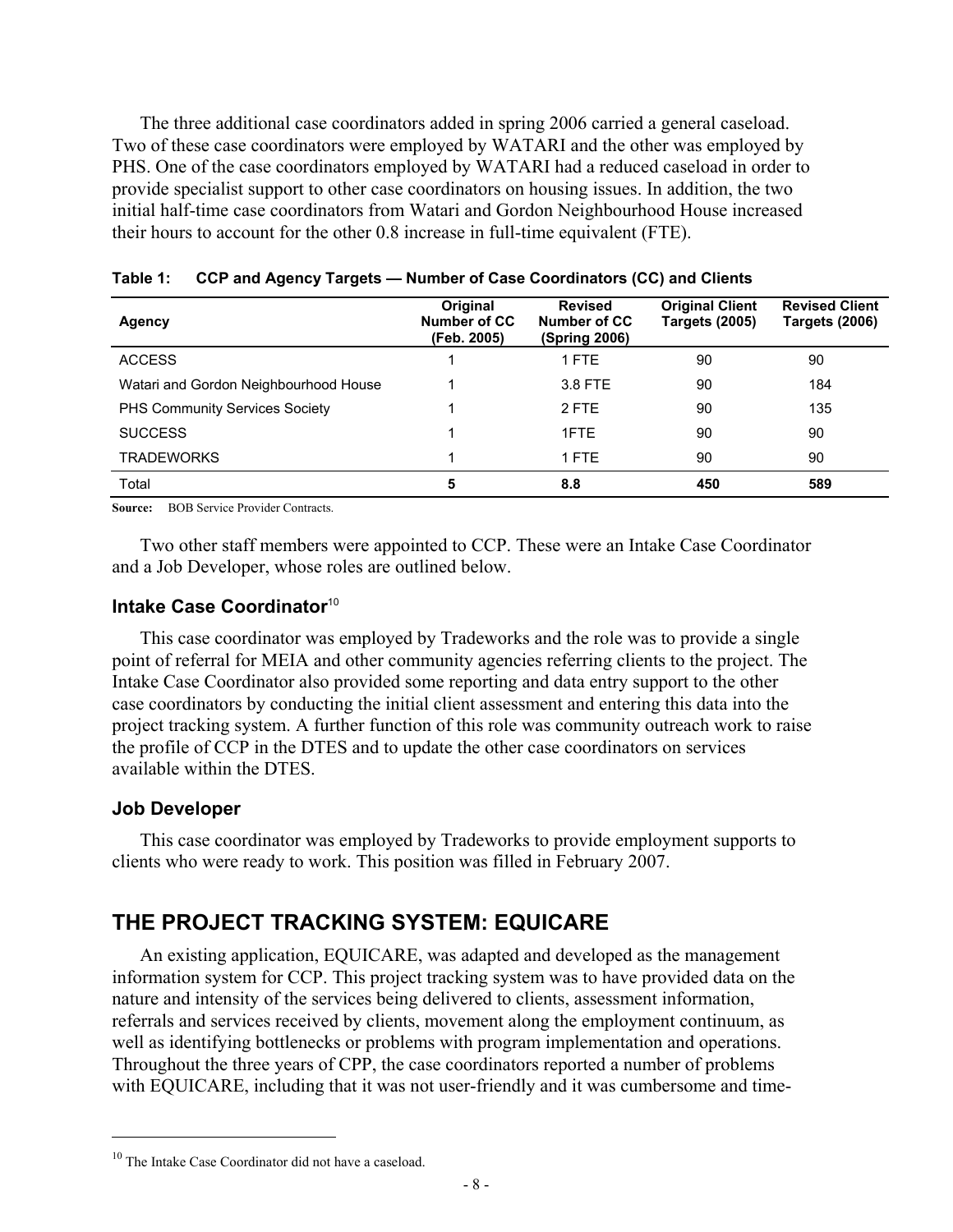consuming to use. There were attempts to resolve these problems and while some features of the system were improved, these efforts met with limited success and problems persisted.<sup>11</sup> There were also variations between the case coordinators in how they used EQUICARE: some were very diligent in entering information and others were less so. This variation in data entry resulted in significant problems with the reliability and consistency of the data. The expectation was that the database would provide considerable information on the program and its participants for the evaluation. It became clear that there were considerable limitations in the data, which limited the analysis that could be done with the project tracking data.

 $\overline{a}$ 

 $11$  In 2006, a computer consultancy firm was recruited to support the CCP project as it negotiated with the developers of EQUICARE to resolve the problems. Improvements, mainly in providing reports, were made to the system, but these were not in place until 2007.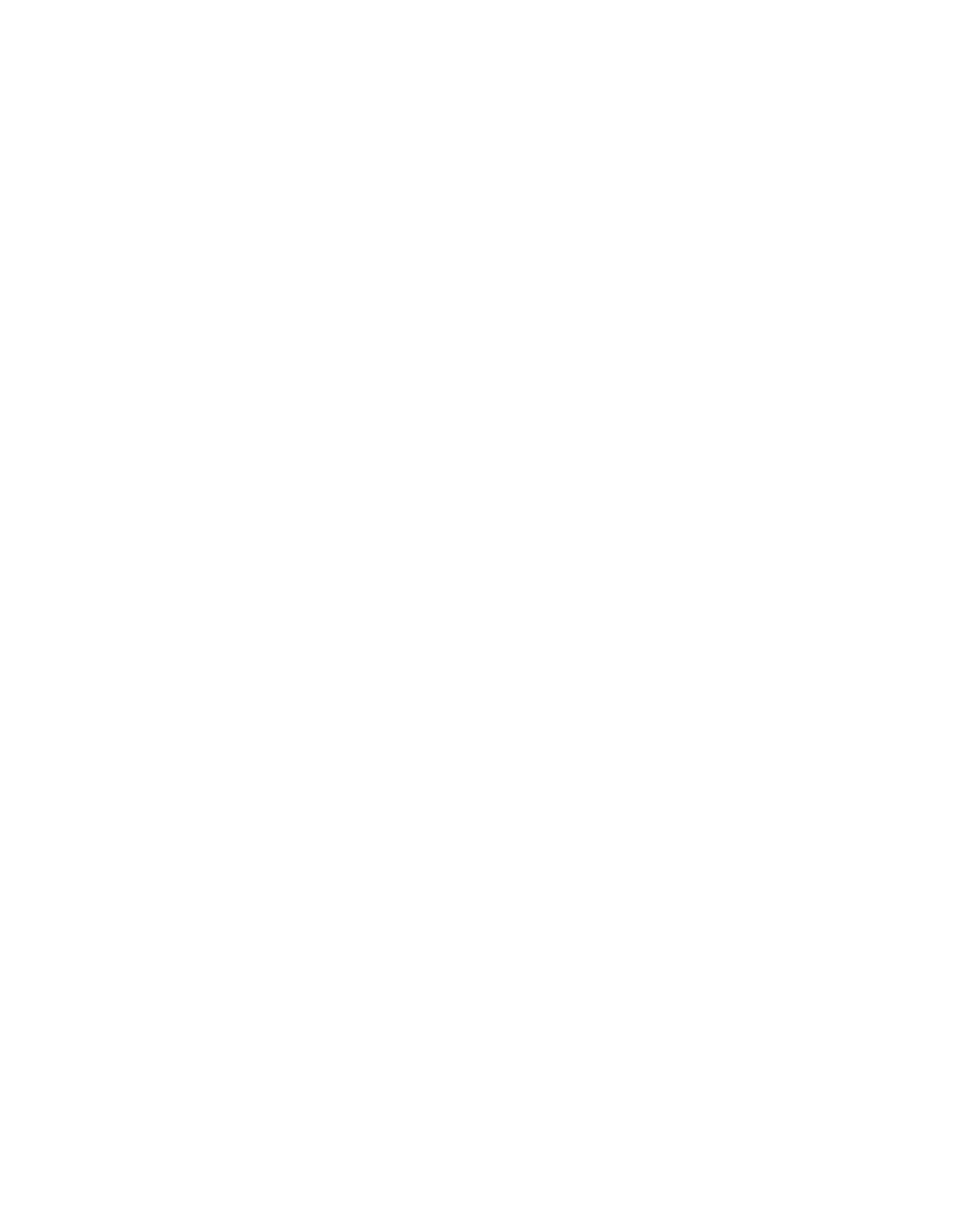## **Section 3: The Evaluation Design**

A comprehensive evaluation design was proposed by SRDC to examine not only the outcomes of the project but explore how these were (or were not) achieved. The goal for this evaluation was to answer whether and how the provision of intensive one-to-one support services of a case coordinator guided clients through the employment continuum, and if it worked. The key questions explored by this evaluation were:

- What did it take to implement the intervention successfully, and what are the lessons for best practice? In exploring issues around implementation of CCP, what were the barriers and supports clients experienced?
- Do hard-to-employ individuals move along the employment continuum, and if so, how?
- Did the CCP lead to less receipt of Income Assistance benefits?

The original evaluation design proposed conducting implementation research as well as incorporating a non-experimental impact study. This impact study would have documented the impacts of CCP on Income Assistance (IA) outcomes. The non-experimental component proved, however, not to be feasible given methodological challenges.

## **IMPLEMENTATION RESEARCH METHODS**

Within this evaluation the implementation research provided a detailed description of the Case Coordination Project — its philosophy, outreach, recruitment, development and delivery of the project resources and tools, participation, staffing and operations. It documented the model implemented and noted implementation challenges as well as changes and how these were addressed. The implementation data was collected using a variety of methods. The implementation research consisted of data collected from the following methods:

- EQUICARE, the CCP Tracking System
- MEIA Administrative Records
- Interviews with Case Coordinators
- Interviews with Stakeholders (VA, MEIA and BOB)
- Interviews with Contracted Service Providers
- Focus Groups with Project Participants
- Case Studies.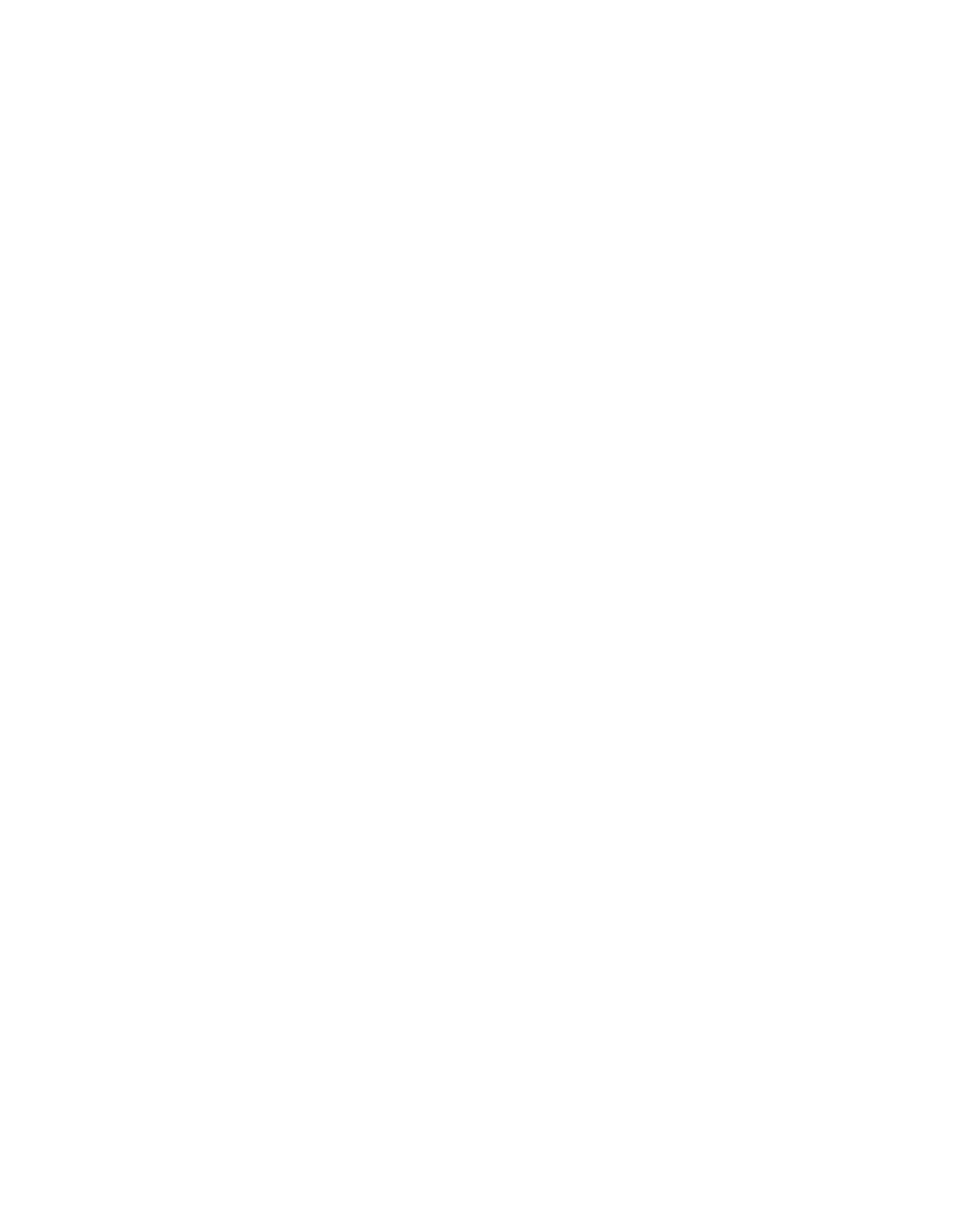## **Section 4: The CCP Clients**

This section describes the Case Coordination Project clients, their referral paths and the services they received while they were part of the project. The section concludes by exploring clients' experiences of CCP.

## **CLIENTS REFERRED TO AND ACCEPTED INTO CCP**

Over the three years of the Case Coordination Project, 658 clients were referred, of whom 329 were accepted into the project.<sup>12</sup> The main reason that clients were not accepted into CCP was because they did not attend their referral appointments. In these instances, case coordinators usually tried to reschedule appointments but this was often not successful as contacting clients was difficult. The case coordinators notified MEIA if clients failed to attend CCP; MEIA then flagged client files so that clients were required to go into the MEIA office and speak with a worker who either referred them to another program or back to CCP. Other service agencies operating in the DTES also experienced client no-shows, so this was not unique to CCP. Individuals working in the DTES confirmed that getting clients to attend initial appointments for new programs was challenging. CCP tried to develop strategies to reduce no-shows but these efforts met with limited success. Other reasons for clients not being accepted into CCP was because they did not meet the eligibility criteria.

## **A PROFILE OF CCP CLIENTS AND THEIR CIRCUMSTANCES**

Close to 95 per cent of the 329 clients accepted into CCP were single individuals, mostly single men who lived alone. About 65 per cent of clients were between 40 and 64 years of age (see Figure 1).

The project and evaluation data shows that most of the clients who were accepted into CCP were living in very difficult situations. Many clients lived in single-room occupancy (SRO) hotels with minimal furniture or possessions. Most did not have access to cooking facilities and had to share bathrooms, many of which were described as being dirty. Clients interviewed during the evaluation reported feeling unsafe in their rooms and in the area generally. Some found it hard to sleep at night because of the noise from fights that was going on around them.

 $\overline{a}$ 

 $12$  CCP stopped accepting clients in July 2007 in order to ensure case coordinators had time to work with clients before the project ended in February 2008.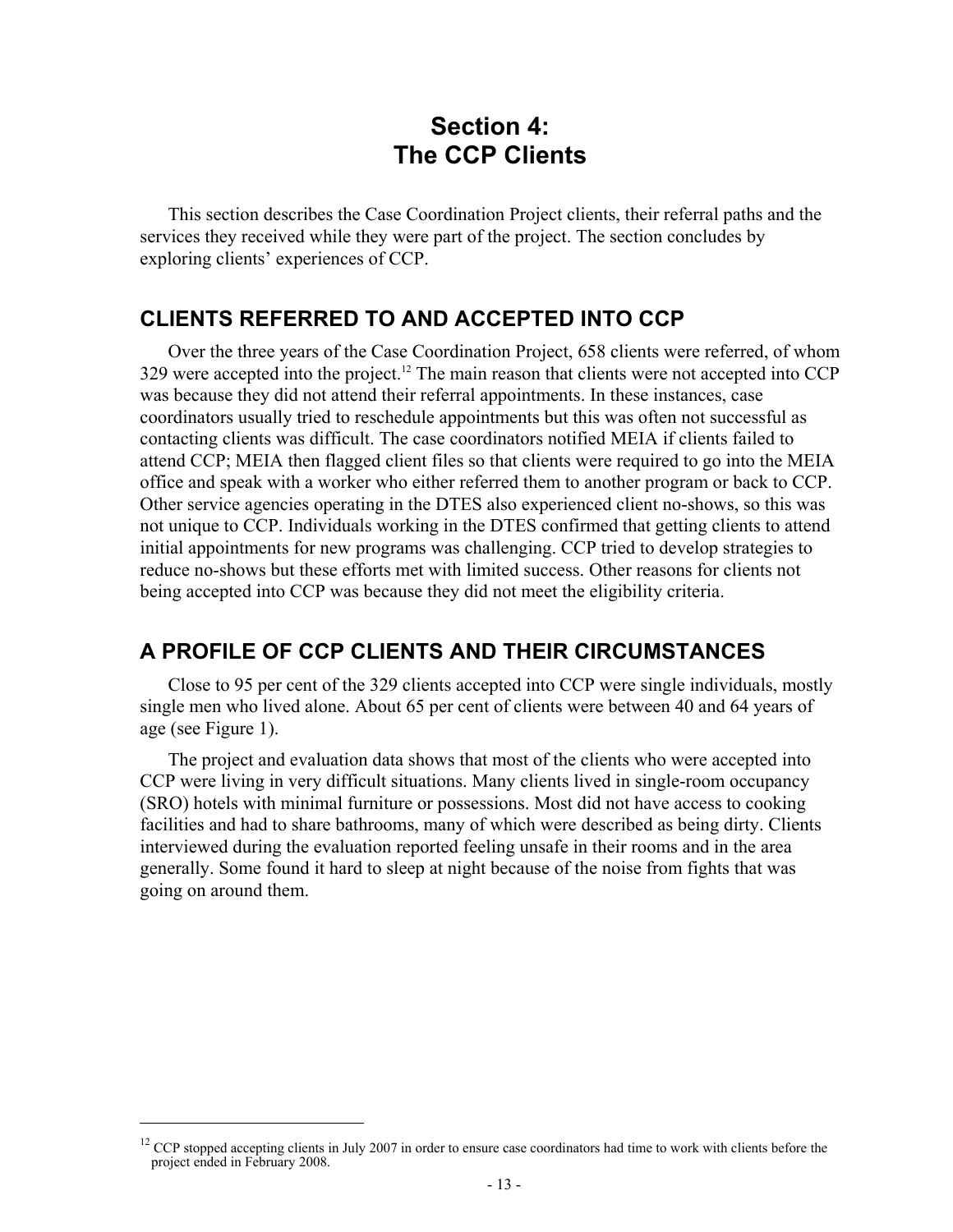

**Figure 1: Gender, Family Type and Age (Grouped) of Referred CCP Clients by their Program Status (Accepted vs. Not Accepted)** 

**Source:** Data extracted from MEIA administrative records from January 2008 — includes only clients who were in receipt of MEIA benefits at the time of their CCP referral, which represented about 95 per cent of the total CCP referrals.

Table 2 shows selected information from the initial client assessment and shows the length of time clients had lived in the DTES varied: close to one-third was long-time residents who had lived in the area for more than ten years and a further 42 per cent had lived in the DTES for less than two years. The educational attainment of CCP clients was mixed, with 58 per cent having completed high school or with education or training beyond high school. Over one-quarter of CCP clients were homeless. Almost half of the participating clients were current substance users and approximately 80 per cent had been past users. To add to the challenges experienced by clients, the majority reported serious long-term health issues (63 per cent) and close to 40 per cent reported being disabled. Almost two-thirds of CCP clients had received a diagnosis for their health concerns.

During their years of living in the DTES, many CCP clients had become accustomed to living in the area and had developed survival strategies. Maintaining these strategies took time and effort, leaving some clients with little energy or opportunity to resolve the longstanding issues that brought them to their current and often chaotic life in the DTES. Case coordinators working with these clients found it challenging trying to connect with and engage them in more stable and healthy lifestyles. The case coordinators tried to respond to client needs: for example, some clients found it very difficult to keep appointments so the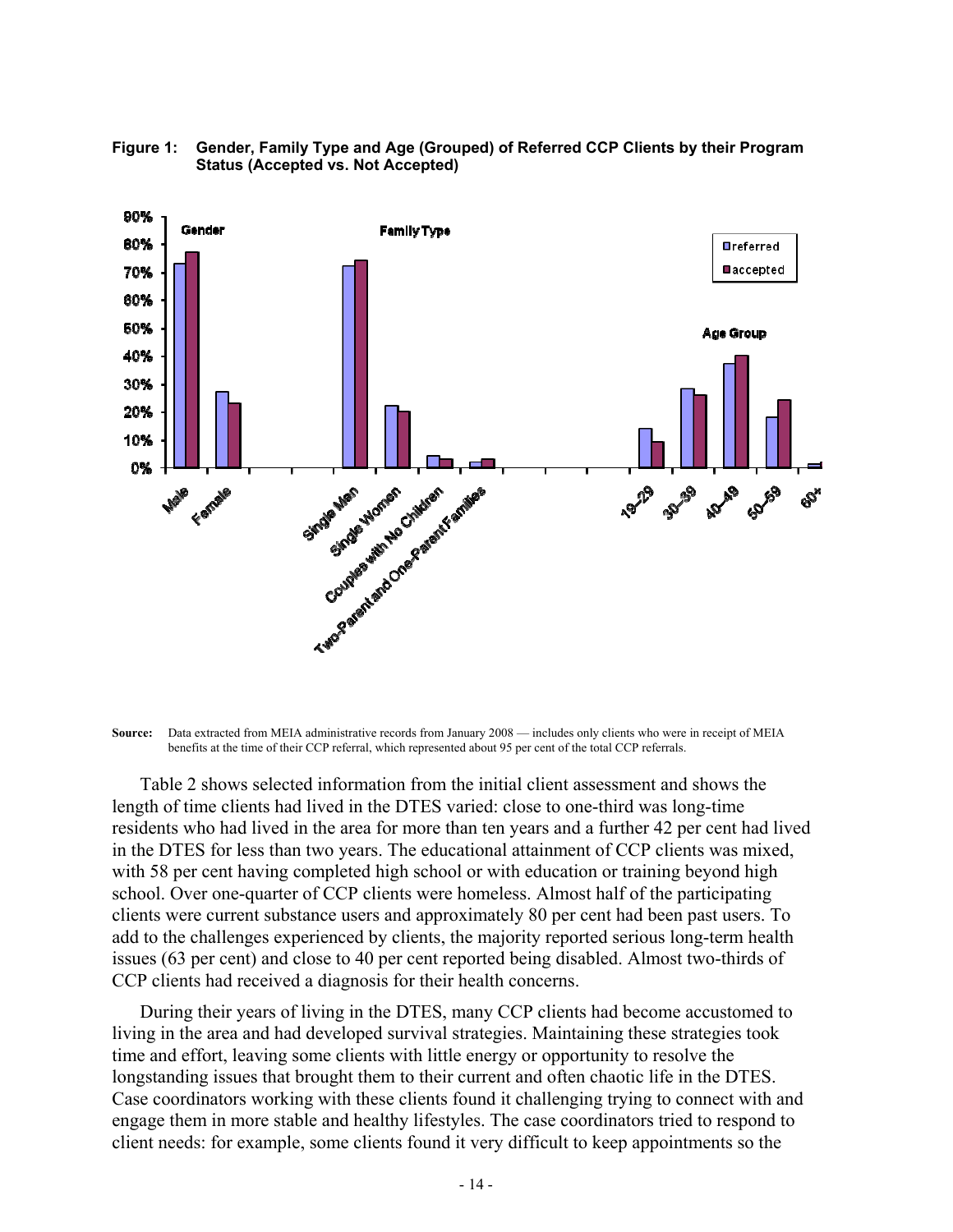case coordinators introduced drop-in sessions or arranged to meet offsite as part of the engagement process, with the ultimate goal of getting clients to attend meetings regularly.

| <b>Selected Characteristics</b>    | <b>Number</b><br>of Clients | % Total<br><b>Accepted Clients</b> |
|------------------------------------|-----------------------------|------------------------------------|
| Time in the Downtown Eastside*     |                             |                                    |
| 0-2 years                          | 83                          | 41.7                               |
| 3-5 years                          | 26                          | 13.1                               |
| 6-10 years                         | 30                          | 15.1                               |
| More than 10 years                 | 60                          | 30.2                               |
| Homeless*                          | 58                          | 28.4                               |
| <b>Long-Term Health Concerns</b>   | 125                         | 62.5                               |
| <b>Diagnosed Health Concerns</b>   | 128                         | 63.7                               |
| <b>Undiagnosed Health Concerns</b> | 69                          | 35.6                               |
| <b>Disabilities</b>                | 77                          | 39.1                               |
| <b>Past Substance User</b>         | 165                         | 80.5                               |
| <b>Current Substance User</b>      | 98                          | 48.0                               |
| <b>Dental</b>                      |                             |                                    |
| None or Some Sporadic Dental Care  | 168                         | 84.4                               |
| <b>Regular Dental Care</b>         | 31                          | 15.6                               |
| <b>Level of Education</b>          |                             |                                    |
| Less than High School              | 86                          | 42.2                               |
| <b>High School</b>                 | 54                          | 26.5                               |
| More than High School              | 64                          | 31.4                               |
| <b>Driver's License</b>            | 24                          | 15.8                               |
| <b>Criminal Record</b>             |                             |                                    |
| Severe Offence(s)                  | 33                          | 16.8                               |
| Minor Offence(s)                   | 97                          | 49.5                               |
| None                               | 66                          | 27.3                               |

#### **Table 2: Selected Information from Baseline Assessment for Clients Accepted into CCP (August 2006 to July 2007)**

\* A small number of clients with missing information were excluded from determining these percentages.

Given the personal histories and circumstances of many CCP clients, it is not surprising that they were identified as experiencing multiple and complex barriers by those who referred them to the project as well as by the case coordinators. Many of the barriers experienced by clients made it very difficult, if not impossible for some, to move into employment without considerable supports. Some clients had been able to work episodically but they were not able to sustain their employment due to either physical or mental health issues or substance abuse. The majority of clients referred to CCP had tried other employment programs with little success and the reasons given for this, by both clients and case coordinators, was that underlying barriers remained unresolved. The case coordinators tried to tackle these barriers by connecting clients with health and addictions services, supporting them to develop harm-reduction strategies, helping them find suitable housing,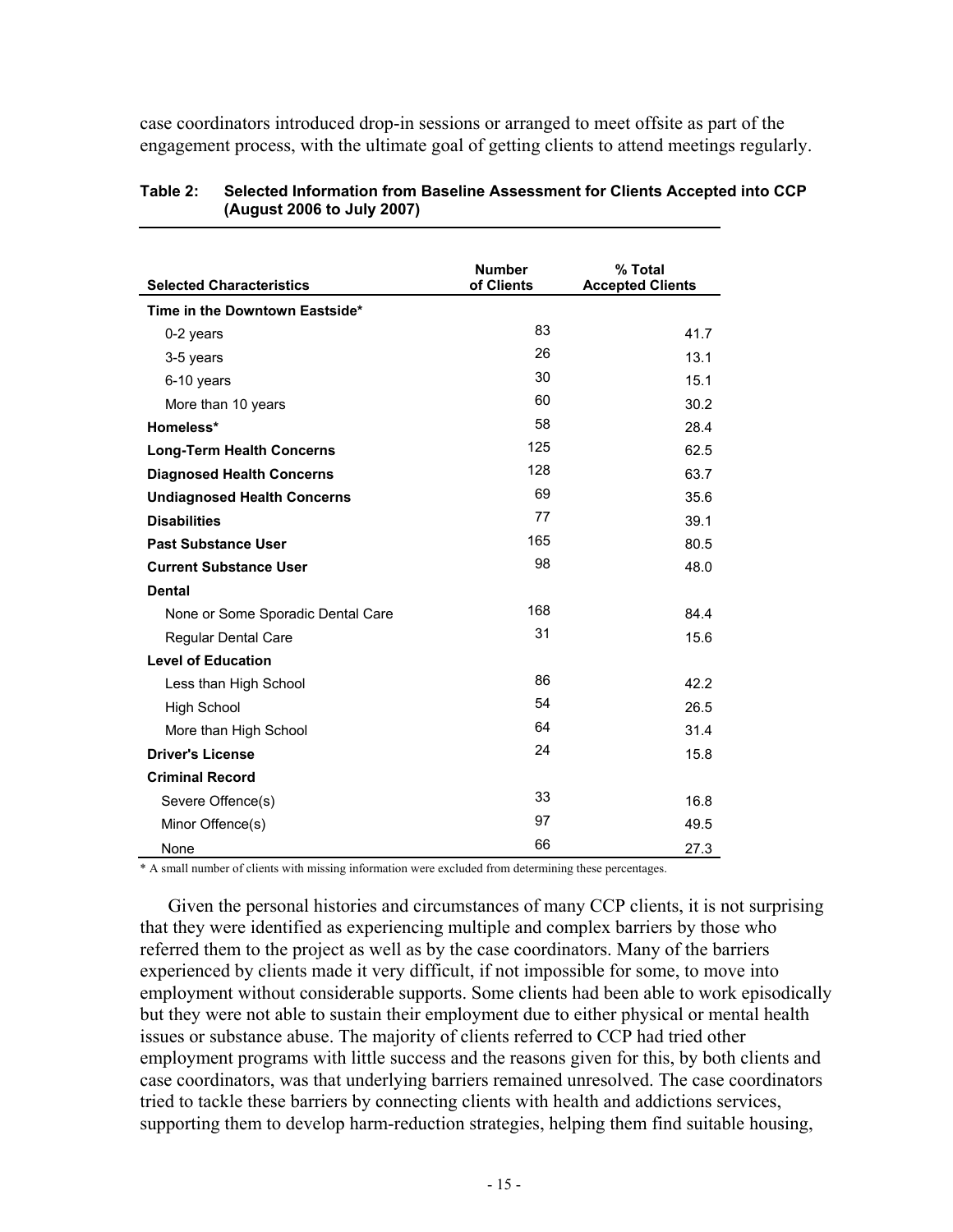applying for appropriate welfare benefits and by trying to show clients that their lives could be different.

The data shows 80 per cent of the 329 clients accepted into CCP experienced three or more barriers to employment and almost 95 per cent experienced at least one barrier. Figure 2 shows that, though not all CCP clients had mental health and or addiction issues, many did, with almost 90 per cent of clients accepted into CCP having health and addiction issues and approximately 80 per cent experiencing barriers because of their personal history and circumstances. This included clients who had experienced some form of abuse and/or trauma earlier in their lives.



#### **Figure 2: Types of Barriers Experienced by Clients Who Had Been Accepted in CCP — Percentage of Accepted Clients with Selected Barriers**

**Note:** Clients experienced multiple barriers and so the above chart does not present unique client counts. For example, a client with housing as well as health and addictions issues would be counted in both categories.

Although many CCP clients experienced similar complex and multiple barriers, how these manifested in clients lives, as well as how clients responded to them, differed between clients. The factors that appeared to influence how clients responded included:

- personal history and living situations;
- level of coping skills and abilities;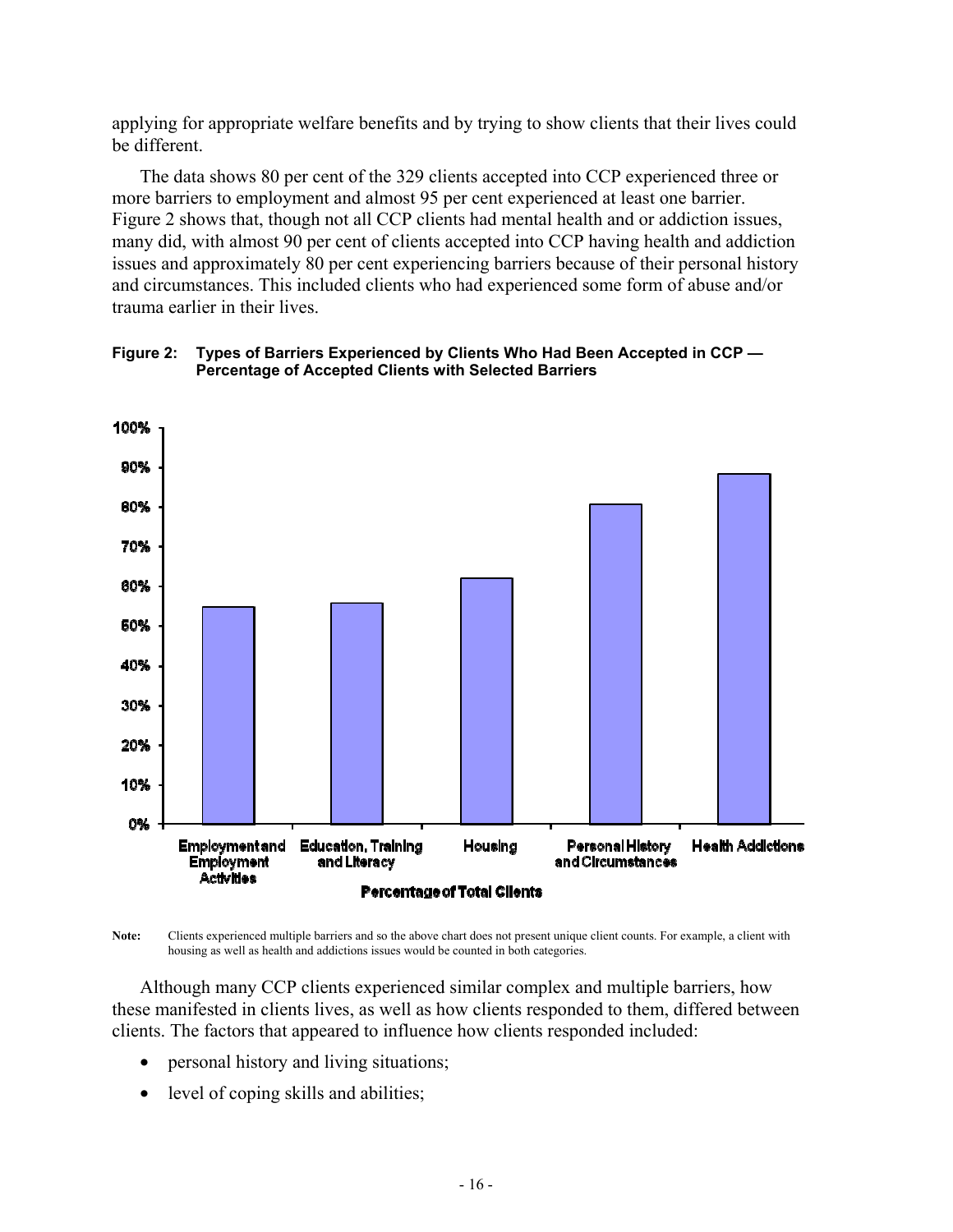- resilience; and
- reliable access by clients to existing networks and resources.

The case coordinators were not able to adopt a "one size fits all" approach. Instead, they had to work through the barriers experienced by clients adapting their approach to meet individual needs.

Paul had a long history of mental health problems when he was referred to CCP. He lived in the DTES because he could only afford a room in a hotel and he was barely managing to look after himself. Paul said he was afraid in the DTES and he tried to keep to himself. He had been mugged and refusing offers of drugs was not always easy. When Paul started working with CCP, his case coordinator made sure he had food to eat and arranged for medical assessments. Based on the results of these assessments Paul was eligible for disability benefit. As he was receiving a disability benefit, he was able to access supported housing. He has moved out of the DTES and he is a volunteer in a local organization.

## **THE PROCESS OF CASE COORDINATION: HOW THE CASE COORDINATORS WORKED WITH CLIENTS**

Although the Case Coordination Project adopted a decentralized model to deliver case coordination services, certain core components of services were implemented across all service agencies. The four components comprised of 1) client referral, 2) client intake assessment appointment, 3) case coordinator assessment, and 4) ongoing supports from the case coordinator to clients (see Figure 3). These components are described below, though the evaluation findings highlight that the case coordinators differed in how they delivered some of these components to clients.

#### **Figure 3: The Process of Case Coordination**



### **Referrals to CCP**

Although community agencies referred some clients to the Case Coordination Project, the majority of referrals came from MEIA. Approximately 18 per cent (116 in total) of referrals came from community organizations; of those, almost half were accepted into CCP. The reason that many of the non-MEIA referrals were not accepted was that the individuals were not receiving Income Assistance or were receiving IA from out of the catchment area, which were two of the main eligibility criteria. Three quarters of the community referrals came from four agencies that were either providing case coordination services or closely involved with them suggesting that CCP was not widely accessed by other community organizations.

When MEIA staff referred clients to CCP, they provided clients with a brief description of the project as well as outlining what would be expected from them and how the project might be able to help. Clients were then asked to attend a drop-in appointment with the Intake Case Coordinator, whom MEIA would e-mail with referral information. If clients did not attend the appointment, MEIA was notified.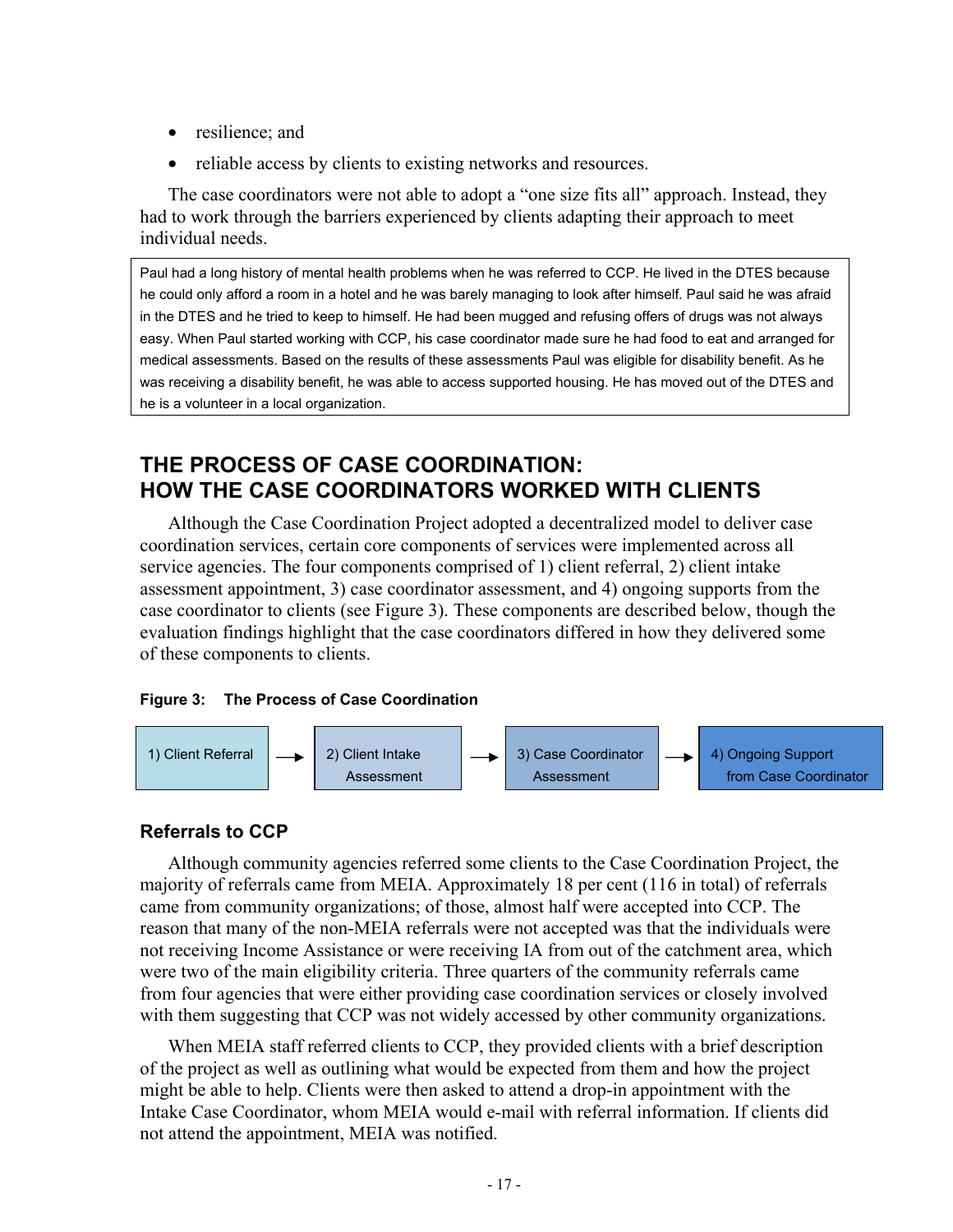#### **CCP Intake Interview**

This initial interview between the client and the CCP Intake Case Coordinator usually lasted 30 to 60 minutes. The intake worker explained in more detail the goal of the project, what would be expected from the clients, and how the project might be able to help. Most clients were happy to complete the assessment, and the intake worker then entered the information into the project tracking system. Clients who were suitable and willing to participate in the project were assigned to a case coordinator. When possible the Intake Case Coordinator tried to match client needs to appropriate agencies, though this depended on individual case coordinator caseloads. If case coordinators were not accepting new clients, individuals were placed on a waitlist. If possible, the CCP intake worker informed clients while they were in the office which case coordinator they were referred to, and where and when they should attend their next appointment. Those who had to wait before an appointment could be confirmed were notified the following week by letter or phone or were asked to call back into the office. Tea, coffee, and snacks were available to clients who attended the CCP intake interview.

#### **The Case Coordinator Assessment**

The case coordinator assessments were to have been completed during the first two meetings with clients. During those initial meetings, the case coordinator would talk to clients about the project and discuss ways in which they could work together. During the second appointment, the case coordinator would focus more on the barriers clients were experiencing. Case coordinators found that at least two appointments were necessary as the first was more informational and the second involved discussions with clients about setting goals and addressing some of the barriers they experienced.

The case coordinators often arranged to have this second appointment out of the office, for example arranging to go for coffee. This was partly an incentive to encourage the clients to return, but it was also a less formal environment in which to have conversations about what clients wanted to achieve.

#### **Ongoing Contact with the Case Coordinators**

The case coordinators worked with clients on a one-to-one basis to establish trust and to develop a good working relationship. Initially, many clients were suspicious about CCP and were not convinced it was different from others they had attended previously. Experience had shown the case coordinators that without the trust and commitment of the clients, they would not be able to tackle some of the underlying problems, which had perpetuated the "welfare– work–welfare" cycle of their clients.

Many clients confirmed in the beginning that they told the case coordinators what they thought they wanted to hear in order to be compliant with CCP. It was only as clients immediate needs were addressed that some recognized the opportunities that CCP held for them mainly through the one-to-one support of the case coordinator.

The ongoing support was necessary for clients as it helped them work through issues and find a solution that was acceptable to them. They explained that they had become accustomed to failure, accepting this as part of their everyday lives. Many had experience failures so many times in the past they had simply stopped trying. These clients saw no point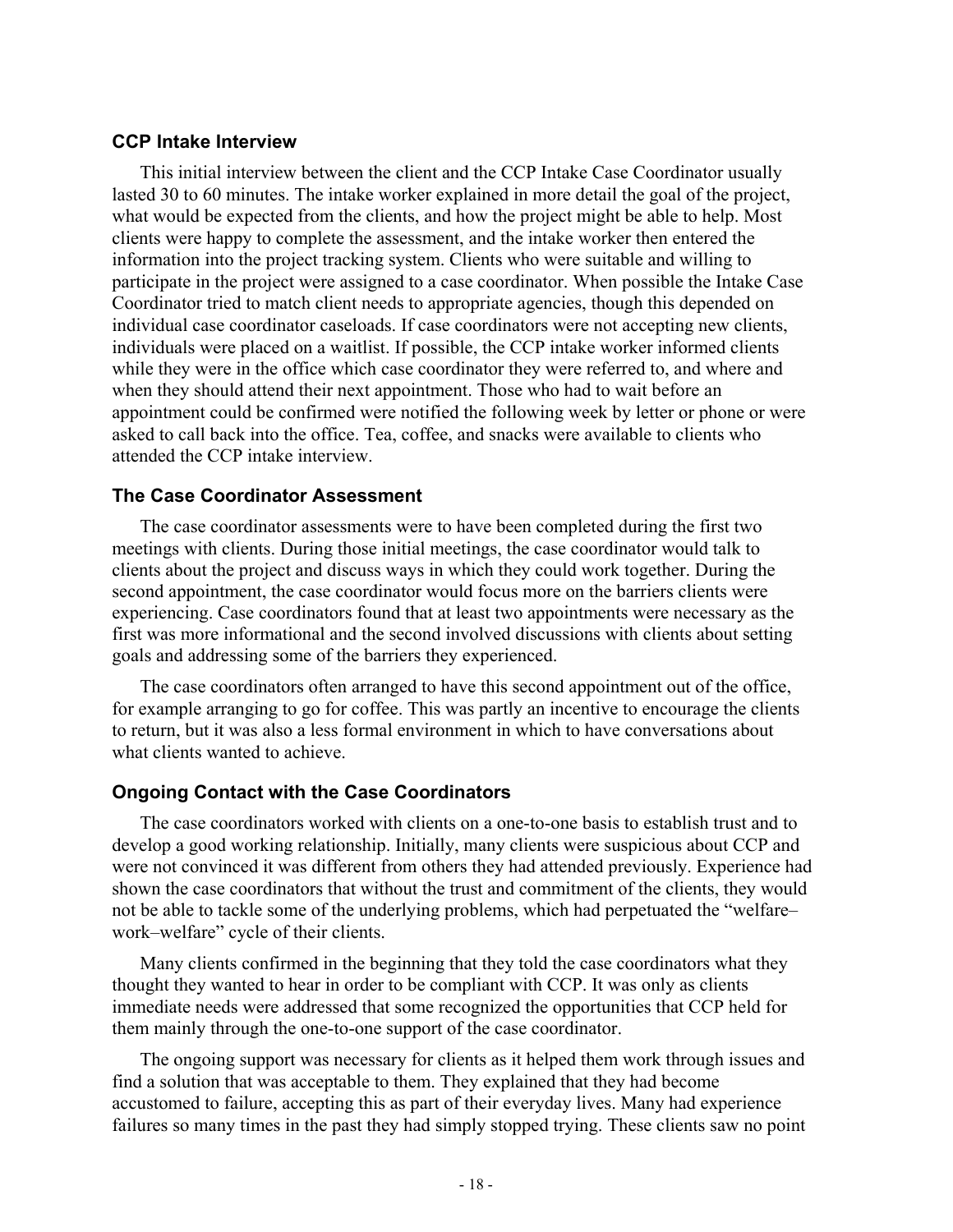in attempting to change their situation or to improve their circumstances because experience had taught them they would not succeed.

Failure often triggered a downward spiral involving depression, mental health problems, addictions and deterioration, so trying something new meant taking a risk. Clients therefore stressed the importance of being asked and supported to do things they could achieve and that improved their lives directly but incrementally. In these instances, the case coordinators served as a safety net, so if and when clients did not meet their goals, there was someone to help them try again, perhaps with a different approach. Clients reported that they were not judged or sanctioned for failing; instead, the case coordinators tried to keep the forward momentum and worked with clients to identify things that "got in the way" and explore what else might help. Clients stressed that the one-to-one ongoing support made this possible.

A number of clients reported that achieving something positive was a new experience for them, as was working with someone who had time and the resources to help them succeed. Case coordinators provided clients with opportunities to succeed, which clients perceived as important as it encouraged those clients who were ready to make changes in their lives. Clients also stressed the importance of the client intervention funds and the fact case coordinators could use some of this money to address immediate needs, including health, social and personal needs.

### **CLIENT INTERVENTION FUNDS**

1

One of the unique features of the Case Coordination Project was the availability of client intervention funds that were designed to pay for employment-related and other expenses. The intervention funds were accessed directly by case coordinators with the service agencies responsible for supervising the use of these funds.

The case coordinators all used the client intervention funds to help meet the immediate needs of clients as well as employment and training costs. Of the 329 clients accepted into CCP, 308 had intervention funds spent on them. As mentioned previously, case coordinators were able to spend up to \$1,700 per client, and additional amounts were permitted under special circumstances. Case coordinators recorded the use of client intervention funds and the reason for their use in EQUICARE, though data quality issues have meant that this data is not complete and should be considered with caution.<sup>13</sup> Case coordinators varied in how up-todate entries were kept, some had to do substantial data entry in fall 2007 to update records, which increases the likelihood of errors or omissions. Table 3 shows the average amount of client intervention funds spent for clients accepted in each year. For clients accepted in 2005, the average amount spent was \$1,048; in 2006, it was \$1,366; and in 2007 (which was not a full year), the amount was \$1,036. These averages were substantially lower than the maximum of \$1,700 initially established for each client: in fact, three-quarters of those clients who received intervention funds received less than \$1,700. Based on financial information returned by the service agencies on spending per client, there was a downward amendment to this budget item in their contracts because case coordinators were not spending as much of the intervention funds as expected. In 2006, each service agency had the level of their intervention funds reduced by 30 to 52 per cent to reflect actual use.

<sup>&</sup>lt;sup>13</sup> The client intervention funds recorded in EQUICARE do not match with the amounts reported in the Service Provider financial reports submitted to BOB. The amounts in EQUICARE are under-reported compared to the actual expenditures.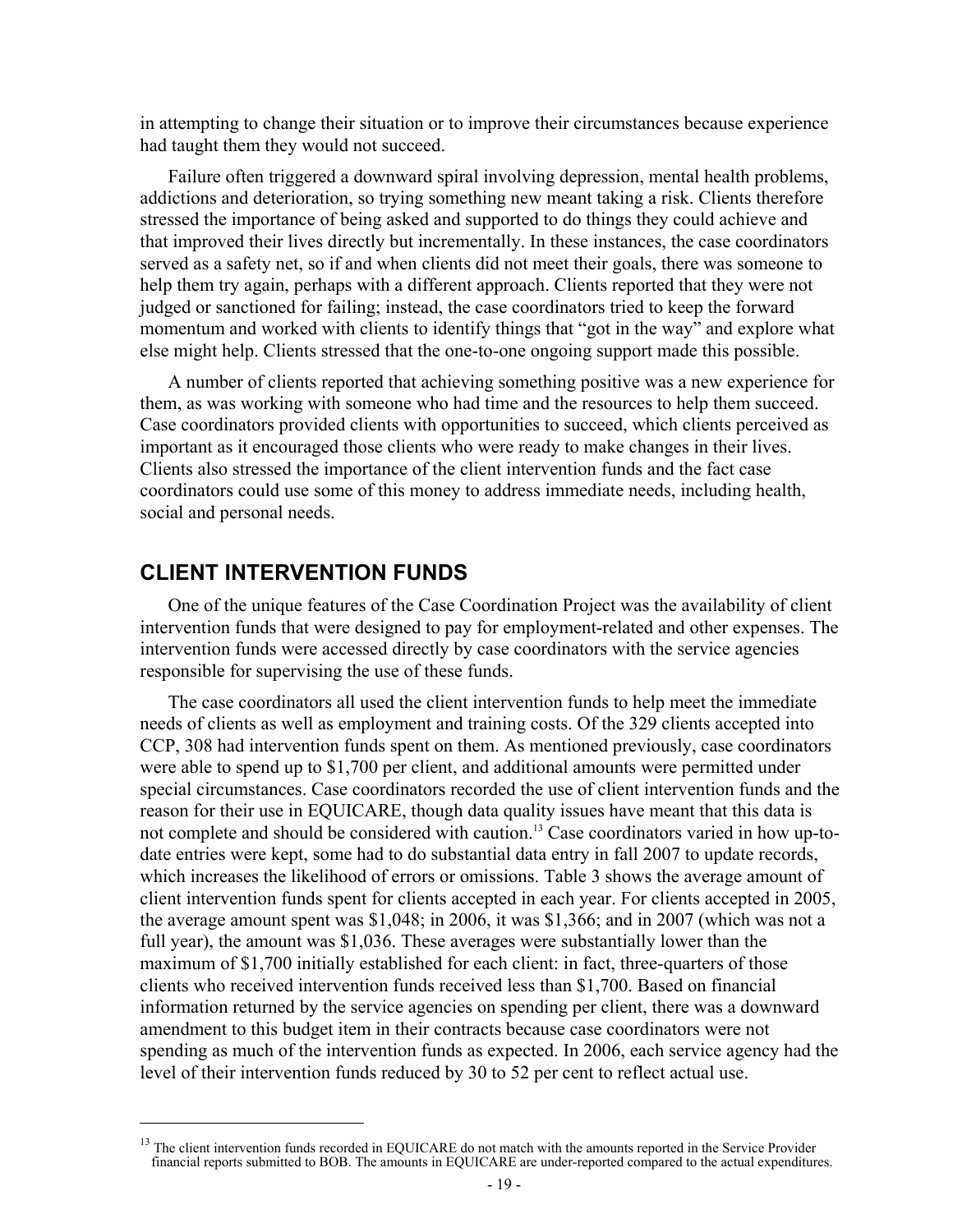Higher amounts of the client intervention funds were spent on the following items:

- 1. Training and education: this includes the cost of training courses for such things as life skills, as well as the cost of eight clients who attended the  $WISH<sup>14</sup>$  program.
- 2. Transportation: this included bus passes for clients as well as the cost for some clients to move home, which was located in other parts of BC or Canada.
- 3. Education and employment supplies: purchases in this category included work boots and equipment.
- 4. Health: this included payments for assessments, glasses and other treatments.
- 5. Nutrition
- 6. Dental
- 7. Personal care

#### **Table 3: CCP Client Interventions Funds Received by Accepted CCP Clients (at January 31, 2008)**

|                                                  | <b>Number</b> | % of Total<br><b>Accepted Clients</b>                   |
|--------------------------------------------------|---------------|---------------------------------------------------------|
| <b>Client Intervention Funds Spent on Client</b> |               |                                                         |
| Yes                                              | 308           | 93.6                                                    |
| No                                               | 21            | 6.4                                                     |
| <b>Funds Spent Exceeding \$1,700</b>             |               |                                                         |
| Yes                                              | 79            | 24.0                                                    |
| No.                                              | 250           | 76.0                                                    |
| <b>Intake Year</b>                               |               | <b>Mean Client</b><br><b>Intervention</b><br>Funds (\$) |
| 2005                                             | 130           | 1,048                                                   |
| 2006                                             | 124           | 1,366                                                   |
| 2007*                                            | 54            | 1,036                                                   |

\* This was not a full year for some clients, as they received CCP services for six to eight months.

Note: Average amount spent was \$1,174 for 308 clients.

1

## **TYPES OF SUPPORT AND ASSISTANCE PROVIDED TO CLIENTS**

One of the fundamental aims of the Case Coordination Project was to provide clients with one-to-one support. To ensure the case coordinators had time to provide intensive support to clients it was agreed they would have smaller caseloads compared to more mainstream case managers. In addition, they had direct access to client intervention funds. The case coordinators provided clients with practical, financial and personal supports, described below.

<sup>&</sup>lt;sup>14</sup> WISH Drop-In Centre Society works to increase the health, safety, and well-being of women working in the sex trade in Vancouver's Downtown Eastside.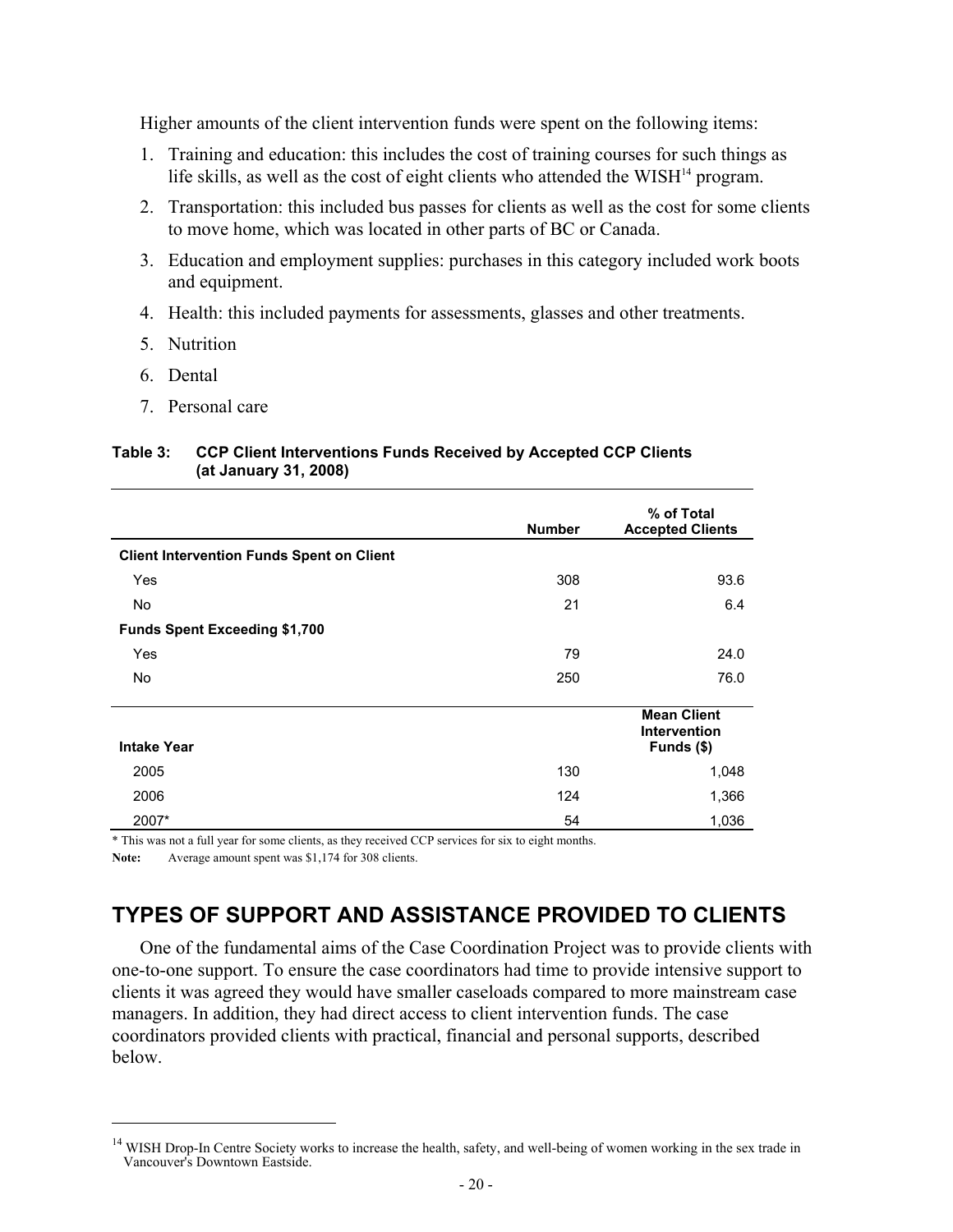#### **Practical Help and Life Skills**

All clients appreciated the practical help provided by the case coordinators. Examples of this type of help included helping individual clients to deal with bureaucracies, which for many was overwhelming and frustrating. A large proportion of clients reported how difficult they found completing forms and assembling the necessary information to submit applications (e.g. photo identification). Some clients found making appointments difficult and all agreed that when they did attend appointments and meetings accompanied by their case coordinator they were treated very differently than when they went alone. In these instances, clients gave examples of being treated more positively and not asked to go and get more information, and some agency staff made a phone call to get the required information on behalf of the clients.

Case coordinators also provided practical help to clients to obtain basic necessities, food, clothing, identification, and shelter. For some clients, going shopping and cooking for themselves were things they had not done in years and they were unsure how to go about these seemingly mundane tasks. A few clients had been asked to leave stores when they had tried to go shopping. The case coordinators helped clients overcome these barriers and clients reported they did this sensitively and effectively in a way that enabled clients to cope better with the tasks associated with everyday living. The difference of being able to do relatively mundane tasks routinely was enormous. Clients said,

*I look normal now, I am clean, and I feel good. People look at me when they walk past. They don't cross the road or turn away.* 

*I don't eat out of bins anymore. I'm better than that. I don't want to go back, back to living like an animal, like the rats in the alleys. That's what they've [CCP] have done.* 

#### **Financial Help**

The financial help provided to clients through the client intervention funds was appreciated by clients and for some literally made the difference between having something to eat and going hungry. Most clients acknowledged that in the beginning they attended appointments because of the financial help, but for those clients who made changes in their lives, their view and use of the intervention funds changed and what they could get from CCP stopped being the main reason for participating in the project. Instead, they attended because they recognized the potential for longer-term changes. Clients said,

*I went because they gave me a food voucher and a bus pass. That's why* [I] *showed up. When I went to talk to* [the Case Coordinator]*, they listened and asked if I had tried different things. They said they could help me apply for my PWD* [Persons with Disabilities]*. They did.* 

*I went because they took me out for coffee, it felt real nice to be sitting in somewhere warm and not be told to leave. Every week I went, it was my highlight. When we had coffee, we*  talked about being safe and having a plan to do all that stuff. Now, I help out at [name of organization], *I'm a volunteer — it's good.* 

Some agencies also referred clients to CCP because the case coordinators had access to the client intervention funds.

#### **Personal Support**

The case coordinators were very good at connecting with clients and providing them with personal support. Clients repeatedly stated the importance of having someone who listened to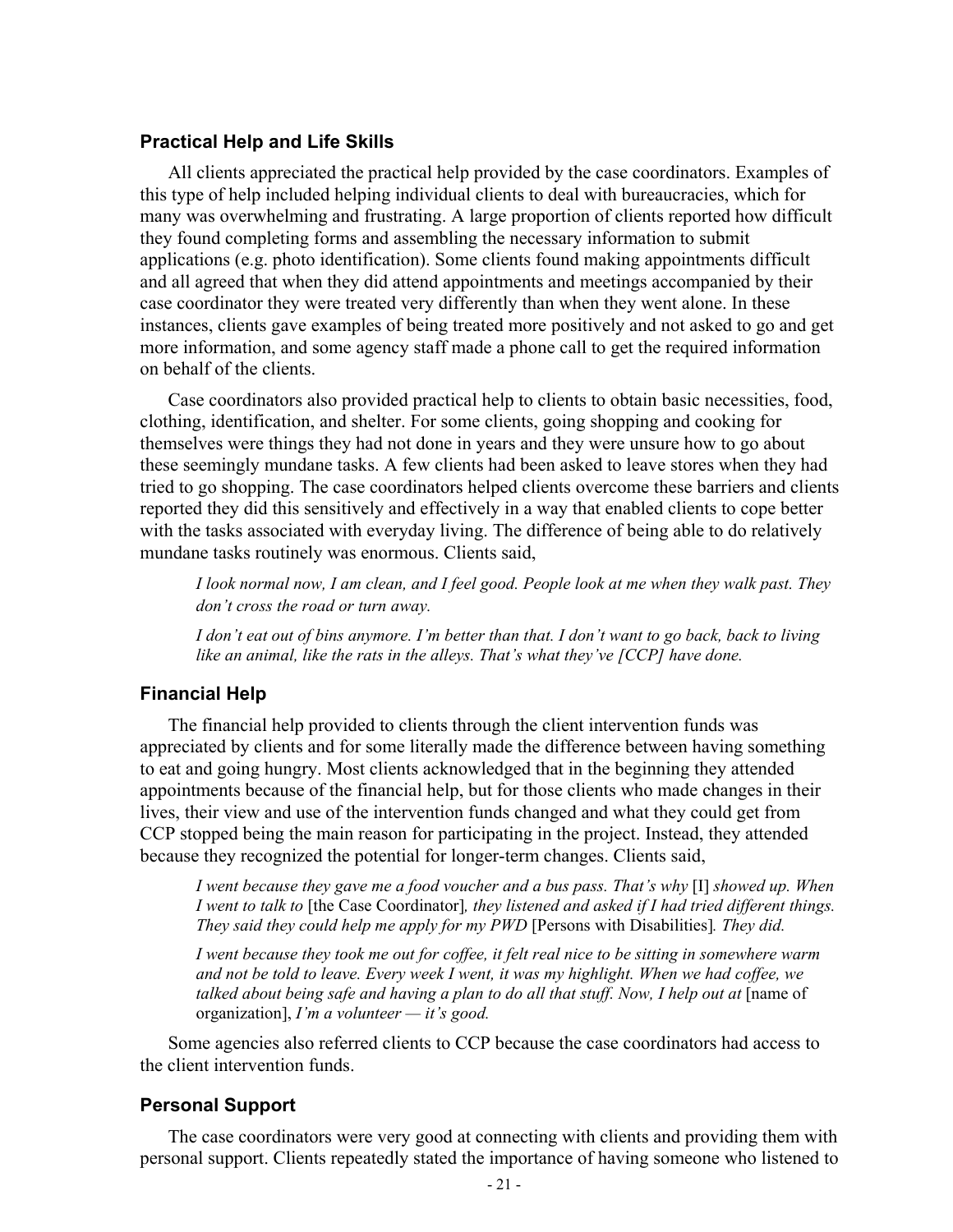them without judging them and who treated them with respect. Many clients looked forward to meetings with the case coordinator because of the personal support provided, which helped increase clients' self-esteem and confidence; this was vital because without it, any changes were unlikely to occur. Getting clients to believe they deserved a better and safer lifestyle was crucial. MEIA workers and others noted the differences in some clients' appearances and in the ways clients interacted with them. They also stated that some clients were hopeful for a better life in a way they had not been before participating in the Case Coordination Project.

Case coordinators provided personal support in a number of ways. They talked with and listened to clients, they took clients out for lunch and coffee to try and start reconnecting them to society, and they arranged regular client appreciation dinners — partly to provide food but also to celebrate clients' achievements, whatever they might be. Case coordinators encouraged clients to attend cultural events and provided financial support to enable this to happen. A number of case coordinators also organized trips and events for clients outside of the DTES to broaden their horizons and to remind clients that there was a different world away from what they knew. These trips included visits to Grouse Mountain and Stanley Park Golf Course, going to the movie, and attending other events outside of the city.

In providing personal support, case coordinators tried to show clients other possibilities for them and encouraged them to try things that might make a difference in their lives. Clients said,

*Having someone to talk to, who cared if you didn't show up and who would check you were all right turned a light on for me. Somebody cared, they were pleased to see me and you know, maybe I wasn't that bad. We would go for coffee, I was dirty but we went. Next time, I had a shower and on the way back they bought me some new clothes. It's been years since I had new clothes. I felt great. That's when I thought, maybe, maybe now.* 

### **CLIENTS' EXPERIENCE OF THE CASE COORDINATION PROJECT**

Clients who participated in the Case Coordination Project were very positive about the services and supports they had received. Many considered that CCP had presented them with an opportunity to sort out their lives. All clients saw CCP as very different to other programs they had participated in before because case coordinators worked with them to address the issues they needed to resolve first, through tailored and individual supports and services. Clients reported that this approach, combined with continuity of case coordinators, helped them to tackle underlying issues so that they were able to move forward with their lives. Equally important in this process was the fact that clients did not have to be substance-free to attend CCP: instead, case coordinators worked with clients to develop harm-reduction strategies that for some led to drug and alcohol rehabilitation. What was important was that CCP was a gradual and incremental program that clients perceived to be realistic.

Clients said CCP was realistic and credible: they described other programs they had attended where they had been required to prepare résumés. They questioned the rationale behind this, as they knew they would be unlikely to get a job when they had neither clean clothes nor permanent address, or when they were still active in their addictions and dealing with their personal issues. Other clients were able to get a job but most were unable to maintain employment beyond a few days or weeks because of their recurring problems.

Many clients explained that being part of CCP meant they could begin to resolve issues and break the cycle of failing, reporting that the small successes kept them in the program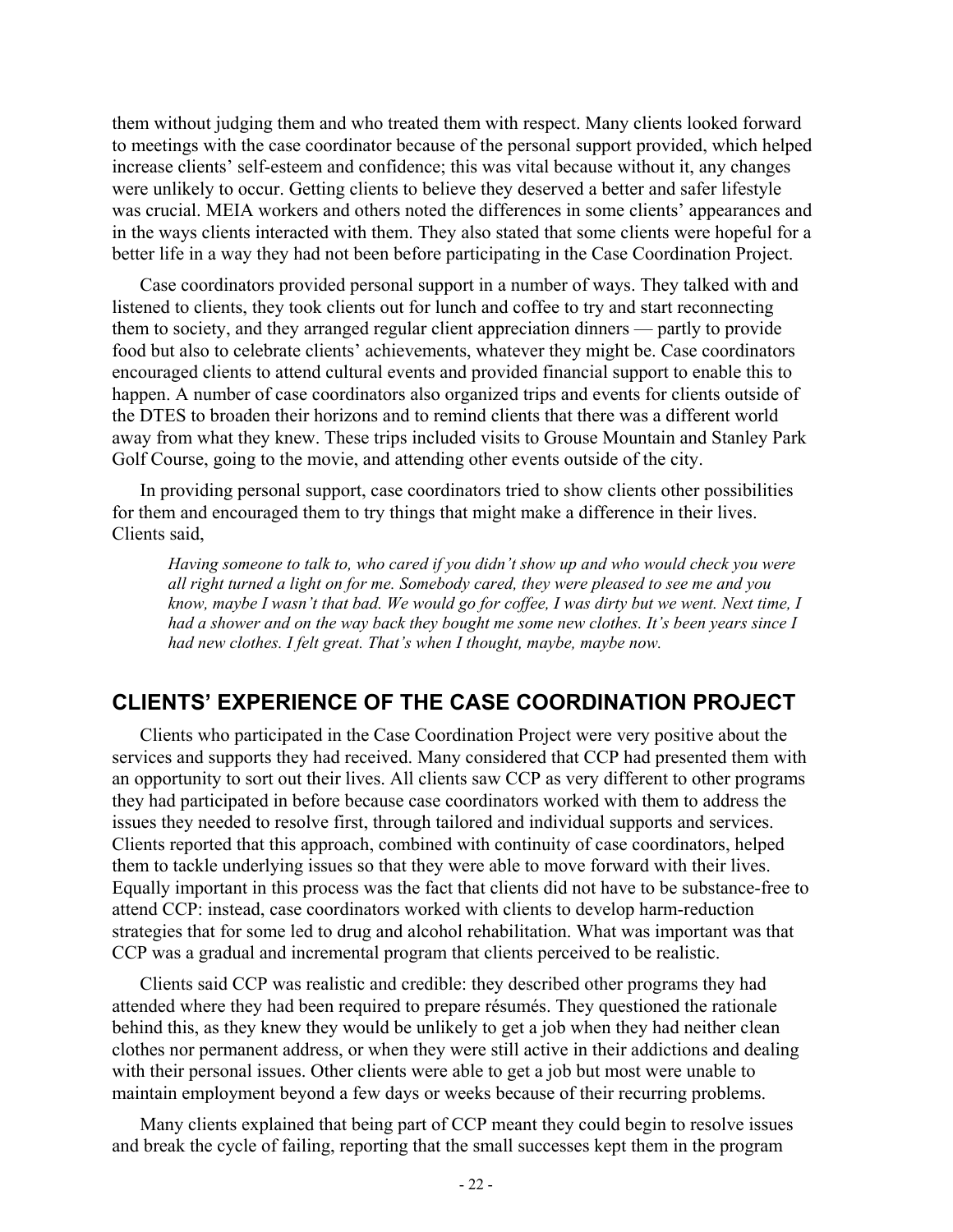and working with the case coordinators. Among these small successes, clients cited being able to keep an appointment, getting new clothes, being clean and presentable, being able to go out for coffee or lunch, and having a bus pass.

For some clients, the transformations they experienced in their lives since the beginning of their participation in CCP were truly impressive. When discussing this, they described how they had literally been sleeping in alleys, dirty and dishevelled, and now they had somewhere to live, were clean and proud individuals who were volunteering or exploring the possibility of training or work.

Discussions with clients in the focus groups and case studies explored what it was that brought about these changes in their lives. As previously mentioned, most stated that it was a combination of their realization that if things did not change, then they would never have more than what they had at that time, and, equally importantly, the conviction they developed through working with the case coordinators that change was possible. Clients also cited their growing realization they deserved a better quality of life.

Very few clients underwent immediate transformations; indeed, all described the process as slow and involving a number of false starts. Some clients described the role of the case coordinator as unearthing their desire to change while at the same time presenting them with the opportunities and supports that enabled it to happen.

For others, the change in their lives was in essence one of stability: these clients were working to overcome their barriers and had realistic plans for the future. One client credited the Case Coordination Project with providing the missing pieces that he needed to get him out of his current situation. The clients saw the difference between CCP and other programs as the individualized and practical supports as well as the fact that the case coordinators had the time and resources to work with them.

Although most clients developed an appreciation for the Case Coordination Project, it took time for them to fully engage with it. Initially, many clients were very unsure about the project and saw it as another project with "hoops for them to jump through." In the beginning, clients reported one of the main roles of CCP was to be a buffer between themselves and "others," including provincial and federal social assistance programs. In addition, for some clients the case coordinator became a buffer on a personal level, becoming someone who wanted the clients to do well for themselves and who was prepared to support them.

The majority of clients felt they were lucky to have been part of the Case Coordination Project and they regarded it as a privilege, but they stressed that in order for them to make positive changes in their lives, they themselves had to want to play an active role in those changes. The case coordinators helped clients see that change was possible and provided the supports required to begin working towards this goal. Many clients reported when they first started attending CCP, they had not wanted to, or did not think significant positive changes in their lives were possible. For many, it took several weeks — if not months — for them to begin taking control of their lives. Some clients reported "playing the system" in the beginning to get what they could from the project. In hindsight, these clients acknowledged they could have been made to leave the project but they were not. What made the difference was being given time and supports while at the same time being held accountable by the case coordinator for their actions in a non-judgemental way that helped them move forward.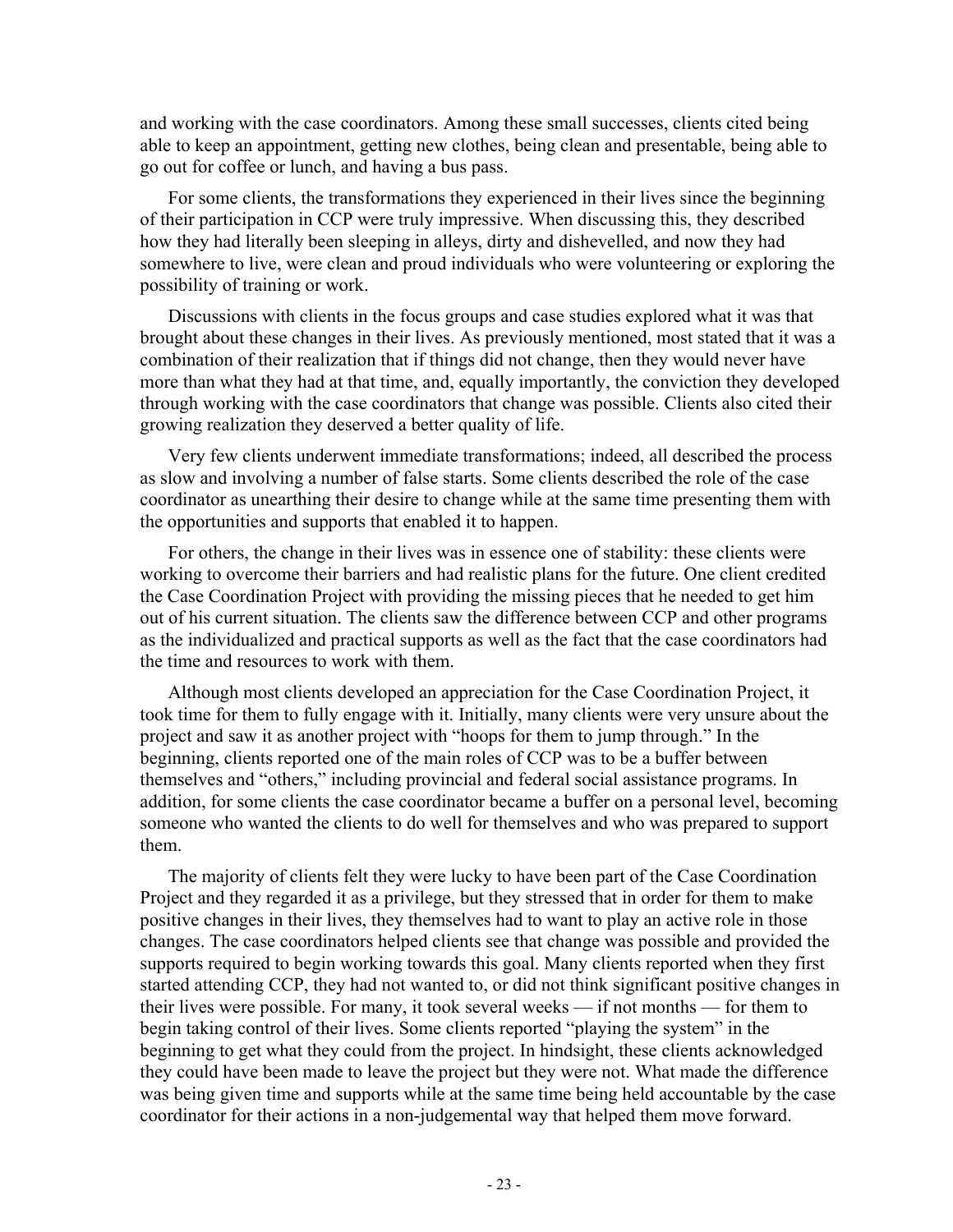For some clients, achieving stability  $-$  i.e. having a harm-reduction strategy in place, somewhere to live and being connected to services — was as far as they were able to progress. Others were able to move into volunteering, training, or employment.

The approach of case coordinators differed across the project. For some clients, it was the kind and consistent approach of the case coordinators that persuaded them that they had choices to make and they had a reasonable chance of succeeding. For others, a tougher approach won out and it was the threat of no longer being part of the project that made clients realize this could be their last chance for a better life. One point all clients were keen to stress was that it had taken a long time for them to end up in the DTES living on welfare payments and it was therefore unreasonable to expect that everything would be resolved within weeks or months.

In summary, while there were similarities between the clients who participated in the Case Coordination Project there were differences in how they responded to and coped with the challenges they experienced. Despite these differences, however, there was a consensus amongst those clients interviewed as to how and why the Case Coordination Project helped them to make positive changes in their lives, whether this involved moving into employment or adhering to a harm-reduction strategy. Clients identified the following characteristics of the Case Coordination Project as being most helpful to them:

- **CCP was incremental**: clients were encouraged to take small achievable steps.
- **Tasks were broken down**: the case coordinators broke a task down to its component parts so tasks were not overwhelming.
- **Clients not left to resolve issues on their own**: the case coordinators supported clients to prevent them from giving up when they encountered a difficulty.
- **Case coordination started where the client was**: the case coordinators worked on the issues that were important to the clients. These included the range of basic needs as described above. It was only after these issues had been addressed that others could be resolved.
- **Case coordination was flexible**: clients stated that the approach and procedures had some flexibility so the program was able to accommodate them.
- **Responsiveness**: clients appreciated the fact that the case coordinators would work with them to address their issues. For example, if a client became homeless the case coordinator would work with them to find somewhere else to live.
- **Continuity of case coordinator**: being able to see the same person at each meeting reportedly made a big difference to the clients. This was because they did not have to retell their story, to explain and justify themselves.
- **Non-judgemental**: this is how the clients described the case coordinators. High proportions of clients had present or past addictions; some had mental health problems. Some clients had done things in their past that they are not proud of. For whatever reason, many have been judged very harshly by some of those employed to help them, which caused some clients to disengage further. Being welcomed into a service that accepted them for who they were opened up new possibilities for change.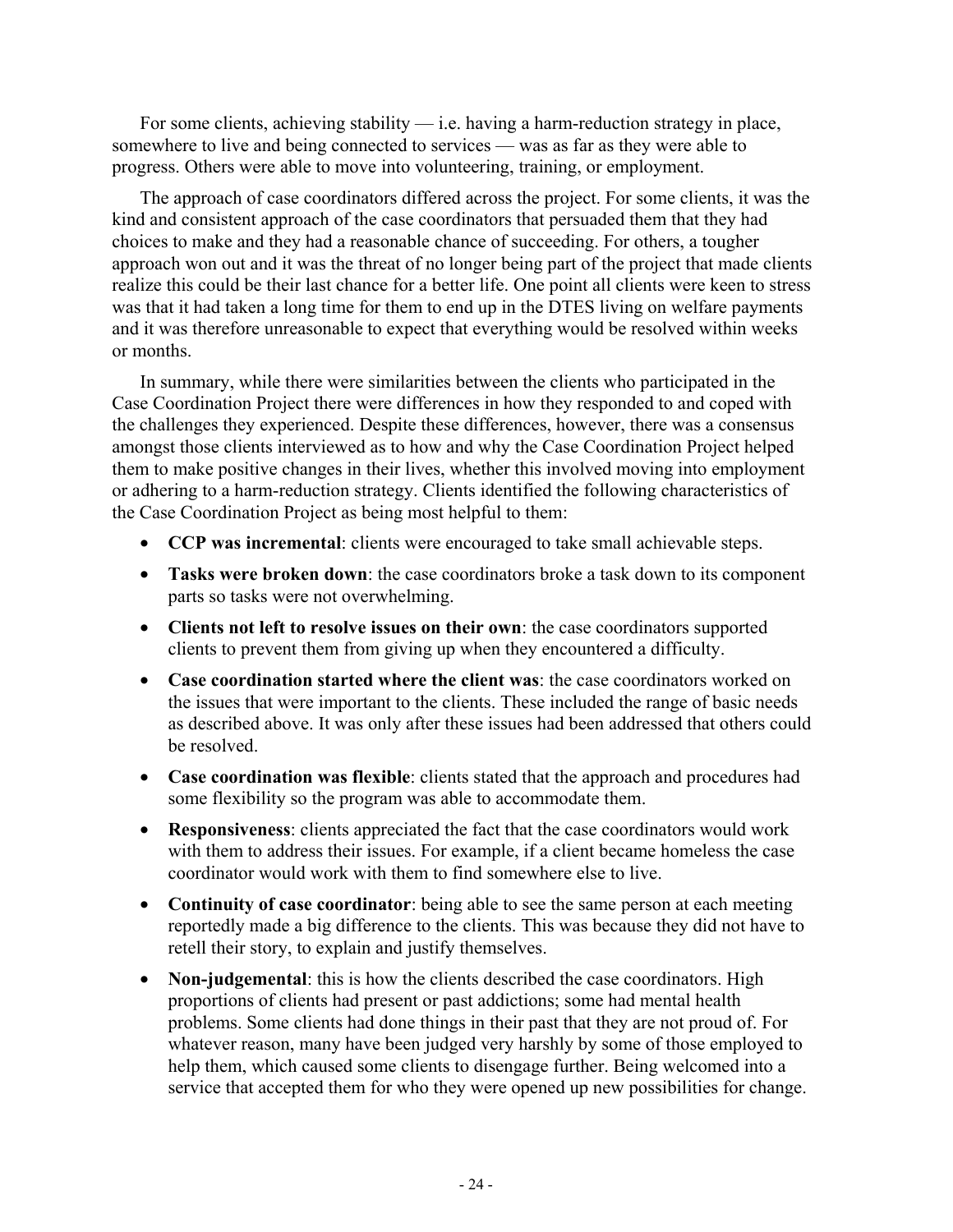- **Respect**: clients also found case coordinators to be respectful.
- **Hopeful:** clients described CCP as offering them real hope for improving their lives.
- **Useful**: clients found the CCP useful and kept attending because it made a real difference to their everyday lives.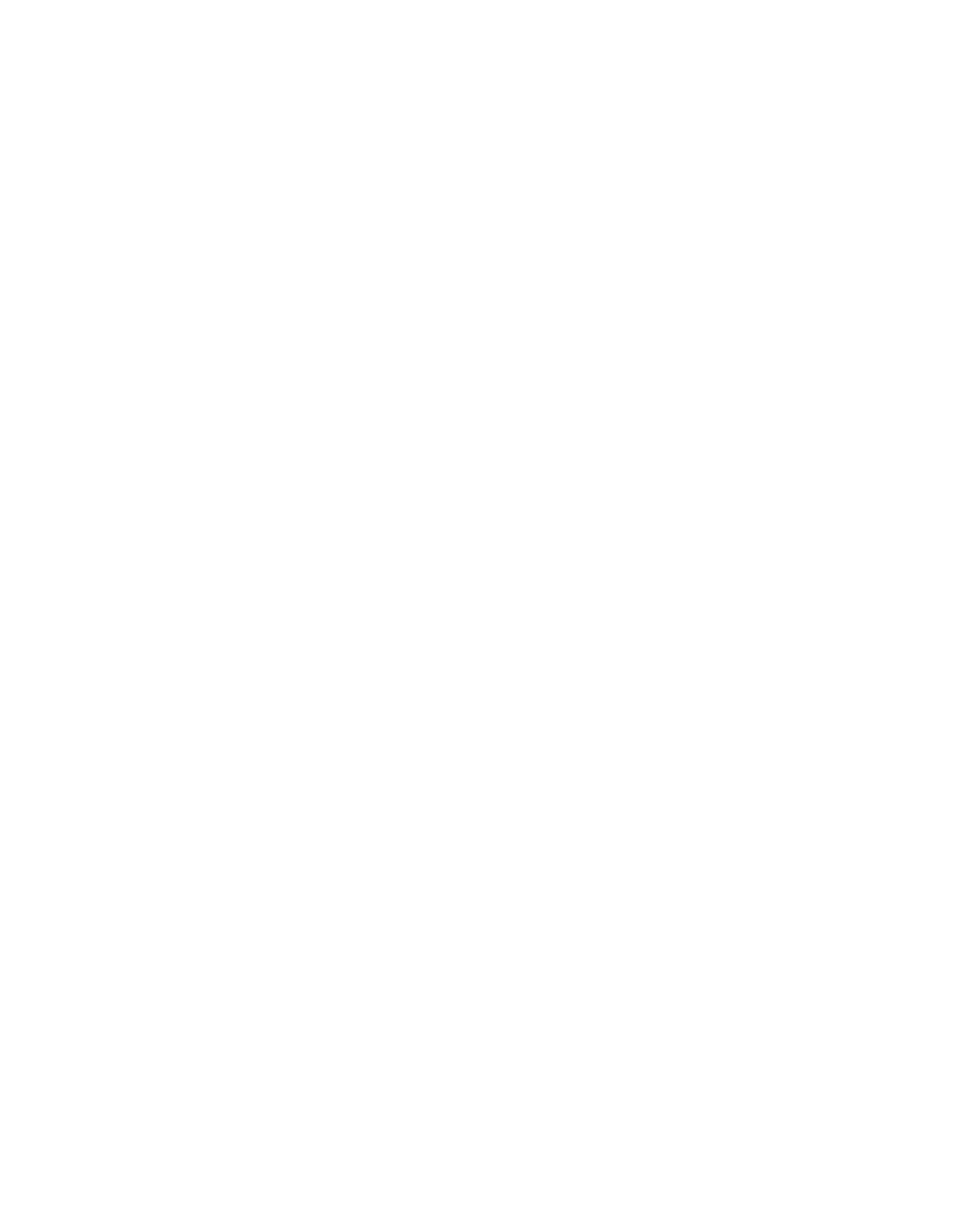## **Section 5: Employment and Other Outcomes**

The Case Coordination Project was designed to learn whether this model for delivering one-to-one support to long-term unemployed residents of the Downtown Eastside could help them return to employment and self-sufficiency. As stated previously, for the purposes of this project, the definition of employment has been widened to include not only attachments to the labour force but also participation in paid and unpaid volunteer positions. The previous section describes how CCP made a positive difference in clients' lives, often helping them to achieve a more stable lifestyle and enabling some to achieve more significant changes in their lives. The present section looks in more detail at the employment and other outcomes of the Case Coordination Project. The data shows that while the majority of clients benefited from participating in CCP, this did not translate into employment outcomes for large numbers of clients.

## **CLIENTS' MOVEMENTS ALONG THE EMPLOYMENT CONTINUUM**

Within the Case Coordination Project, the employment continuum had been identified as a method of tracking the progress of clients through the project towards employment and or self-sufficiency. For CCP, the employment continuum consisted of five stages (1) basic needs, 2) life skills, 3) pre-employment, 4) skills, trades and training, and 5) employment and post-employment) and movement from one stage to the next was to have represented successes for CCP clients. Based on the initial assessments conducted by the case coordinators, almost 70 per cent of clients were addressing basic needs issues when they were referred to CCP (see Table 4). Basic needs included housing, health and substance use issues. A further 12 per cent were addressing life skills issues. As a result, much of the work performed by case coordinators was focused on ensuring clients had somewhere to live, enough to eat, had a harm-reduction strategy in place and proper medical support. All this had to be done before the case coordinators could address any other issues, including employment or training.

The findings from this evaluation, however, have shown that movements along the employment continuum could, and did, occur in both directions making it a more circular than linear process (see Figure 4).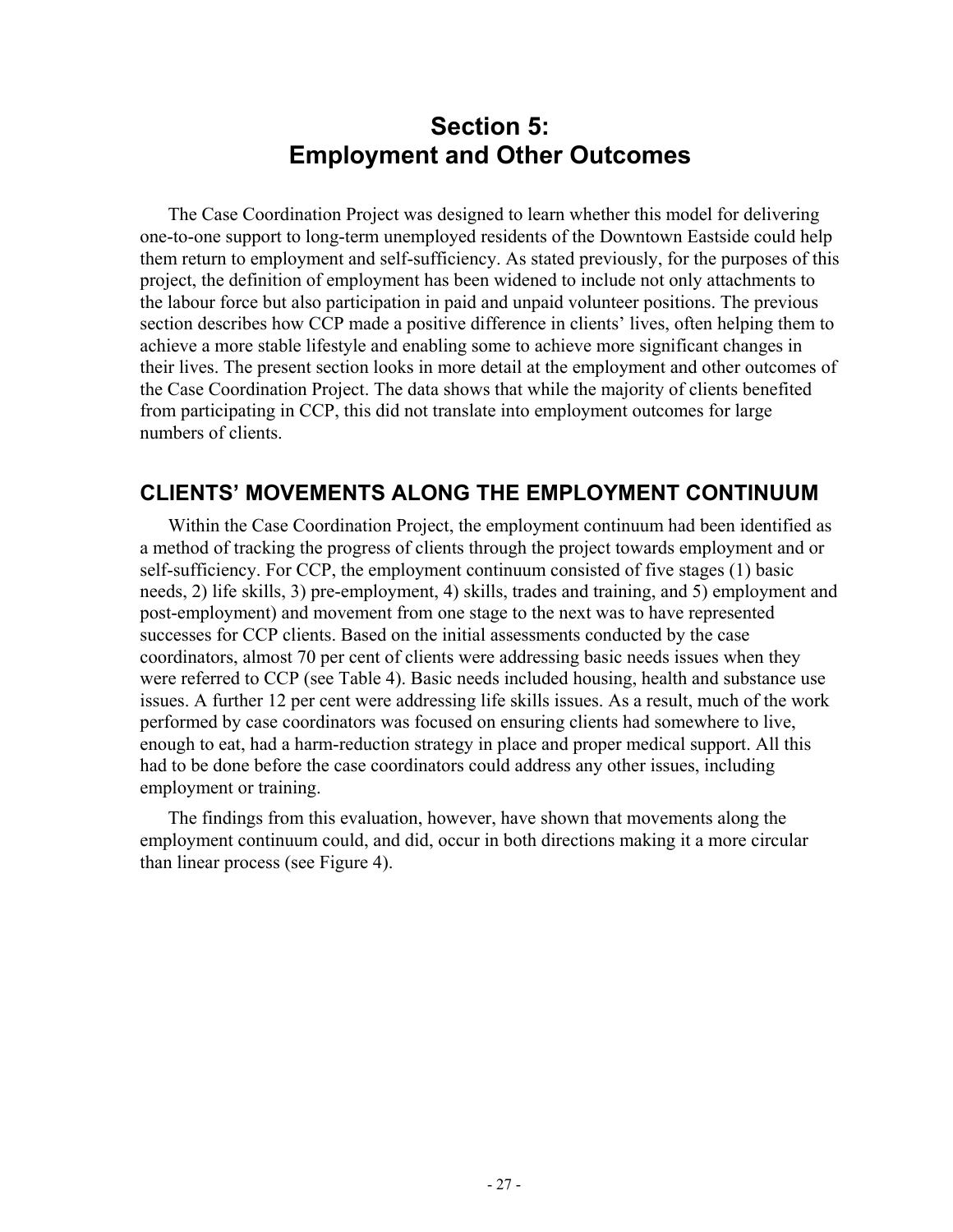**Figure 4: The Employment Continuum** 



The reason for these movements along the employment continuum in both directions is related to the complexity of the issues being addressed by clients. Some clients who were in basic needs when they were referred to CCP managed to move into training or employment but when something unexpected happened, they moved back to basic needs because they did not have the coping or problem-solving skills required to help them navigate the challenges they encountered. For example, some clients had started volunteering or attending a training course and they moved from basic needs to life skills or pre-employment. Things would progress but then something unexpected happened and the clients would find themselves back where they started, in basic needs. The following are included in the list of unexpected events:

- Clients suffered ill-health, which occasionally left them in hospital; when they came out, they had lost their accommodation and were living in shelters;
- Clients began using drugs and alcohol again and were unable to attend volunteer, employment or training activities;
- Clients were evicted from their accommodation and became homeless;
- Clients were subject to anger management issues, which resulted in clients being unable to deal with colleagues or tutors and leaving.

It took time for some clients to develop the needed coping or problem solving skills and they needed to be supported through this process if they were to "bounce back" and continue moving forward. The ongoing support of the case coordinators who remained involved with clients even after they had started training or volunteering was vital to clients and explains why clients found the support of case coordinators invaluable in these situations. Those clients who were able to overcome the setbacks they encountered attributed this to the involvement of the case coordinator, whom they saw as providing a safety net of sorts that stopped the uncontrolled downward spiralling that clients predicted would result in some returning to living on the streets of the DTES.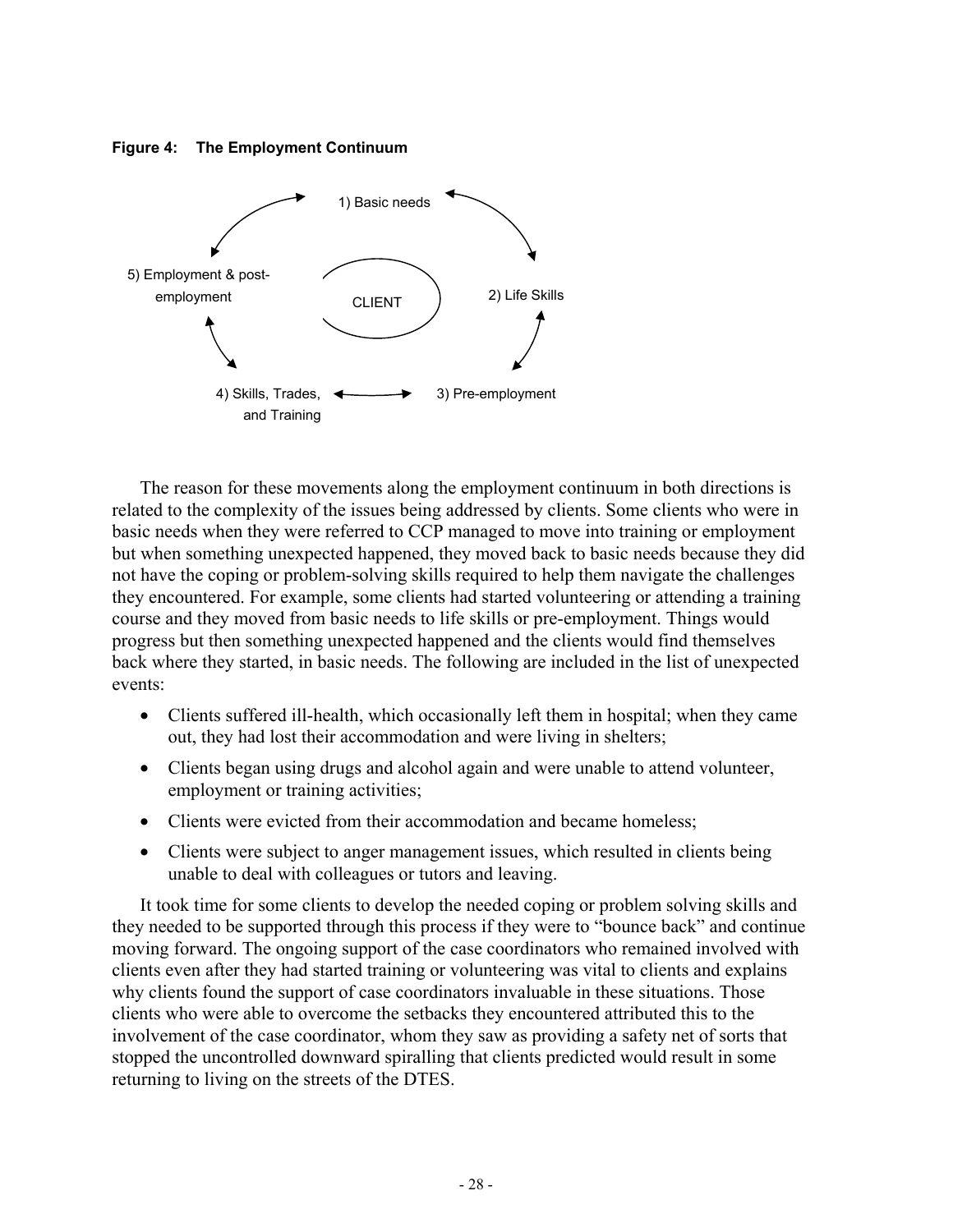Greg was in his late 40s when he was referred to CCP. He had been living alone in a hotel in the DTES for several years and he had a number of health issues, most of which he attributed to his substance abuse. In previous years, Greg had worked in construction to fund his habit but because of his deteriorating health, he was no longer able to do this. At the time of being referred to CCP, Greg was feeling desperate; he tried alcohol and drugs rehabilitation but never managed to complete the courses.

When Greg started working with a case coordinator, he was assessed as being in basic needs. One of the first things the case coordinator did was work with Greg so that he took care of himself and to stop his health from deteriorating further. The case coordinator helped him set up medical appointments, took him for haircuts, shopping for clothes and even showed him to how to do his laundry. Greg started showing up on a regular basis and he developed a harm-reduction strategy.

Greg made progress; he moved from basic needs to life skills and even attended a life skills course. In meetings with his case coordinator, Greg talked about what he might do. He discussed applying for disability benefits, going back to rehab and he was exploring these options when he lost his housing. Greg's case coordinator helped him look for somewhere else to live but it was not easy and Greg says he just gave up and went back to his old life of substance abuse.

The case coordinator saw Greg around the DTES sleeping in alleys and looking ill. Greg's visits to the case coordinator became very sporadic. When he did show up, the case coordinator took him for something to eat and gave him a food voucher. The case coordinator thought about closing his case but eventually Greg started showing up more often and the case coordinator was able help stabilize his situation and find him housing. He started working with the case coordinator on a regular basis and things looked to be going well when a friend died unexpectedly and Greg disappeared on a "binge." Greg says it all just got too much for him and he did not see the point in trying to move on. He says that he did not want to have to deal with all his problems.

After a couple of weeks, Greg showed up at the case coordinator's office, saying he was ready to go to rehab but that it had to be soon. The case coordinator found him a bed in rehab and took him there. This time Greg completed his rehabilitation and moved into transitional housing. He receives disability benefits and is now volunteering on a regular basis. Greg says the journey to get to where he is now — living in a single-room hotel in the DTES and being well — may not look like much, but it was very difficult. He hopes his journey is just beginning and that he continues to move forward. He says there have been setbacks since he has completed rehabilitation but he is able to stop himself from giving up because he has good support networks, among them his case coordinator. When asked if full-time work is a possibility he says he wouldn't rule it out but that what he has learned is he cannot hide from his problems and hopes to work on those right now.

The data from the CCP tracking system showed that client movements along the employment continuum occurred, though movements into employment were limited. Table 4 shows the first and last entries for clients for whom the case coordinators have provided employment continuum data.<sup>15</sup> As this data is not available for all clients and there is uncertainty regarding its completeness, it should be considered with caution.<sup>16</sup> Of the 218 clients who were initially assessed as being in basic needs, 120 remained at this phase

 $\overline{a}$ 

<sup>&</sup>lt;sup>15</sup> If the case coordinator recorded only one entry on employment continuum for the client, this was treated as both the first and last record of the client's position on the continuum.

<sup>&</sup>lt;sup>16</sup> This data is not consistent with employment outcomes. There are gaps in the data, and not all movements along the continuum in both directions were entered.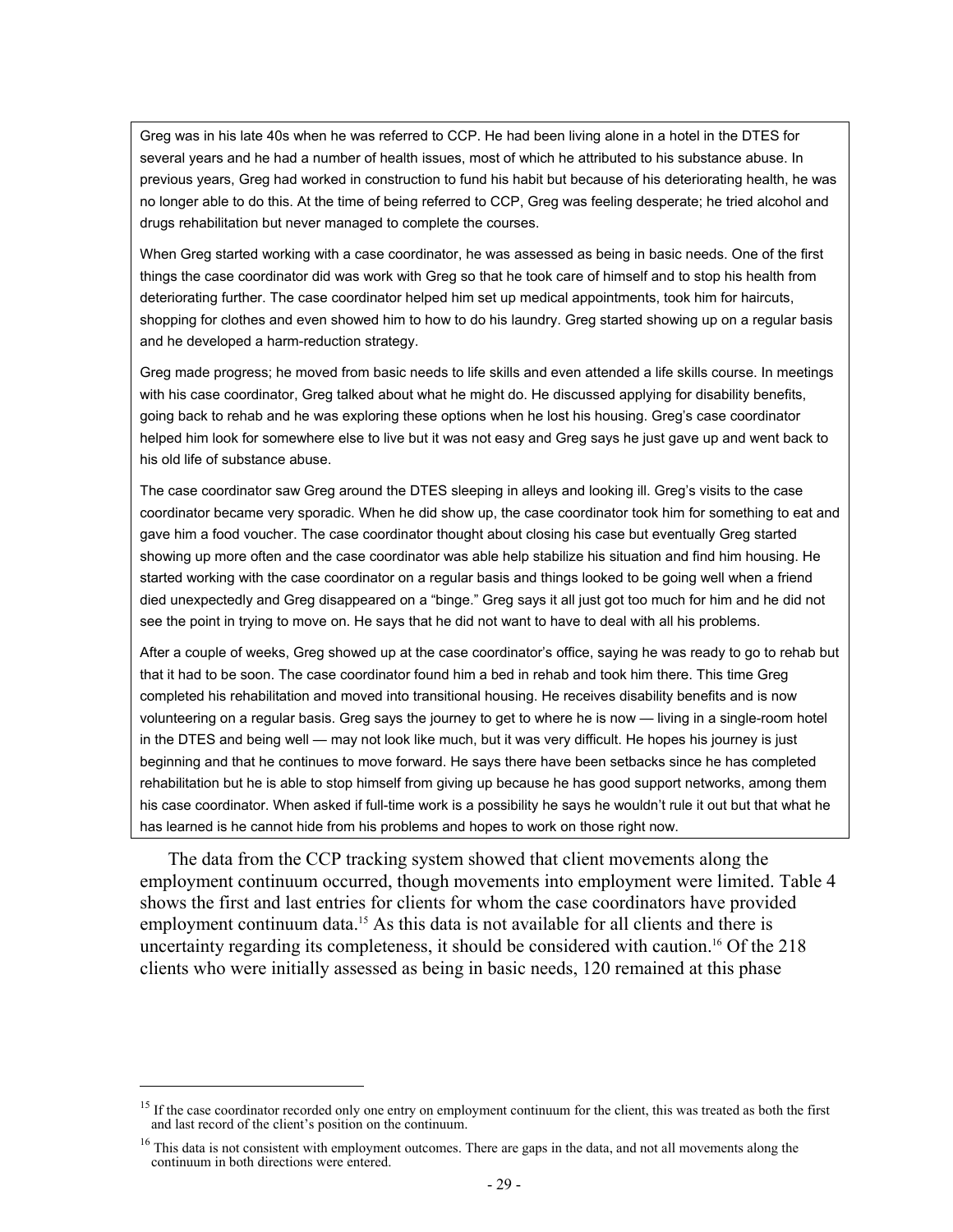throughout their time in CCP. The remaining 45 per cent of clients did move from basic needs:

- 50 moved into life skills:
- 17 went onto pre-employment or training;
- 6 took part in skills and trades training; and
- 25 moved into work or volunteering.

While clients moved forward along the employment continuum, Table 5 also shows some clients moving back to basic needs subsequently in the project. The reasons for this were discussed earlier.

#### **Table 4: Movement along the Employment Continuum for CCP Accepted Clients, by Number of Clients**

| Initial Entry on<br><b>Employment Continuum</b>        | Last Entry on<br><b>Employment Continuum</b> |    |       |        |                |       |
|--------------------------------------------------------|----------------------------------------------|----|-------|--------|----------------|-------|
|                                                        | <b>BN</b>                                    | LS | Pre-E | S & TT | E & Post-E     | Total |
| <b>Basic Needs (BN)</b>                                | 120                                          | 50 | 17    | 6      | 25             | 218   |
| Life Skills (LS)                                       | 13                                           | 12 | 2     | 5      | 6              | 38    |
| Pre-employment (Pre-E)                                 | 6                                            | 5  | 8     | 5      | 9              | 33    |
| <b>Skills &amp; Trades Training (S&amp;TT)</b>         | 3                                            |    | 0     | 2      | $\overline{2}$ | 8     |
| <b>Employment and Post-Employment (E &amp; Post-E)</b> | 3                                            | 3  | 3     |        | 3              | 13    |

**Source:** EQUICARE. Includes only clients that had recorded employment continuum information.

## **CLIENT EMPLOYMENT AND VOLUNTEER ACTIVITY**

Although the Case Coordination Project was designed to help long-term unemployed residents move into employment, as the project evolved it became clear that many clients were not ready to attend education- or employment-based initiatives or to work. This was because they were dealing with complex health and addiction issues as well as trying to secure basic needs such as food and housing. Any movements along the continuum that supported clients to work or volunteer on a regular basis was regarded as a success for the individuals and is included in the following outcomes.

Of the 329 clients who were accepted into CCP, case coordinators recorded paid employment for approximately 26 per cent (86 people): this means that almost 3 out of 10 clients engaged in paid employment at some point during their participation in CCP. In most cases, the employment income earned by clients was not high enough or sustained so that individuals became independent of IA but it did represent a significant achievement for individual clients. Using the wider definition of employment, which includes paid and unpaid volunteer positions, about 4 out of 10 clients accepted into CCP engaged in these employment activities.

The range of employment and volunteer activity that CCP clients participated in was varied. Some clients did move into more sustained and regular employment but others participated in employment or volunteering on a sporadic or short-term basis, and included, for instance, one day of employment at Elections BC or volunteering at a one-day event.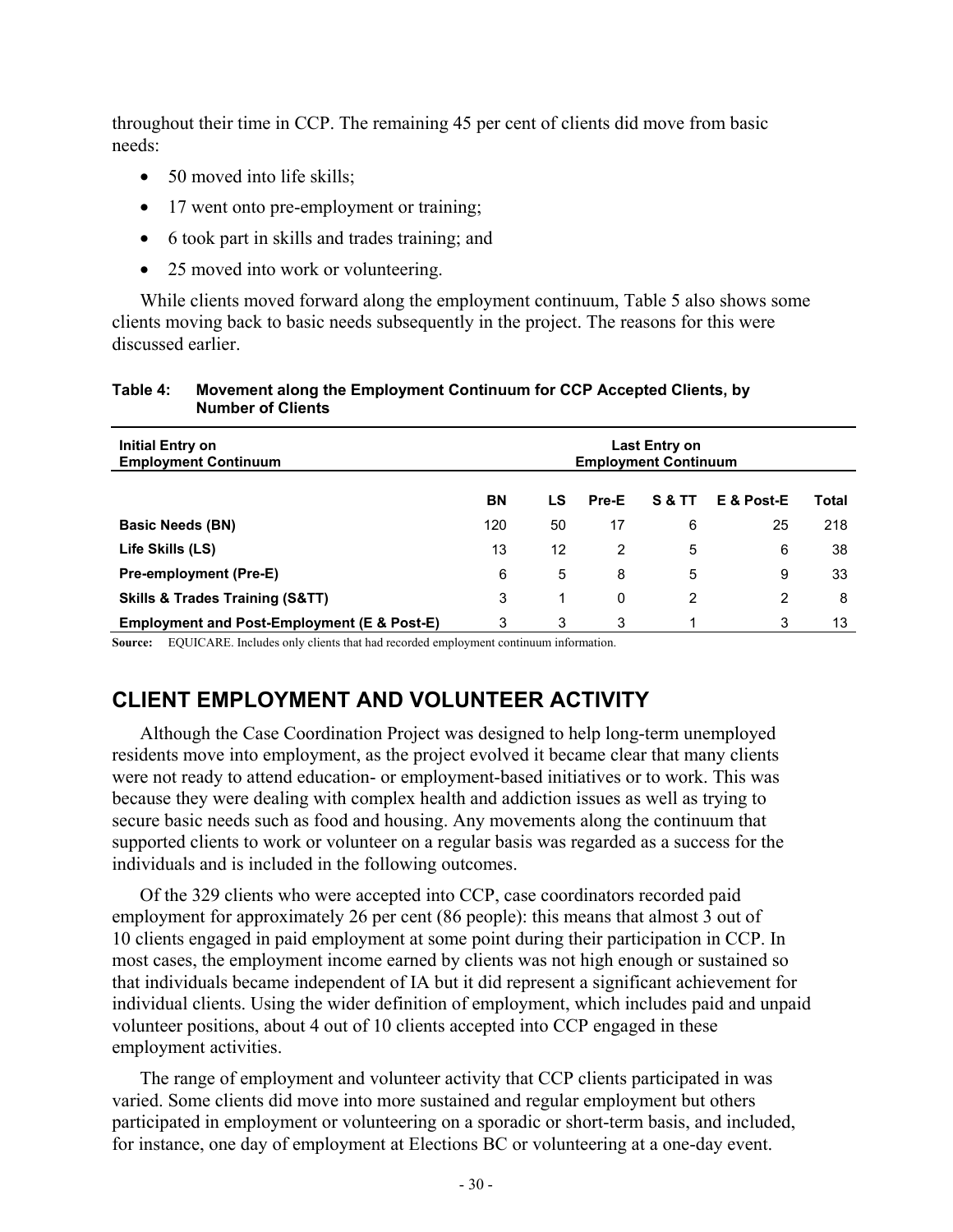Although this figure of almost four out of 10 clients participating in employment or volunteering at some point during CCP is encouraging, it needs to be treated cautiously because of data quality issues. A review of the employment records of those clients who were employed showed that a substantial amount of this activity was short-term and end dates had not always been entered making it impossible to explore employment sustainability.

The case coordinators also tried to encourage clients to volunteer with organizations in the DTES (see Table 5). Some case coordinators hoped that volunteering would be a stepping-stone to employment, while others saw it as a means to establishing routines for clients while at the same time broadening social networks. A few case coordinators also provided an honorarium to a small number of CCP clients to encourage them to volunteer and thereby help them to establish and sustain everyday routines.

| <b>Engaged in</b>                              | <b>Number</b> | % of Total<br><b>Accepted</b><br><b>Clients</b> |
|------------------------------------------------|---------------|-------------------------------------------------|
| Paid Employment/Self-Employment*               | 86            | 26.1                                            |
| Paid Volunteer*                                | 24            | 7.3                                             |
| <b>CCP Honorarium*</b>                         | 15            | 4.6                                             |
| Volunteer*                                     | 56            | 17.0                                            |
| <b>Combined Activities**</b>                   |               |                                                 |
| Paid Employment, Self-Employment               |               |                                                 |
| & other Volunteer/CCP Activities               | 86            | 26.1                                            |
| <b>Volunteer Activities and CPP Honorarium</b> | 57            | 17.3                                            |
| Sub-total                                      | 143           | 43.4                                            |

#### **Table 5: Client Employment and Volunteer Activity in CCP**

\* Does not represent unique counts — individuals may be counted in employment and volunteer categories.

\*\* Reports unique client count.

#### **Client Employment Activity and Use of the Intervention Funds**

The available data suggest that more intervention funds were directed to clients who secured paid employment:

- Of the 86 clients who experienced paid employment, an average of \$1,728 was spent on 85 clients who received intervention funds.
- Of the 243 clients who did not move into paid employment, the average amount spent for 223 clients who received intervention funds was \$963.

### **THE CHALLENGE OF MOVING CLIENTS INTO EMPLOYMENT**

For the case coordinators, helping these clients move along the employment continuum towards employment was challenging because of the multiple barriers many experienced. The case coordinators invested considerable time and resources into supporting clients to meet basic needs and to help them develop life skills so their lives became less chaotic and more stable.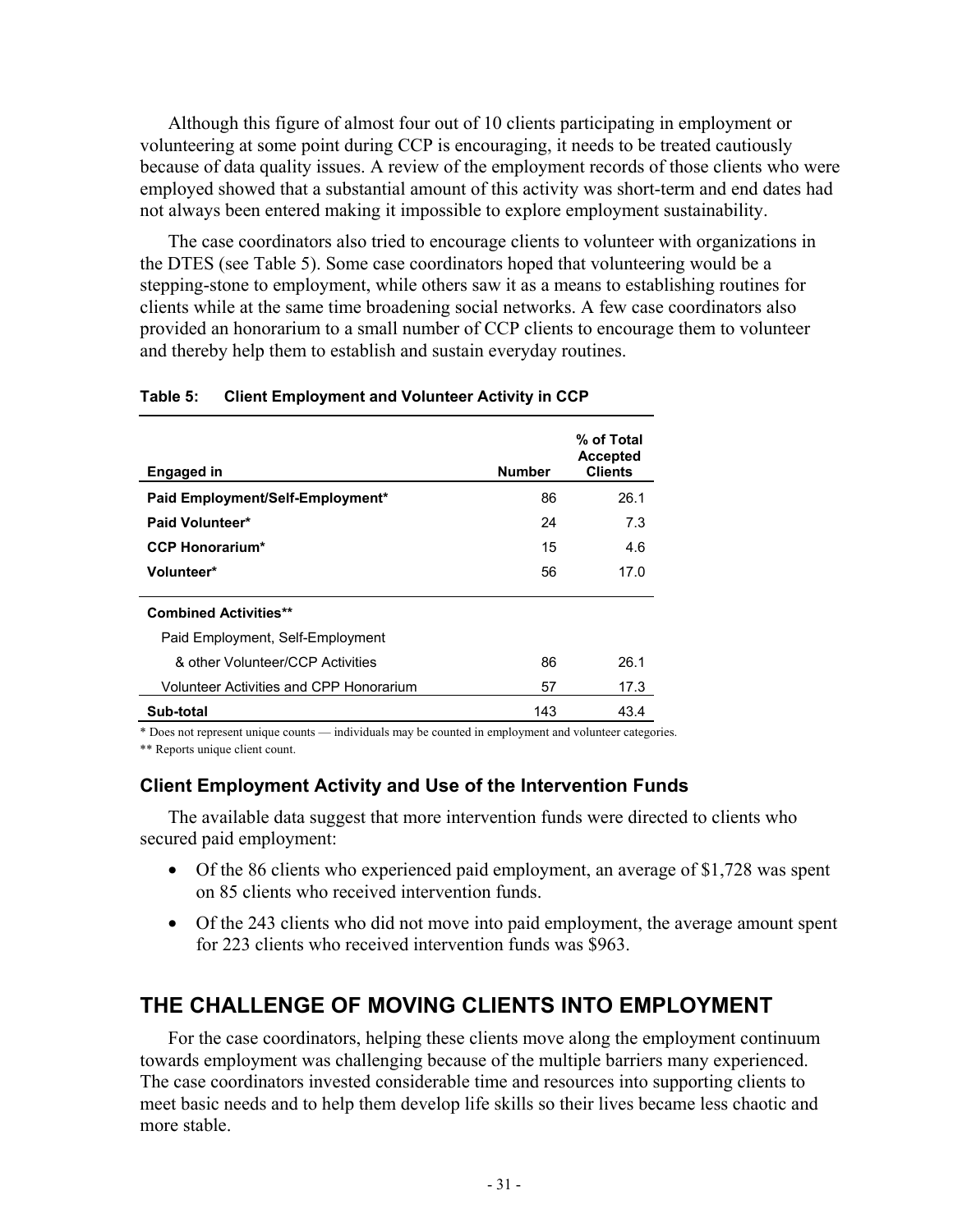*I'd been through rehab before, two or three times and it didn't work. I wasn't ready. I don't know if you have to hit bottom but you have to want it. You have to see something other than the next high. Working with* [name of case coordinator] *gave me time to do that.* […] *When I got somewhere to live, I was able to get some sleep and I'd started eating regularly. I started, I got less sick. Then I, then* […] *you begin to think other things might happen, maybe I'll see my son. You have to want it. It's hard.* 

The case coordinators adapted their approach to deliver individualized supports to clients, which clients said made a significant difference. In reflecting on their practice, the case coordinators considered whether they could have been more proactive with some clients and helped more clients move further along the employment continuum. They also stated that they had difficulty knowing when to close client cases, since all case coordinators worked with clients who took time to fully engage with the project and who were about to have their case closed when they started to make positive changes in their lives. Experience has shown the case coordinators that some of these clients then went on to resolve their health and personal issues and made significant changes in their lives. The case coordinators wanted to make sure they had given clients every opportunity to engage and to actively participate in CCP before their case was closed. With the benefit of hindsight, the case coordinators agreed that this process could have been improved with a more systematic approach to case review.

Clients with mental health problems faced particular challenges, including getting a diagnosis for their conditions and accessing the medical and social supports they needed. Agency supervisors and case coordinators reported that these clients were especially vulnerable to the advances of drug dealers, and for many, work was not a realistic possibility until their mental health problems were effectively managed. Even when they were stable, traditional, mainstream employment patterns were not always sustainable. A more realistic goal for many of these clients was to volunteer on a regular basis and to possibly work when they were well. One agency supervisor suggested that the Case Coordination Project provided these clients with a pathway to participation in society instead of being continually excluded because of mental health and or addiction issues.

The challenge for most clients was that it was extremely difficult to make the changes necessary in order to obtain and sustain employment. Clients related how they had worked hard to improve their situations and wanted to continue moving forward. They commented on how they were beginning to enjoy life again and while clients differed in what they wanted for themselves, all were appreciative of the fact they had some control over their daily lives and that they had choices. Many attributed their successes to the supports they received from the case coordinators: "Nobody would choose to live in the DTES if they could make different choices. Nobody wants to line up for food. You don't sleep on the street if you had somewhere else to go. Who wants to be cold and dirty and tired? You don't have choices."

The clients who successfully moved into sustained employment had managed to address some of their underlying issues. They had stable housing, and most of those clients who had addiction issues completed drug or alcohol rehabilitation. What differentiated these clients from others appeared to be:

- A focus on moving on;
- A growing confidence in their own abilities;
- The presence of a support network;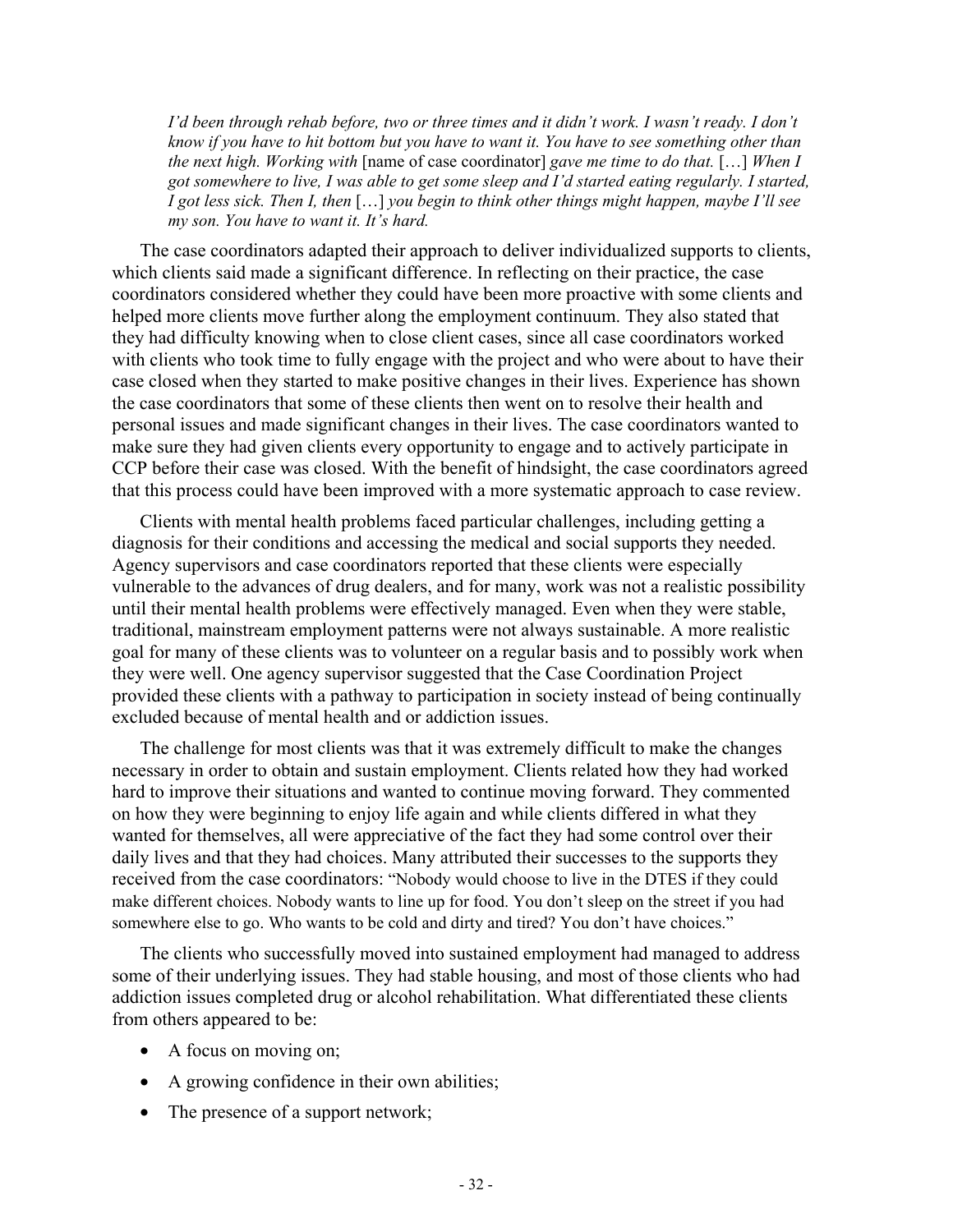- Realistic expectations; and
- An ability to problem-solve.

The personal accounts of the changes individual clients made while participating in CCP are encouraging, though the number of clients who actually participated in the project was relatively small and raises questions about the reach of CCP in terms of both practice and implementation. The challenges to implementation are discussed in Section 6.

## **EDUCATION AND TRAINING PROGRAMS**

When CCP began, it was initially thought there might be gaps in the availability of training programs for clients. At the outset of the project, it had been agreed that if this was found to be the case then some of the client intervention funds could be used to address these gaps, either buying seats in existing programs or paying for the development of needed programs. The experience of the case coordinators, however, was that the majority of clients needed one-to-one support and they were not able or ready to attend education or employment programs but some of those that did, struggled to attend and complete the courses. The reasons for this included clients not being able to sustain attendance over several days, health and personal issues as well as the learning styles that clients explained were not suitable for their needs. These difficulties are reflected in the relatively low expenditure of client intervention funds especially on education or training programs.

Although small numbers of clients attended training the range of courses recorded in the project tracking system EQUICARE was diverse and included:<sup>17</sup>

- Several group classes or workshops were arranged by one service agency to provide training to interested CCP clients on different subjects such as emergency first aid, food safety, health and safety, budgeting, Skilled Learning Training and law issues. Throughout CCP's lifespan, this was the most frequent type of training.
- CCP clients participated in existing pre-employment and life skills workshops offered by community organizations.
- CCP clients enrolled in individual courses offered by public and private institutions such as computer classes, high school completion courses as well as specific educational courses.
- Several CCP clients took literacy, ESL and language classes.
- CCP clients enrolled in vocational courses such as construction, forklift truck driving, driving courses, mechanics, telephone call centre training, and job readiness courses

## **EMPLOYMENT SUPPORTS: GETTING CLIENTS READY FOR WORK**

1

The types of supports provided by the case coordinators to those clients who were ready to work included helping with life skills so that clients were presentable for interviews,

<sup>&</sup>lt;sup>17</sup> The evaluators refrained from listing courses taken by less than three individuals in order to protect the confidentiality of these participants.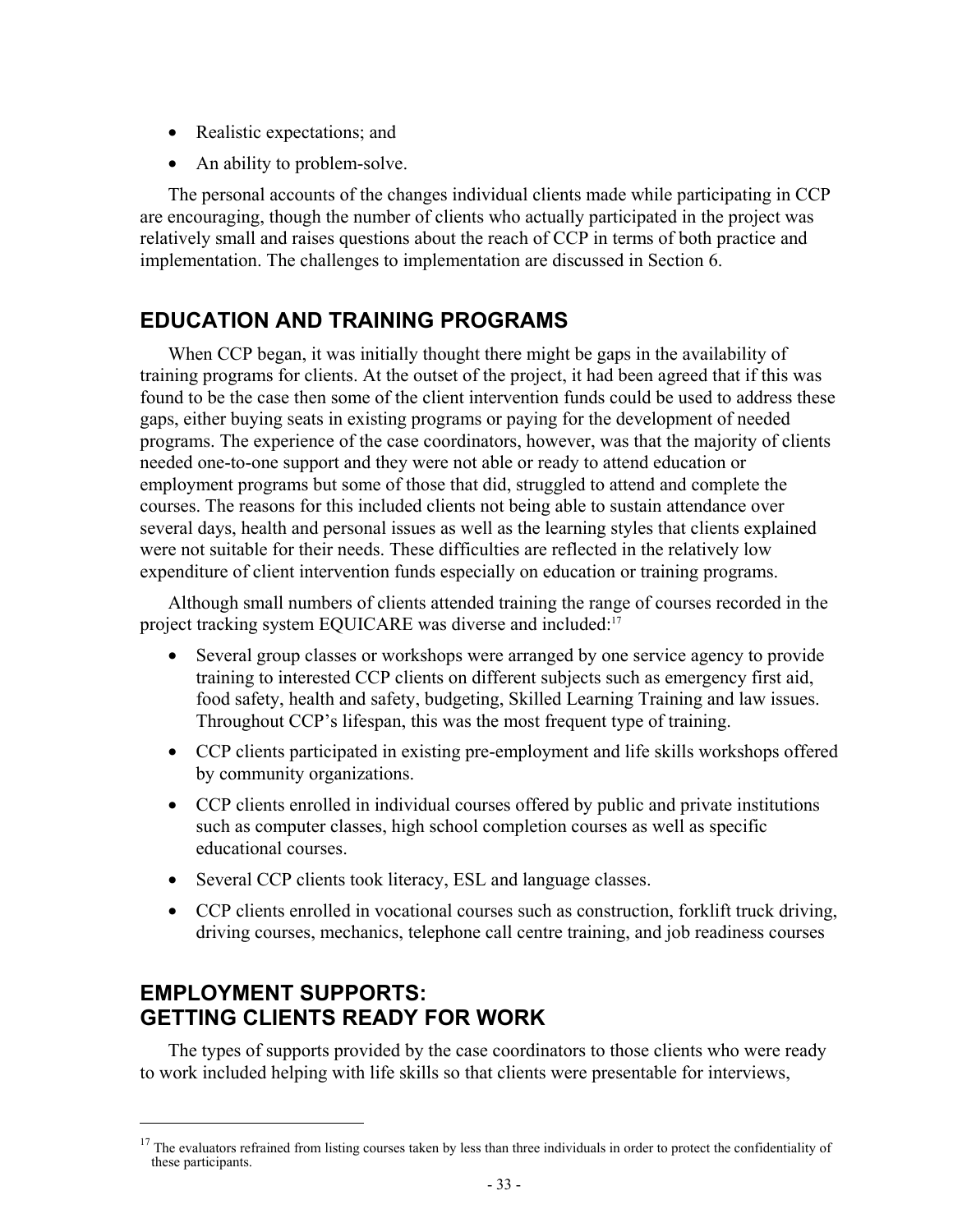organizing training to update skills, referring them to support for assistance in developing résumés, and talking to clients so that the jobs they wanted to apply for were realistic. For example, some clients were unlikely to be able to go back to construction work because of poor health and stamina.

During the final year of the project, a Job Developer was appointed whose role was to provide intensive job coaching and support to clients who had previously worked with the case coordinators and to help those who were ready move into employment. It was hoped that by referring all clients who were ready to move into employment to the Job Developer, the case coordinators would be able to accept new clients. Although the Job Developer worked with and supported clients who were referred to this service, it did not reduce case coordinators' caseloads because many clients were not ready to move into employment or training. The types of supports provided by the Job Developer included:

- Working on clients' résumés;
- Checking references: phoning referees to check whether the reference would be positive;
- Ensuring the client was presentable;
- Helping client find job openings;
- Supporting clients to arrange interviews;
- Providing equipment and clothing;
- Working with clients to develop work routines; and
- Providing post-employment supports.

In spring 2007, CCP collaborated with the City of Vancouver Drug Policy Program on the Four Pillars Employment Project. The aim of this pilot project was to provide individuals who were in recovery from substance use with a gradual and supported return to work. Individuals would work a 40-hour week and, in the following week, attend two five-hour training sessions. The project was designed to operate for 26 weeks starting on April 30, 2007. Two full-time equivalent positions were created within the City of Vancouver Waterworks and Sewage Departments at entrance level. These two positions were shared by four individuals. Finding four individuals within the project who met the criteria and who were able to pass the medicals proved challenging and serves to highlight the fact that many of the Case Coordination Project clients were not able to move into employment at that point in time. Of the four participants in this pilot, two completed the project.

### **WHAT CLIENTS SAY ABOUT ACCESSING EMPLOYMENT**

Those clients who were ready for work or had already started working said they were both scared and excited. They were concerned about their physical abilities and wondered if they would be fit enough to work. They also worried about how colleagues would react to them when they went back to work because of previous histories of substance abuse or health issues, and because some had criminal records. Some clients were concerned about the social aspects of working; this was particularly true of those who were quite new into their recovery. Clients wanted to put their pasts behind them and move forward but they worried about what they would say if they were invited out for a drink after work. Some wanted to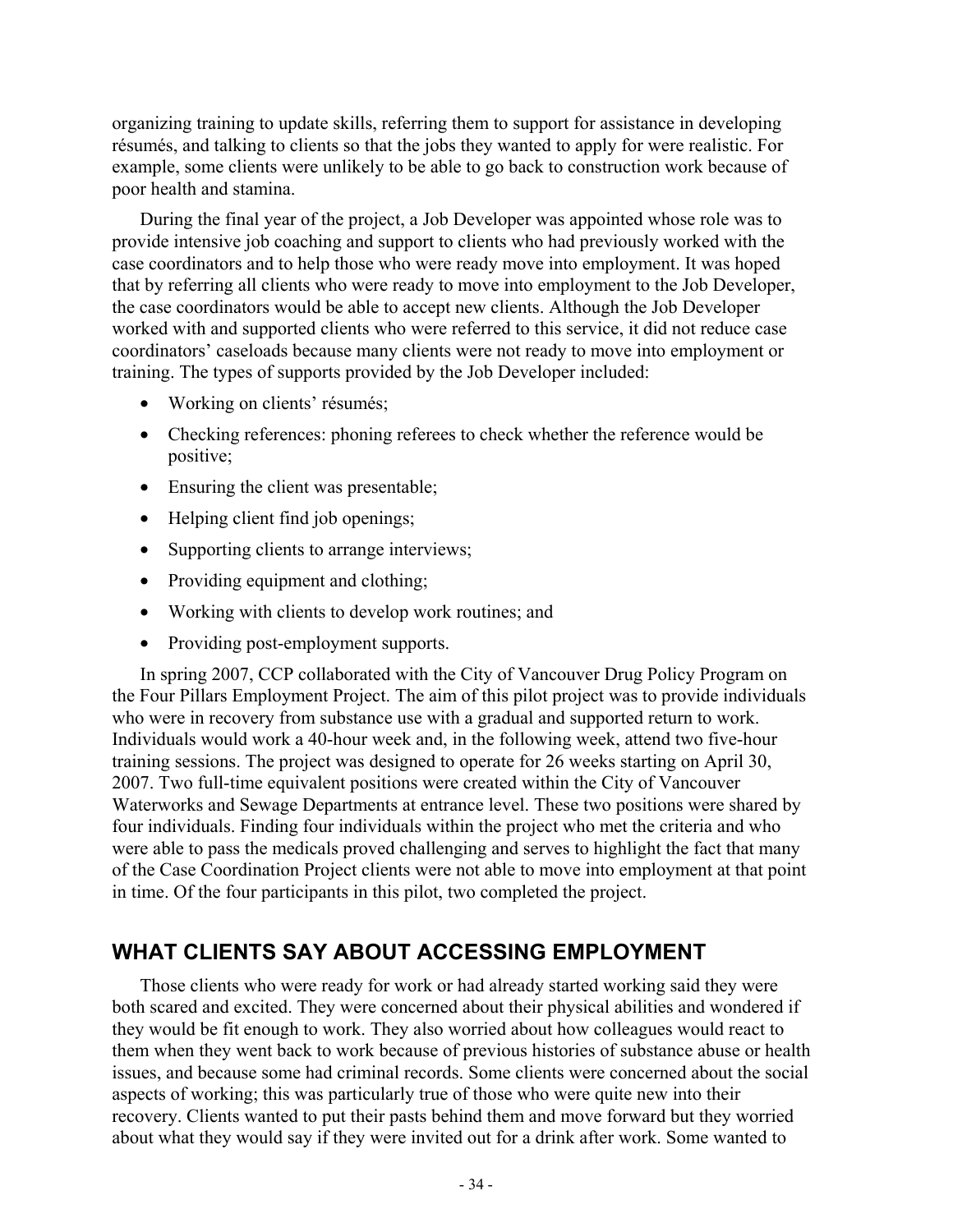refuse without having to discuss their pasts but they wanted to be accepted as part of the work group. Other clients (mostly those who were more established in their recovery) were less concerned with the social dimensions of working as they were comfortable talking about their pasts.

A major challenge for CCP clients was finding a job that paid more than the minimum wage or one with some health benefits. This was difficult for clients because most did not have current work histories or references that would secure them work beyond the entry level. One client said, "When you're earning minimum wage you're way too close you can only just manage to afford living here. You don't have a deposit to live anywhere else. You still have to use the line-ups."

Clients appreciated the ongoing support of the case coordinators or the Job Developer as they returned to work. They contacted the case coordinators if they were unsure about something or needed practical help with getting equipment, safety clothing, setting up bank accounts, or completing forms and other paperwork. Clients also appreciated having someone to go to who was pleased at their success, who appreciated their efforts and who would reassure them that they were doing well. This intangible support enabled some clients who thought about giving up on employment or volunteering to work through issues and to keep going.

In some instances, the job developer remained in contact with the employers to help resolve issues before they resulted in individuals losing their employment. Employers found this useful, as they were not always confident about how to tackle issues around addictions or mental health issues. Having someone readily available to provide this support was seen to be important.

## **HOW CPP AFFECTS THE NUMBER OF CLIENTS CLAIMING INCOME ASSISTANCE**

CCP did not appear to have reduced Income Assistance receipt for clients accepted into CCP in comparison to clients who were referred and not accepted. This is not surprising given the low numbers of clients who moved into sustained employment. Figure 5 shows IA rates for clients who had been accepted into CCP alongside those who had been referred but not accepted excluding those who were ineligible for the project (mostly due to not being in receipt of IA benefits). The graph is based on MEIA administrative records and shows IA receipt from the time individuals were referred to CCP for both individuals accepted into the project as well as those who did not become clients. The reasons for those individuals who were not accepted as CCP clients left IA are not known as the case coordinators did not work with them. The reasons for which CCP clients left IA were inconsistently recorded in EQUICARE by the case coordinators and it is therefore not possible to analyze this data. Anecdotal evidence, however, suggests that CCP clients moved off IA because they moved out of the Province, they went to jail, they entered rehabilitation, they found employment and some clients also died.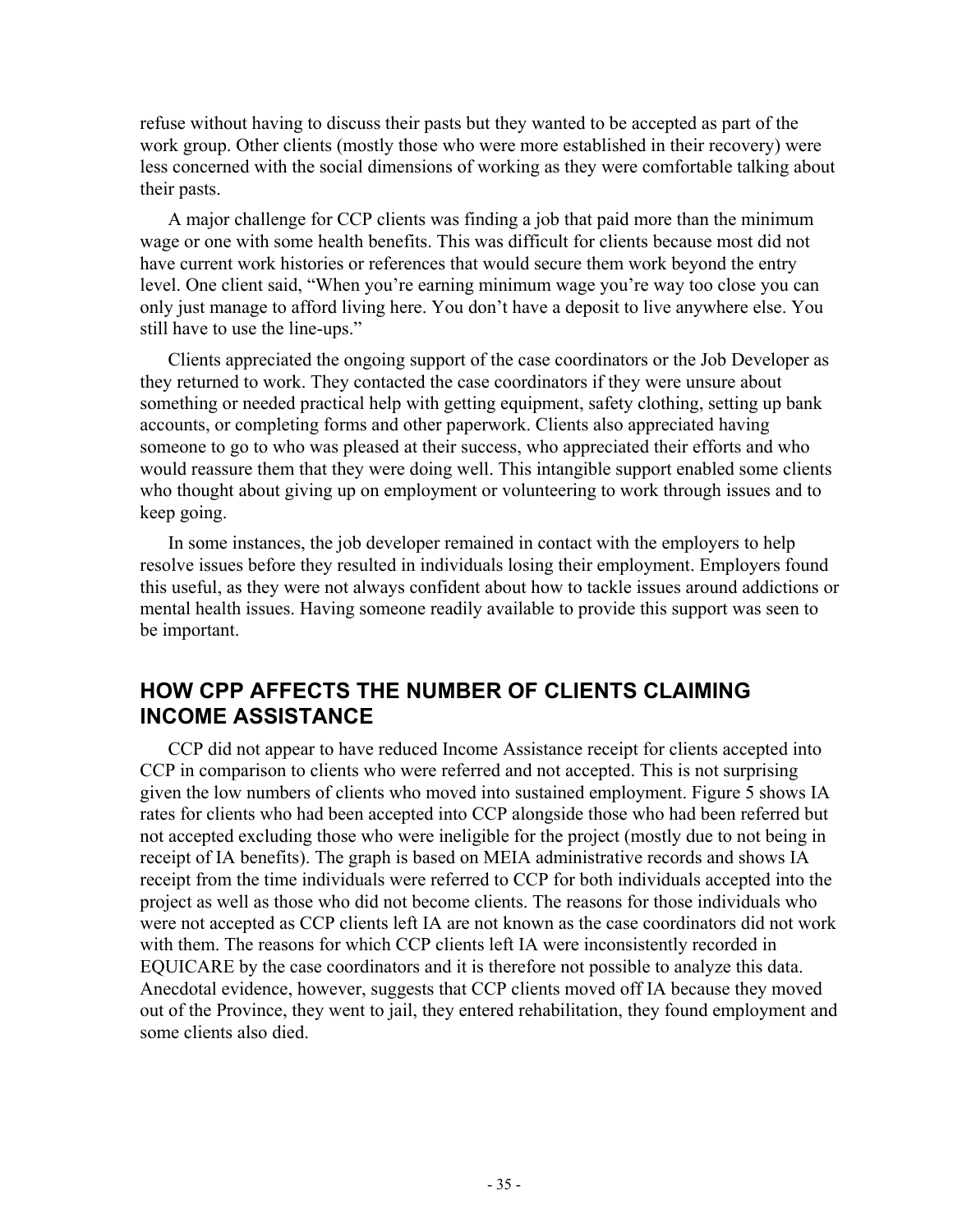

**Figure 5: Income Assistance Rates for Accepted and Non-Accepted CCP Referrals** 

**Note:** IA receipt was determined for all 329 accepted CCP clients in the first six months after being referred to/accepted into CCP. After the sixth month, the sample size or numbers used to determine the percentage in receipt of IA for months 7 to 24 decreased as enrolment occurred monthly between February 2005 and July 2007. This means that for clients enrolled August 2005 and later, the analysis would document IA receipt for a varying duration in the above figure. The smaller number of clients, especially for referred and not accepted clients, in the later follow-up months, means that the numbers may have more variation.

Over a two-year period, the IA rates for individuals accepted into CCP were slightly higher than those who were not part of CCP. Six months after being referred to CCP, approximately 90 per cent of clients continued to be in receipt of MEIA benefits and one year later, 84 per cent of CCP clients were in receipt of MEIA benefits. In the initial months after being referred to CCP, a slightly higher proportion of those who were not accepted into CCP stopped receiving benefits; but afterwards, the decrease or trend in IA receipt between the accepted and referred-but-not-accepted groups were similar.

There are a number of possible explanations as to why more accepted CCP clients continued to receive MEIA benefits, including the fact that case coordinators helped clients apply for MEIA disability benefits (discussed below), which meant they would continue to receive welfare payments. Another important outcome for CCP clients was helping them achieve some stability in their lives and for some, this may have included being able to comply with MEIA and remain eligible for benefits. Finally, some clients reported they would have periods when they would "get lost" and not be around to collect their MEIA cheque. There were many reasons why they got lost: some tried moving somewhere else, some got overwhelmed by their mental health or addiction issues and simply stopped collecting their MEIA payment. It should be noted that this analysis should be interpreted carefully as the numbers are small, especially in the later follow-up periods (see note for Figure 5).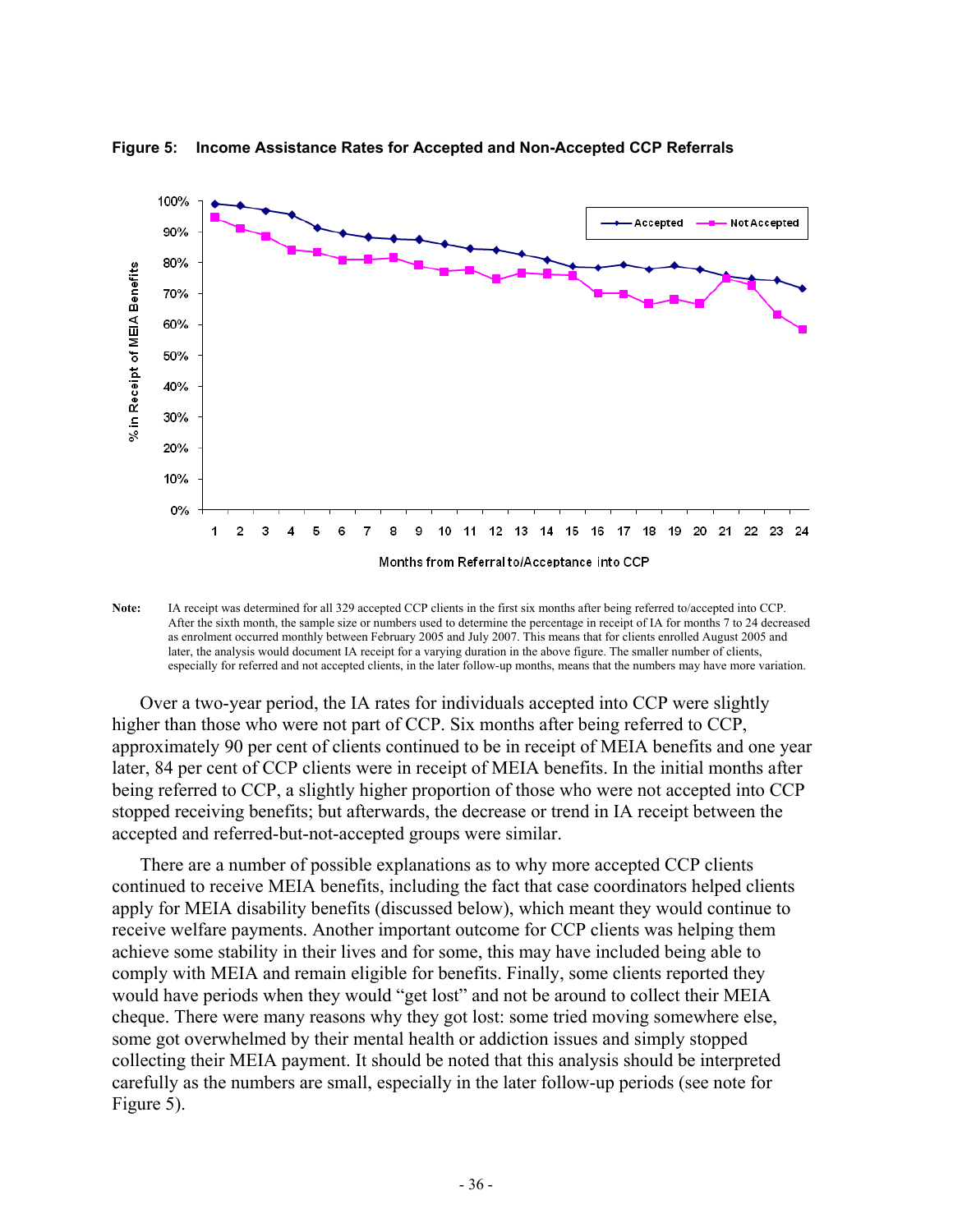## **CHANGES IN MEIA DESIGNATION**

Throughout the Case Coordination Project, the case coordinators helped clients apply and obtain a change in their MEIA designation from one of being required to work to either Persons with Persistent Multiple Barriers (PPMB) or Persons with Disabilities (PWD).<sup>18</sup> The reason for this was that as the case coordinators conducted their comprehensive assessment they were able to "piece together the bits of the jigsaws and realized that clients were entitled to disability payments." The case coordinators also had the time and resources to work with clients and to arrange medical assessments, to help clients complete application forms and to follow up on appointments or test results. These were all things that clients struggled to do by themselves and while other agencies provided help to apply for disability related benefits, clients did not attend appointments mostly because of their chaotic lifestyles or because they were unable to because of their mental health issues.

The data shows that:

1

- About 14 per cent of clients (47 people) accepted into CCP had their designation changed to PWD after joining the project in comparison to 9 per cent for those clients who were not accepted into the project. Of the 47 clients, 25 had established PPMB before gaining their PWD status.
- An additional 40 per cent (125 people) had their designation changed to PPMB after joining CCP compared to 37 per cent for those who were not accepted into the project.

At some point during their time in the Case Coordination Project, almost half of the clients were awarded a disability related benefit and were not expected or required to work. The implication of this finding is significant and helps to explain why the case coordinators spent considerable time addressing basic needs and life skills issues. It also provides a realistic context for the relatively low numbers of clients who moved into employment.

A small number of clients did not want to apply for disability benefits and resisted being designated as a person with a disability. In these instances, the case coordinators emphasized the importance of applying, as it would allow them to obtain the medical treatments they needed and access other services. In addition, the switch to disability benefits would increase their income, as well as giving them an income exemption, which meant they could work when they were well and keep some if not all of their earnings without having to move off IA. For some, this change in benefit provided them with enough security to try training, volunteering, or part-time work.

MEIA staff had been aware of the difficulties some clients experienced in applying for disability benefits. The MEIA staff interviewed for this evaluation had tried to support individuals to apply for disability benefits but had been unable to do so as clients often struggled to keep appointments and were not always forthcoming with medical practitioners.

 $18$  An individual may be assessed for PPMB if they have been on assistance for at least 12 of the past 15 months, and are unable to achieve financial independence because they have specific barriers to employment that cannot be overcome despite all reasonable steps by the recipient. The BC Employment and Assistance Program for PW D provides disability assistance and supplements to provide greater independence for PWD, including security of income, enhanced well-being, and participation in the community. To be eligible for disability assistance, a person must meet the criteria for the PWD designation, and be designated as such by the Ministry.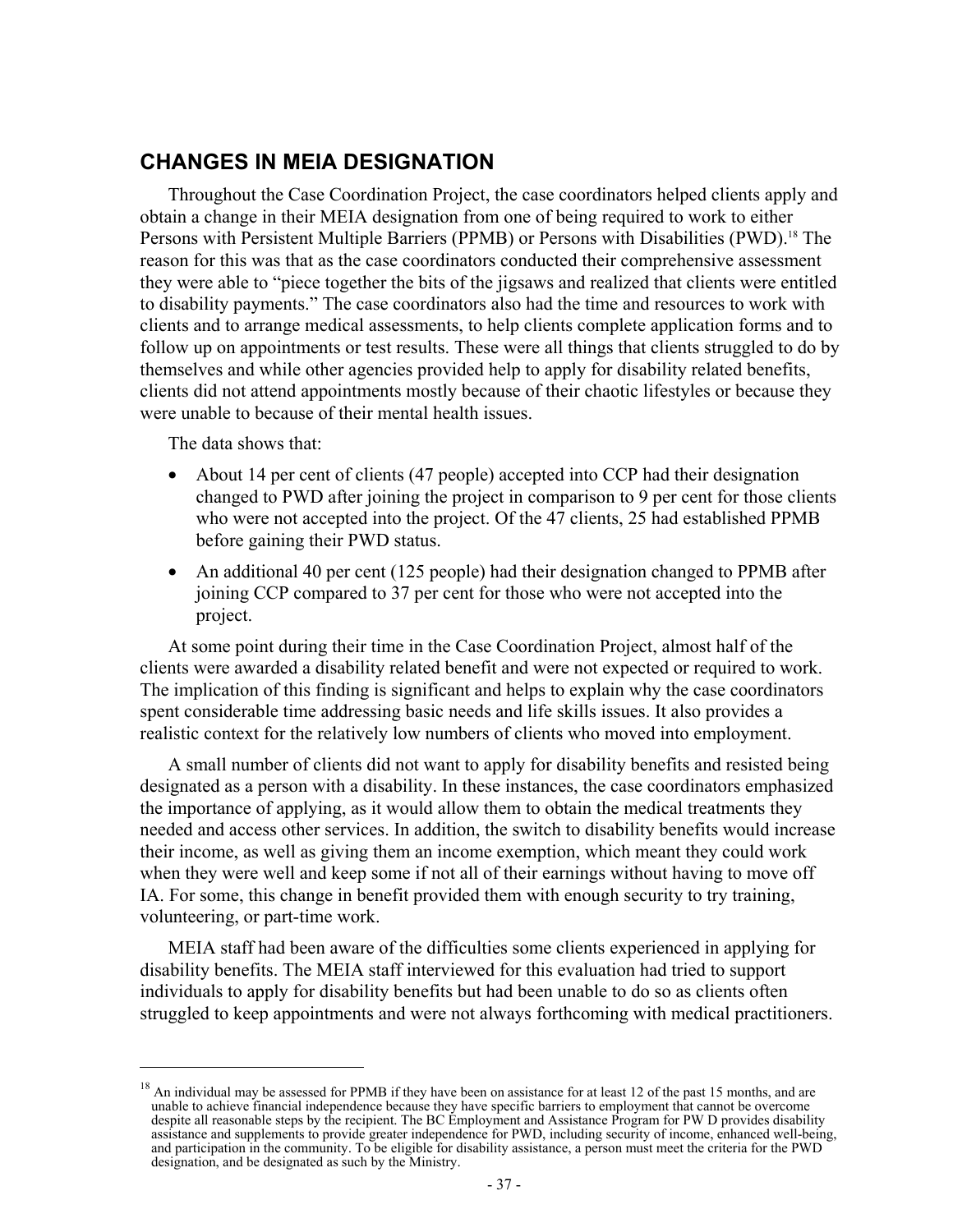MEIA staff saw changes in designation as a success for the client as it meant they were receiving the benefits from the appropriate program and had access to needed supports and services and higher rates of benefits.

## **HOW THE CASE COORDINATION PROJECT WAS A SUCCESS FROM THE CLIENTS' PERSPECTIVES**

Success meant different things to different clients. For some clients, success meant being free of the DTES and living somewhere else, for others it was about stability and control. This was especially true for those who had moved onto disability benefits and were unlikely to be able to sustain full-time employment. The increase in the amount of benefits they received represented a success and resulted in a substantial improvement in their living standards. For other clients, success meant taking medication, having and maintaining a harm-reduction strategy and a return to doing ordinary things such as washing, eating regularly, shopping for food and taking care of themselves. For a smaller number of clients, success involved moving into employment and/or training.

Those clients who experienced the greatest changes in their lives were the most enthusiastic about the Case Coordination Project. During discussions, clients wondered whether the Case Coordination Project would be seen as a success in the bigger political picture because they knew that not everyone in the project was going to be able to get and keep jobs. These clients concluded that while it was important that those who were able to work did so, they also stressed the importance of recognizing the changes in participants' lives, including improvements in well-being. Within the project tracking system, the case coordinators recorded successes for clients. The majority of the successes recorded are around stability rather than employment — e.g. improved self-esteem and confidence, improved social networks, developed skills and knowledge, the use of harm-reduction strategies, access to health services, and obtaining stable housing.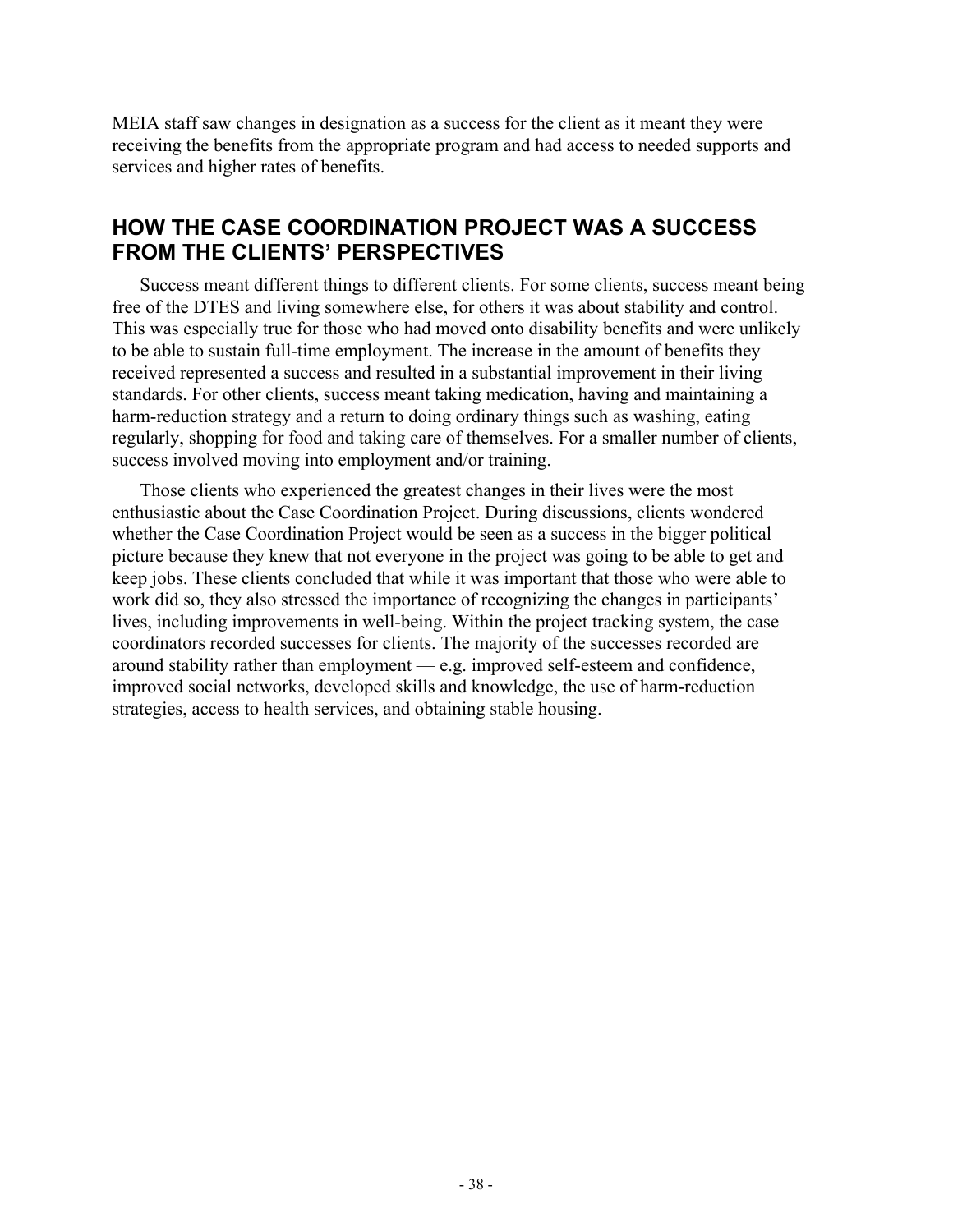## **Section 6: Building on the Case Coordination Project's Promise — Observations and Lessons**

As a demonstration initiative, the Case Coordination Project provided an opportunity to test a relatively new approach of delivering supports to long-term unemployed residents of the DTES. It brought together a number of service agencies and stakeholders, each of which had different approaches, mandates, and philosophies governing their operations. The type of collaborative work that was needed by CCP was new to some of these agencies, as was the infrastructure to support their endeavours. The present section explores some of the issues that arose during the implementation of CCP to highlight the lessons for future policy and practice. This section begins with a discussion of the implementation and administration of CCP and then reports on how clients were transitioned back to MEIA programs when CCP ended. The section concludes with a discussion surrounding the challenge of maintaining the employment focus of the project while addressing basic needs and life-skills issues.

## **IMPLEMENTATION AND ADMINISTRATIVE LESSONS**

The decentralized model implemented for the DTES Case Coordination Project was innovative and brought together a range of service agencies to deliver case management services to clients. The evaluation has highlighted some of the advantages and disadvantages of this approach, which are summarized and presented in Table 6.

| <b>Advantages</b>                                                           | <b>Disadvantages</b>                                         |
|-----------------------------------------------------------------------------|--------------------------------------------------------------|
| $\checkmark$ increase project skill and resource base                       | * no single clear vision                                     |
| $\checkmark$ provide a wider variety of services to clients                 | * mixed messages and communications about CCP                |
| $\checkmark$ increased opportunities for joint working and<br>collaboration | * inconsistencies between service agencies in<br>management  |
| $\checkmark$ wide range of philosophies and approaches                      | * inconsistencies in case coordinator practices              |
| incorporated                                                                | <b>Example 12</b> klack of accountability and responsibility |
|                                                                             | * lack of ownership and direction                            |
|                                                                             | *increased potential and instances of                        |
|                                                                             | miscommunication about CCP aims and                          |
|                                                                             | objectives                                                   |

**Table 6: Lessons from Decentralized Model of Case Coordination** 

The personal accounts of the changes individual clients made while participating in CCP are encouraging, but there were limitations in the implementation of CCP that limited the scope of the project, as evidenced by the relatively small number of clients who were accepted into and participated in the project. Some of the challenges to implementation are discussed below.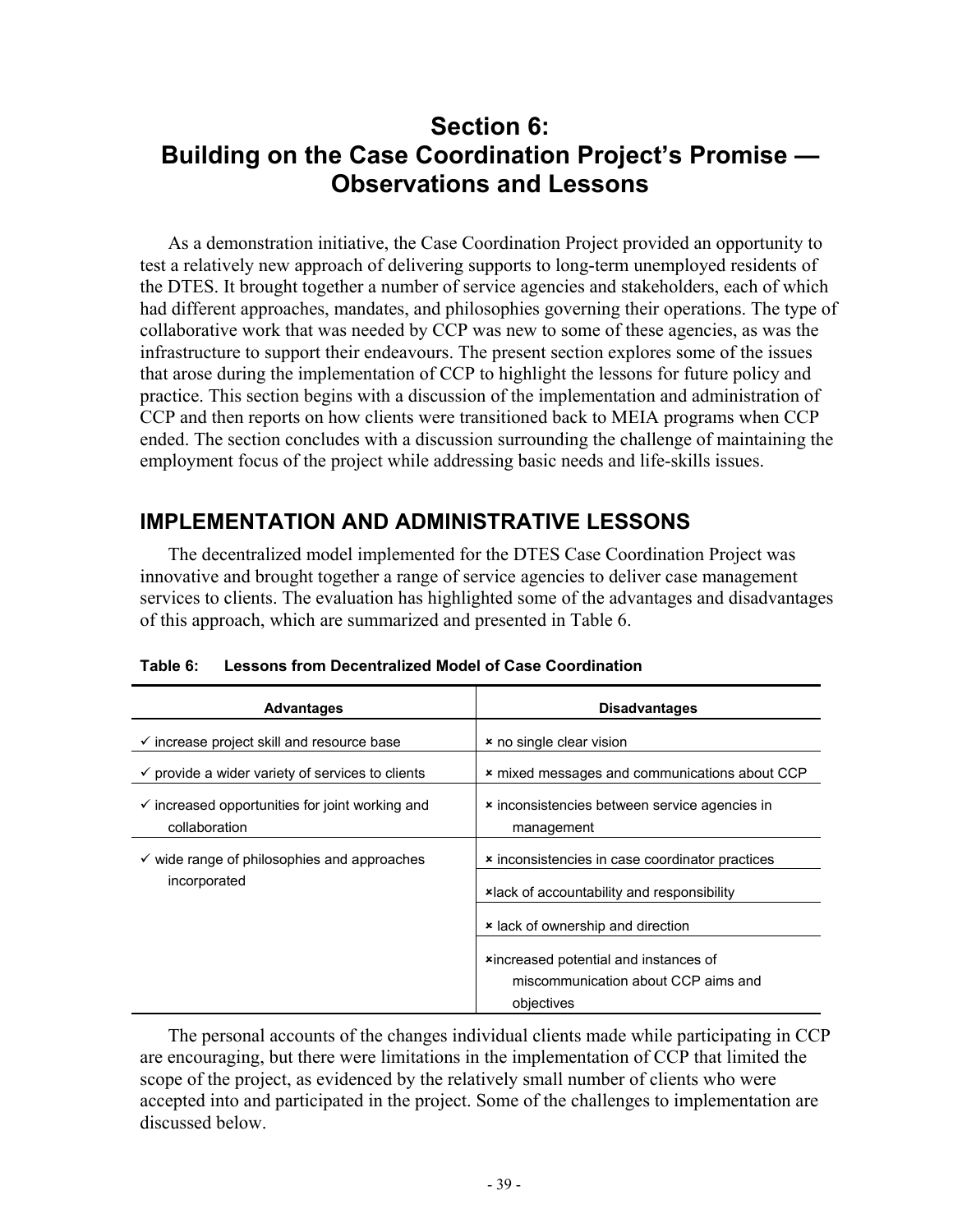The decentralized model did bring together a range of service agencies that had different areas of expertise and operating philosophies. The agencies did work together to provide services to clients but this was often on an ad hoc basis. At the beginning of the Case Coordination Project, the case coordinators met on a regular basis to share practice experiences and to discuss how best to meet client needs as well as administrative procedures. As CCP continued, however, these meetings were not attended by all the case coordinators, as some no longer found the meetings as useful as they had been initially.

The disadvantages of the decentralized model revolved primarily around the need for a strategic vision of what the project should be doing and how best to achieve its goals. Also important was the lack of accountability and consistency. The decentralized model was chosen because it allowed different approaches to be incorporated into case coordination and while this was important, there were inconsistencies between the case coordinators and service agencies over administrative and practice issues. For example, all case coordinators were to have kept detailed client records in the project tracking system, but not all did this and despite efforts from the VA and BOB, problems of consistency remained. Some of these were linked to the actual system but others were due to a lack of accountability. The variation between agencies approaches was seen to be an asset of the intervention allowing different client needs to be met by the most appropriate approach; the exchange of information and collaborative working were limited, however, and depended on the case coordinators' individual approaches.

The lack of accountability and consistency also created problems in terms of managing the flow of clients through the project and partly explains why over the three years of CCP only 329 clients were accepted. Despite the four stages of case coordination described previously (referral, intake assessment, case coordinator assessment and ongoing supports), what appears to have been missing was a fifth stage in which the progress of clients through CCP was systematically monitored and reviewed (see Figure 6). If this additional stage of the case management process had been implemented across the service agencies, then those clients who were able to continue to benefit from one-to-one support could have remained while those for whom employment or training was not currently a realistic option could have been referred to other services. In discussing the need for this additional review, the case coordinators reported a lack of suitable services to which to refer clients.



#### **Figure 6: The Proposed Case Coordination Process**

By regularly and systematically reviewing client cases to identify those who could continue to benefit from intensive one-to-one supports, it would have been possible to close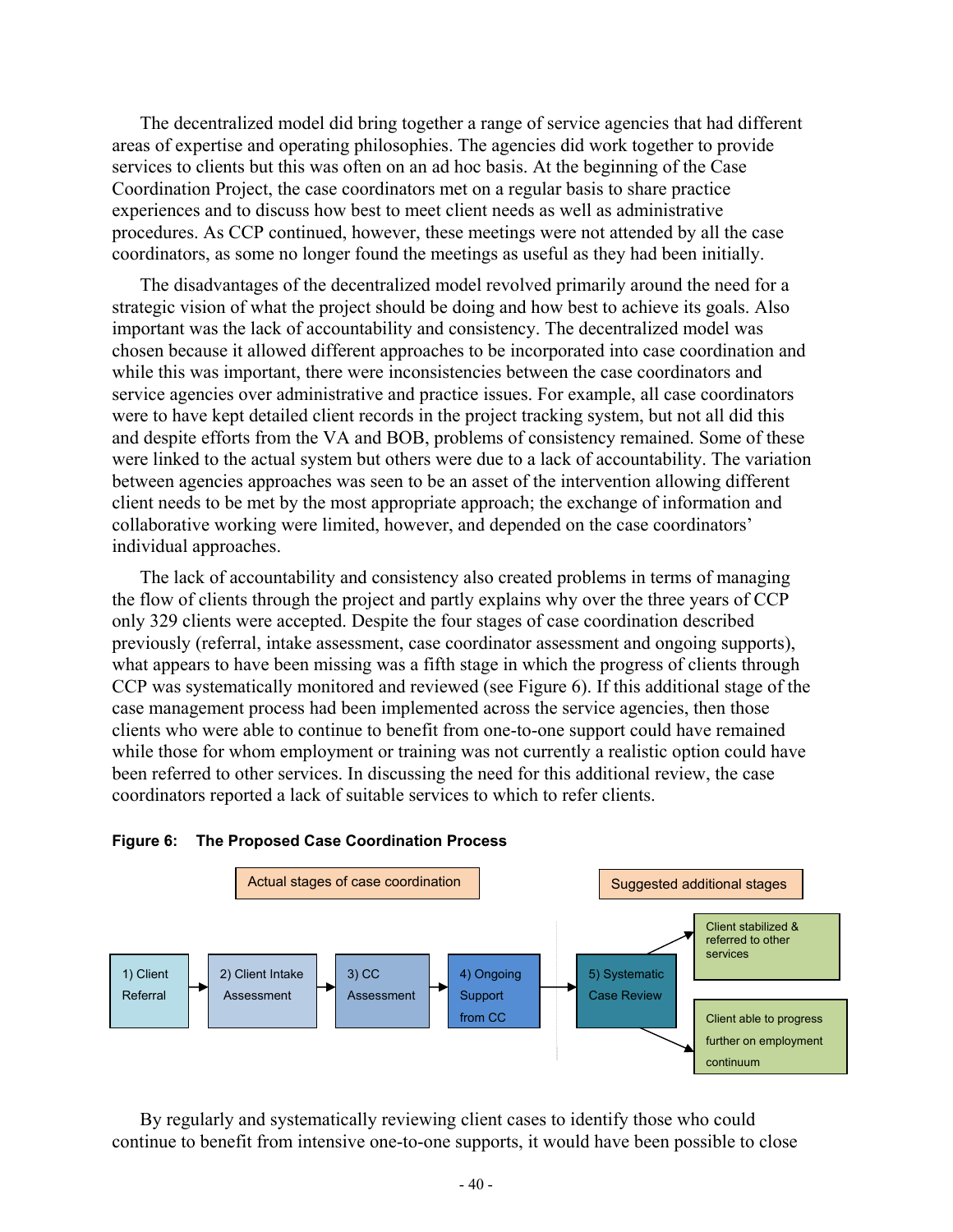some client files, thus freeing up space for new clients and increasing the overall capacity of the project. Some of the service agencies did engage regularly reviewing client cases on a case-by-case basis, but it did not happen across all agencies on a regular basis.

Three further issues arose during the Case Coordination Project, and though they were discussed, they were not fully resolved.

#### **Reporting and Monitoring**

Case coordinators were to have met with clients on a regular basis to review individualized employment service plans. The frequency of meetings with clients depended on both the issues being addressed and the overall approach adopted by the case coordinator. Some case coordinators met with all their clients every one to two weeks while others had clients they met with less than once a month. In addition, the case coordinators had to submit monthly reports to MEIA to confirm client attendance or non-attendance at meetings, as well as producing quarterly reports detailing the issues being addressed by clients and notifying MEIA of changes in circumstances. The case coordinators also submitted quarterly reports to BOB confirming caseload, cases closed, clients' position on the employment continuum, referrals to other programs, and goals set and met. Due to the limitations of the project tracking system, these reports were produced manually, which may partly explain why there were inconsistencies between them and the information entered into the project tracking system.

#### **Managing No-Shows**

A persistent problem experienced throughout the Case Coordination Project was clients failing to keep appointments, or no-shows. CCP was designed to be flexible and to cope with instances in which the client may miss one or two appointments, the rationale being that it might take time for some clients to get into a routine of turning up for appointments. Some clients, however, did not reappear, which raised the question of how long a client should be inactive before the case was closed. Within the framework of CCP, cases were supposed to be closed if clients failed to attend or meet with the case coordinator every month. Some case coordinators adhered to this rigorously while others worked on a case-by-case basis to determine when and if to close a file.

#### **Waitlist**

In response to the situation that more clients were being referred to CCP than there were places available, a waitlist was introduced. By early 2007, over 50 clients were on the waitlist and some had been on it for several weeks. Case coordinators were therefore asked to review their caseloads and some closed some files, which freed up places for new clients. While some case coordinators continued this review process, it did not happen across all service agencies on a regular basis. Clients on the waitlist did not have to attend MEIA or other programs as they were technically referred to CCP. The need for a waitlist was partially explained by the fact that the flow of clients through the project was not effectively managed. Clients on the waitlist were asked to stay in touch with the CCP Intake Case Coordinator and some did so. Also because of the increasing number of clients on the waitlist, referrals to CCP slowed because MEIA workers making the referrals were aware clients would not be seen by a case coordinator for a few weeks.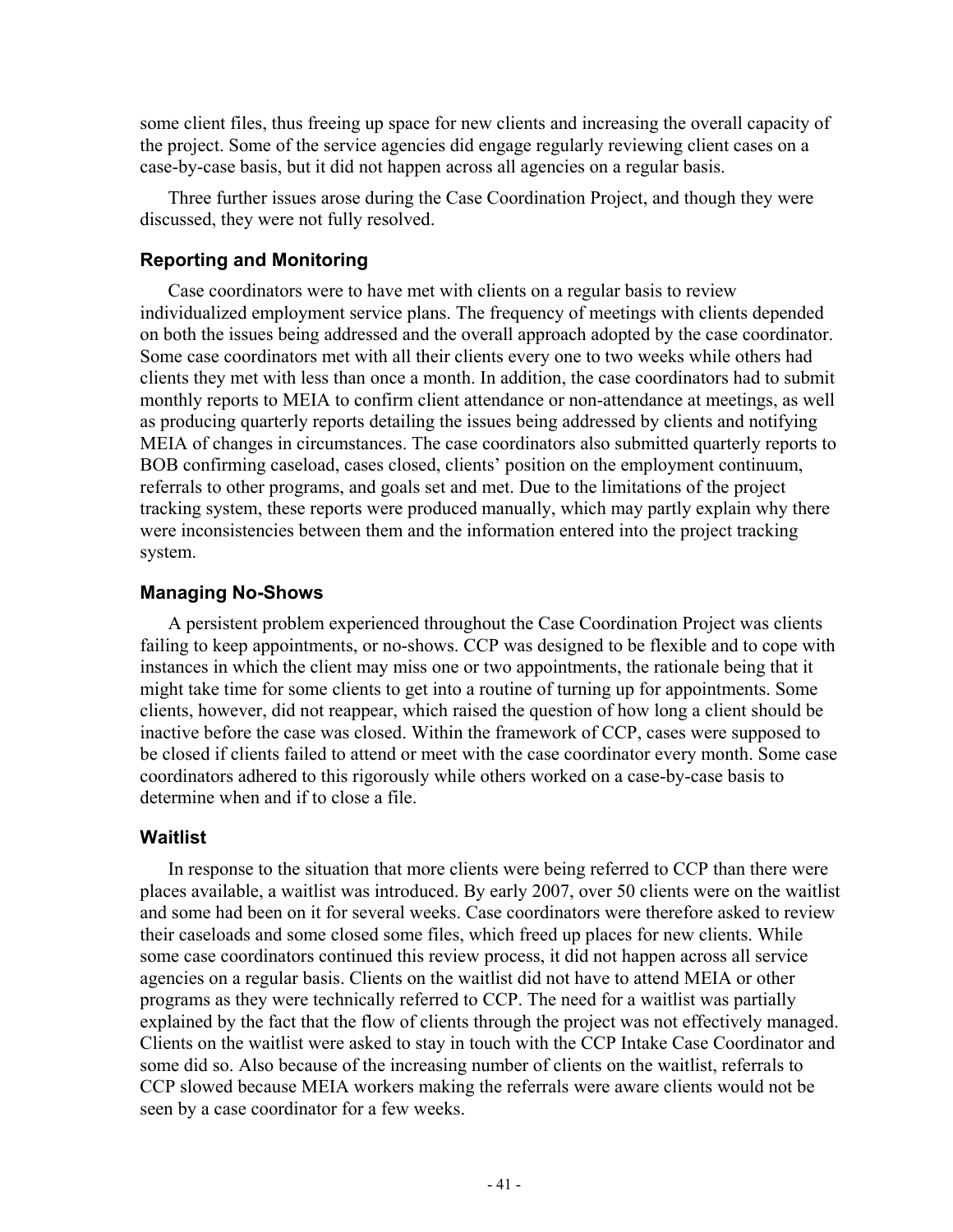The personal accounts of the changes individual clients made while participating in CCP are encouraging, but, as mentioned previously, the reach of the project was limited by challenges in its implementation.

### **TRANSITIONING CCP CLIENTS BACK TO MEIA**

It was recognized at the beginning of the project that there needed to be a supportive plan in place to transition clients back to the Ministry. In July 2007, discussion began as to what that transition would look like, when it would begin, how clients would be supported through it and the relationship between the Case Coordinators and the Employment Assistance Workers who would be responsible for the transition. After discussion between BOB, VA and MEIA, it was decided that the Case Coordinators would stop accepting new referrals in July in order to have a clear seven months for the Case Coordinators and Employment Assistance Workers to work together for a smooth transition.

BOB drafted a transitioning plan that included input from service agency supervisors, and it was submitted to the Vancouver Agreement. Some service agency supervisors had hoped CCP would continue and explored other avenues for their clients. Although they were disappointed that CCP did not continue, service agency supervisors did participate in planning the transition process.

In terms of CCP operations, the transition plan meant a final downscaling of the service agency contracts, which was necessary because fewer case coordinators were needed since the project had stopped accepting new clients and existing clients were moving back to MEIA programs.

Under the transition plan, clients who were participating in CCP were informed that the project would be ending. The case coordinators met with all their clients and explained they would refer clients on to another agency before their file was transferred back to MEIA. For example, those clients who had been receiving alcohol and drugs counselling through CCP would be referred to another service provider for these supports.

MEIA designated two Employment and Assistance Workers to be responsible for transitioning clients back from CCP. These workers met with all the case coordinators to identify the most appropriate program for clients to attend. Clients were then asked to attend an interview with MEIA workers in fall 2007 in which case coordinators were able to attend. Case coordinator attendance at these meetings varied depending on clients needs. MEIA offered to conduct these interviews offsite.

During the interviews between MEIA staff and clients, MEIA staff completed a detailed assessment of clients' circumstances. These assessments together with the discussions with case coordinators helped MEIA staff to identify suitable programs for clients. In conducting these assessments, MEIA staff reviewed the IA payments clients were receiving and found a number of individuals who were eligible to apply for disability benefits. MEIA staff worked with clients to submit applications.

Clients started being transitioned back to MEIA in August 2007 at which point there were estimated to be 204 clients who were still participating in CCP. Of these clients:

- 22 files have been closed with four moving into employment;
- 11 clients have moved out of the area: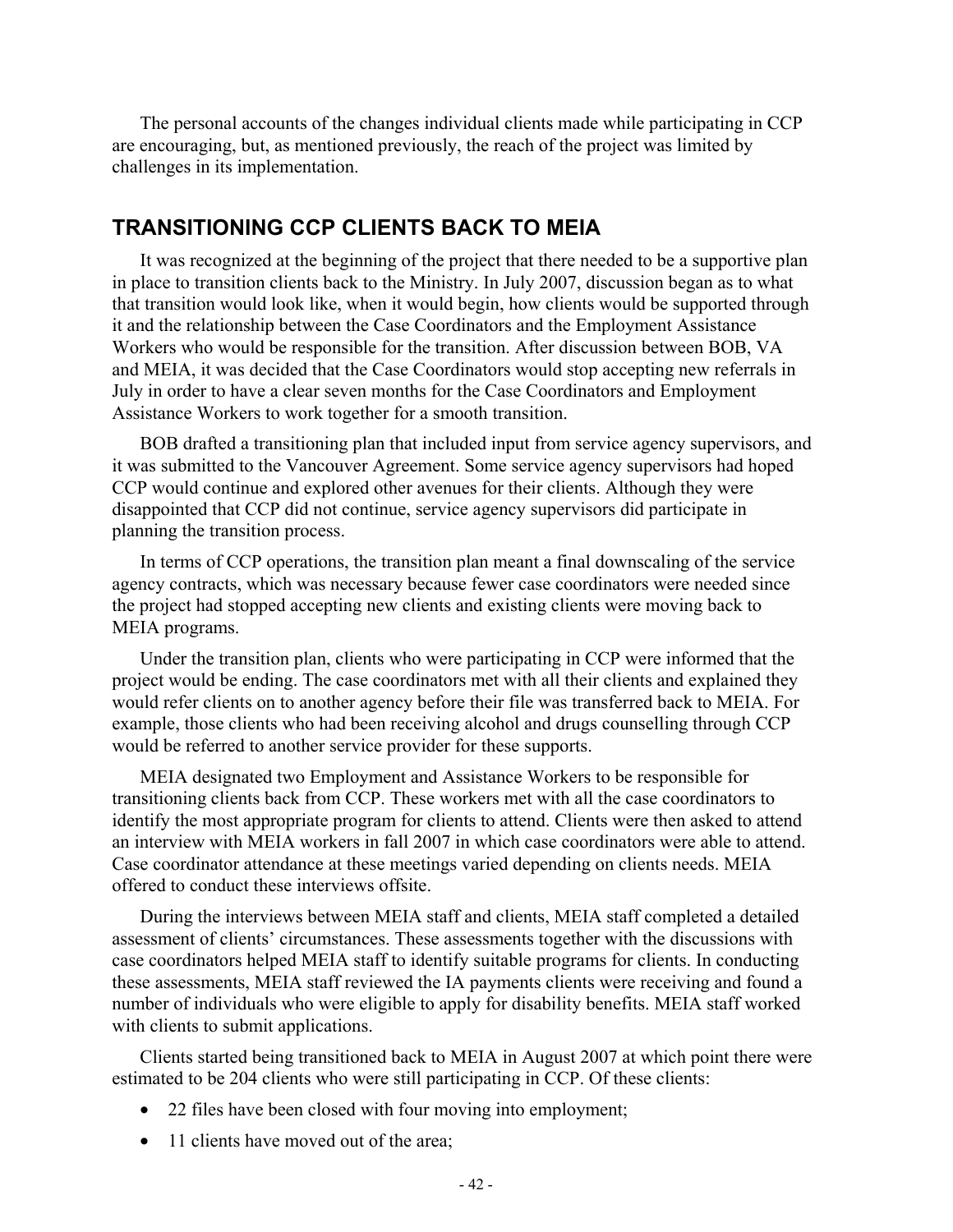- 9 are in alcohol or drug rehabilitation; and
- 26 clients who had PPMB or PWD declined to participate as they were not expected to work.

Once MEIA staff had completed these assessments, 136 clients needed to be transitioned back to MEIA programs. The two designated MEIA staff members worked with clients in placing them in suitable programs. The majority of clients were referred to three programs:

- Kiwassa CAP
- SUCCESS CAP
- THEO BCEP

Of the 136 clients transitioning back to MEIA, 84 were accepted into CAP and 17 into BCEP. MEIA reported that while clients were accepted into these programs, some had been returned to MEIA due to no-shows, lack of participation or non-compliance. The evaluation did not conduct a longer-term follow-up with CCP clients who transitioned back to MEIA programs and therefore cannot report outcomes for these MEIA programs.

The development of a more formal transitional plan and its delivery by the MEIA staff and case coordinators was important in ensuring a successful transition for clients. Clients as well as staff understood the processes involved and what was expected from them. Both MEIA and case coordinators reported a relatively smooth transition of clients back to MEIA and they were pleased with this phase of the project. A number of CCP clients were interviewed to explore their experiences with the transition process: they reported that the process of moving back to MEIA was relatively straightforward. Although some clients had been very apprehensive about the interviews with MEIA and were concerned they would be returning to the MEIA caseloads, they reported the process was acceptable. Throughout this transitioning process, clients remained part of the Case Coordination Project and could continue to meet and work with their case coordinators until CCP ended in February 2008, which they found reassuring.

## **THE EMPLOYMENT FOCUS OF THE CASE COORDINATION PROJECT**

As stated above, the Case Coordination Project was designed as an employment initiative with the primary purpose of helping long-term unemployed DTES residents move into work. As CCP was established, it became clear that many of the clients who became part of the project were not ready to move into training, education, or employment. The case coordinators found that achieving some degree of stability was the essential first step in the process of case coordination. This was because many of the clients referred to CCP led very stressful, chaotic, and volatile lives. Many oscillated between a very fragile stability and crisis. For some clients, this first element of case coordination was one of engagement, which could take weeks or months to achieve and during this time, most of the case coordinators efforts were aimed at addressing basic needs. Clients were simply not ready or able to contemplate work or training and so the employment focus of the project became secondary. An example of the kind of challenges faced by clients is provided in the box below.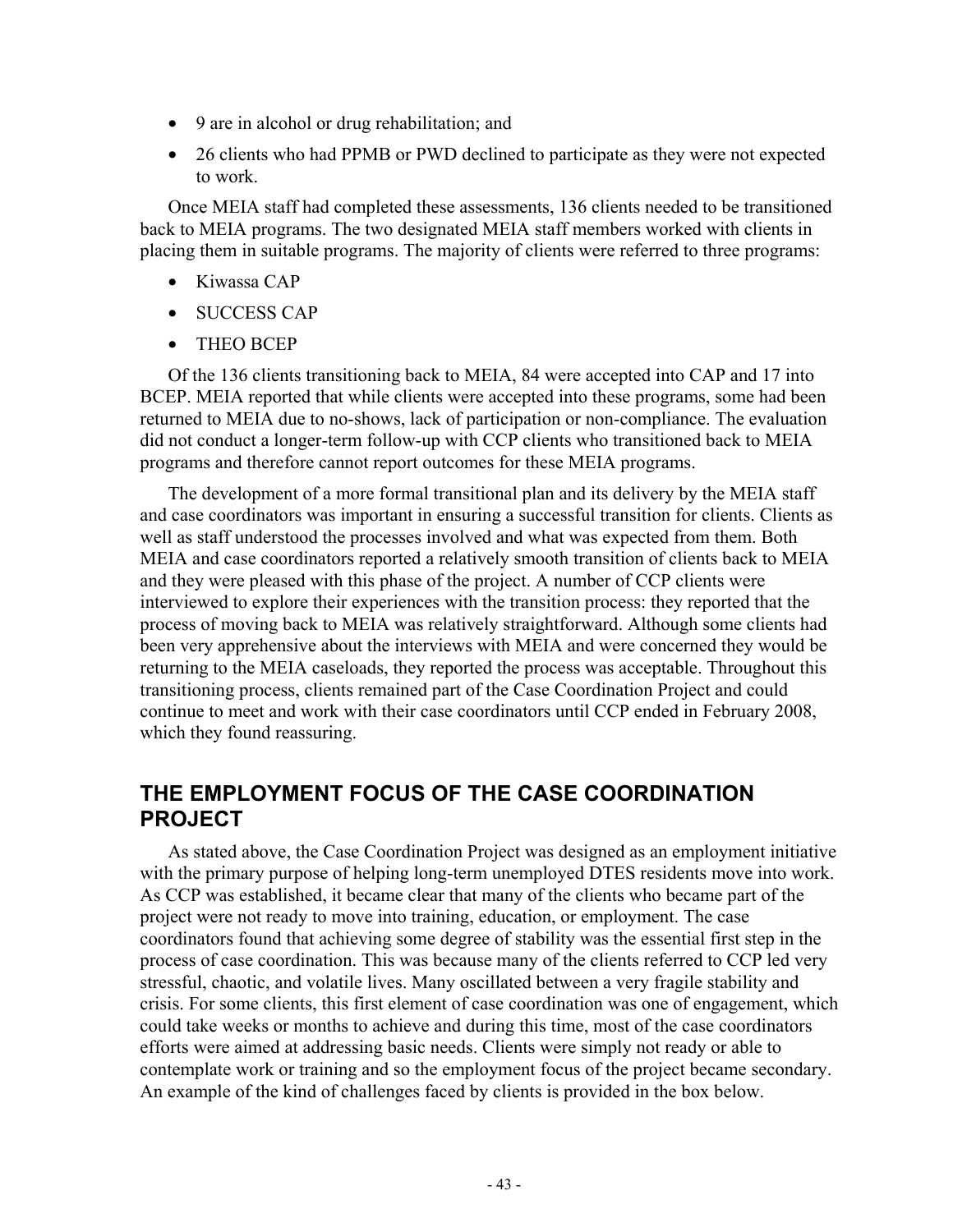Clare had lived in the DTES since she was 14 years old and had supported herself by working as a prostitute. Clare left home because she had been abused and when she did so, she had a growing drug problem. She ended up living in the DTES and drugs came to dominate her whole existence. Clare never had a formal job and for most of her life, she claimed Income Assistance. Clare had tried life skills and employment programs but had met with no success. Each program she tried left her feeling more hopeless as the gap between her lifestyle and any other one seemed insurmountable.

When Clare joined CCP, she was in her 30s and was not optimistic. She only attended those appointments with her case coordinator that she absolutely had to. When she did go, she was surprised she was not made to feel bad. Instead, her case coordinator said that if something was not working they needed to try a different approach. The case coordinator took her out for coffee and lunch. She got clothes, a hotplate for her room small things that made her feel good. Clare said that what surprised her most of all was that she was not made to feel like she was being given charity; it was that someone actually cared about her, wanted her to do well for no other reason than they saw beyond her addiction and lifestyle and showed her alternatives. Eventually Clare agreed to go for a psychological assessment. From this assessment, she was able to access other services and she was found to be eligible for disability benefit. The case coordinator worked with her to show her that there were other ways for Clare to make money and that she deserved better. Clare went to drug rehabilitation and is now in transitional housing.

Clare's situation was not atypical of the majority of clients referred to CCP. Clare's case coordinator had the time and resources to work with her intensively and eventually Clare obtained and accepted the support she needed. By the time CCP was ending Clare was still in transitional housing and was beginning to think about future work or training plans.

The findings from this evaluation suggest that based on employment outcomes, the Case Coordination Project had limited success. The dilemma for those delivering the project was how to reconcile individual and personal successes with the fact that fewer clients than expected moved into employment. The findings from this evaluation point to the social inclusion component of the project and suggest that perhaps before employment outcomes can be achieved clients have to be able to participate in the society around them.

During the time CCP operated, the case coordinators and others came to recognize that success was not just a case of whether a client got a job but if they were more stable and whether their personal and living situations had improved; it was not an "all or nothing" situation. The approach of some welfare-to-work initiatives is a work-first approach — place clients in jobs and then address other issues. Within the framework of CCP, in most instances, the case coordinators found other issues, including mental health, addiction issues, and housing, that had to be addressed before attention could be paid to employment. Workfirst was not a realistic option for most CCP clients, which is not surprising given that many of those referred to CCP were long time clients of MEIA and if a more traditional or conventional employment program was going to succeed, it would already have done so. MEIA staff was supportive of CCP because of the potential it offered for addressing the underlying barriers so that employment could become a possibility when these issues were resolved or managed.

In the interim, the employment focus of CCP became secondary as efforts were focussed on addressing basic needs of clients. As a result, one of the main challenges for the Case Coordination Project was how to address the employment focus of the project when case coordinators were working to address the multiple health and social barriers clients experienced. Attempts to refocus the project on employment were made by hiring a Job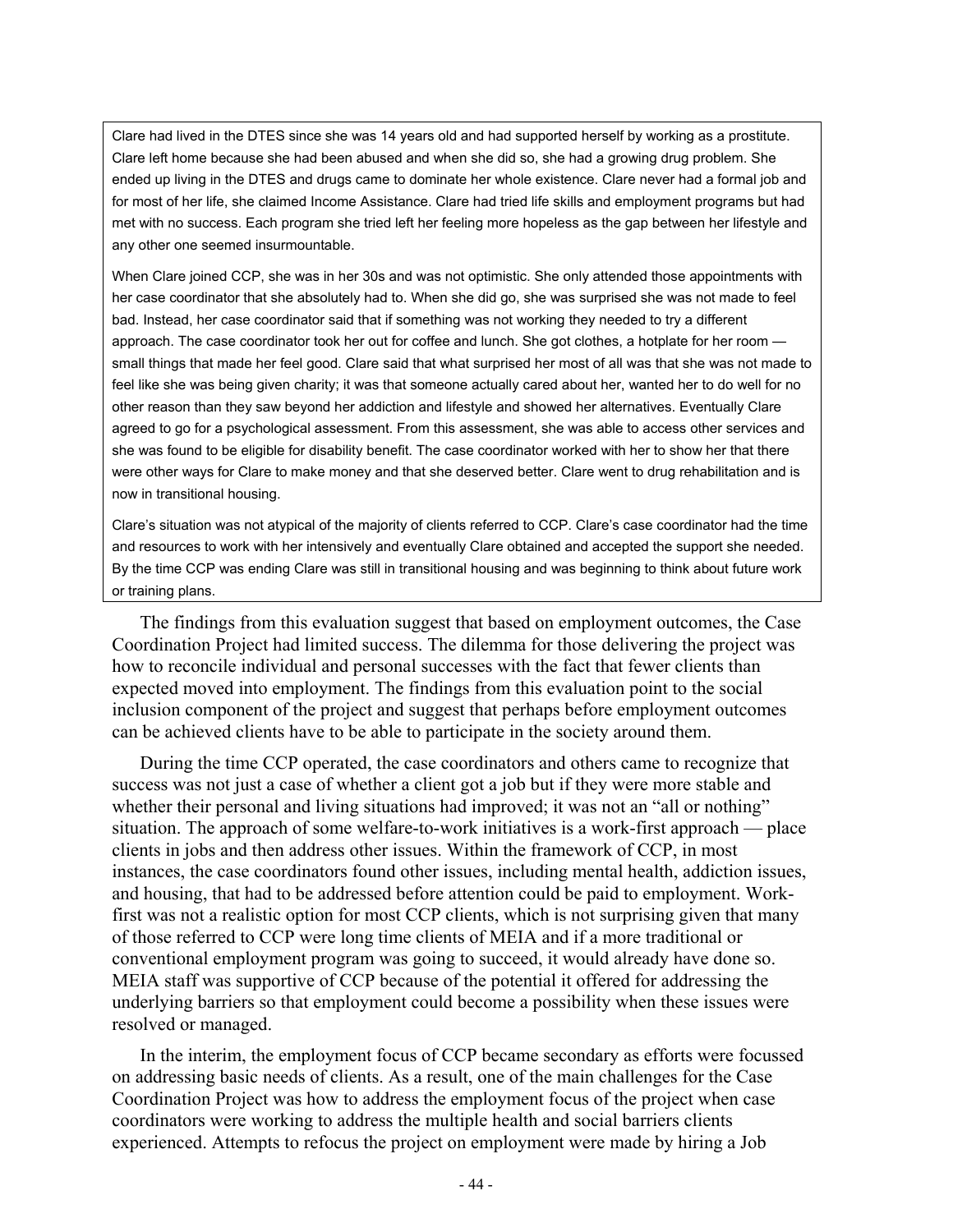Developer, for instance. Despite this, however, the majority of case coordinators' time and resources were spent addressing basic needs and life skills issues.

## **SUMMARY**

The challenge for policy and practice is that the evaluation findings suggest the Case Coordination Project could have been better implemented better to avoid some of the operational issues it encountered, including difficulties in reporting and managing the flow of clients through the project. Efforts to improve the implementation of the initiative met with limited success.

Although the overall employment and IA outcomes were limited, the Case Coordination Project has shown that it is possible to connect with long-term unemployed clients in the DTES, to gain their trust and to begin to develop increased stability into clients' lives. The case coordinators and clients reported that this stability was a necessary precursor before other sustained individual changes became a realistic possibility and focused their resources on this area.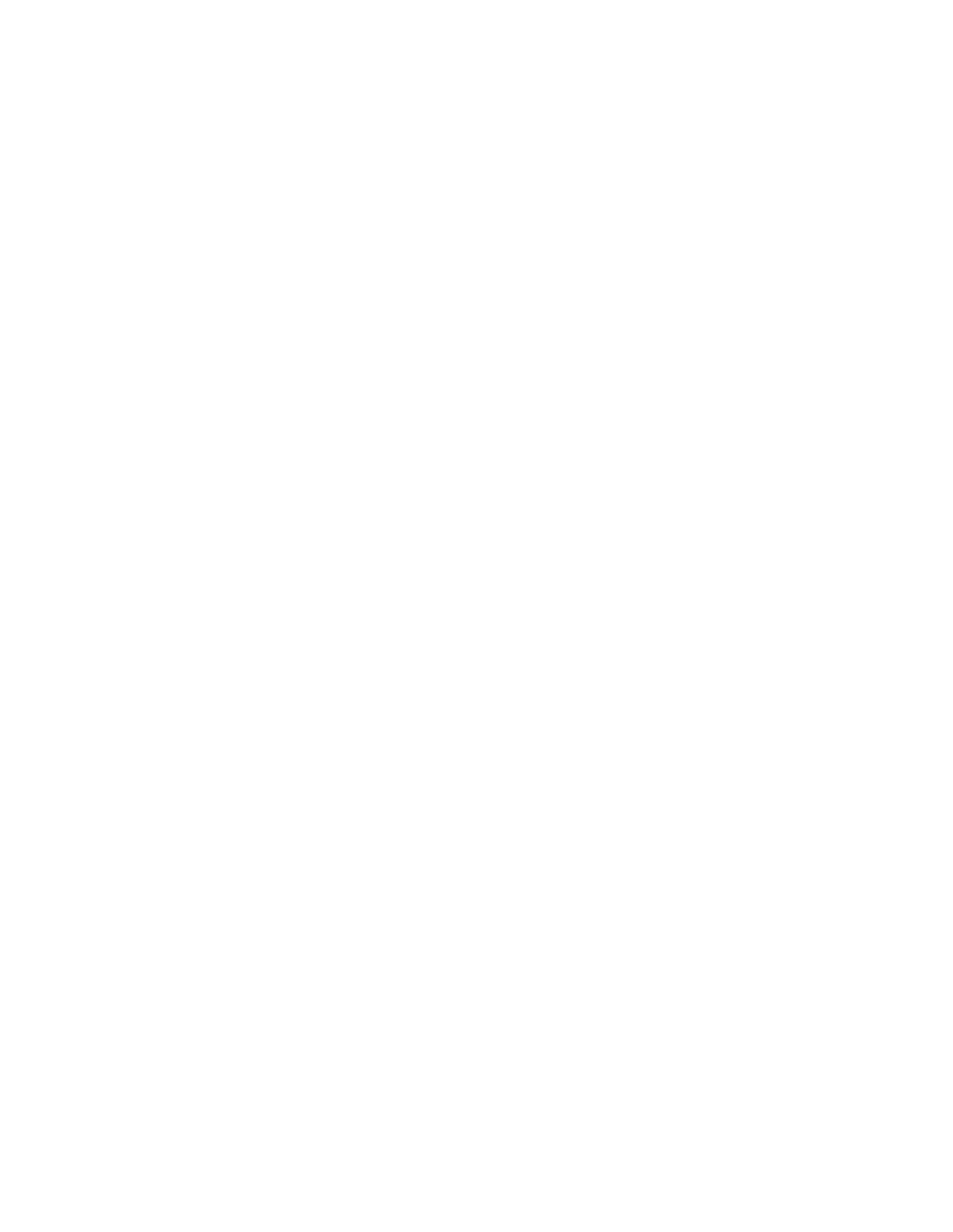## **Section 7: Summary and Conclusions**

The aim of the Case Coordination Project was to put in place supports to help long-term unemployed residents of the Downtown Eastside to move into employment. The project was to do this by providing individuals with one-to-one supports delivered via a case coordination model. CCP was designed as a demonstration project to explore whether this approach could help individuals who had been left behind by a growing economy to move back into employment. The area the project was located in is synonymous with high rates of poverty, substance abuse, poor housing, and high rates of unemployment.

The findings from other initiatives were that long-term unemployed or hard-to-employ individuals needed special assistance to find and keep jobs because they experienced multiple barriers. When the Case Coordination Project was developed, available research suggested that a successful transition program for people with multiple barriers would need to employ a combination of treatment, support services, and labour market strategies. CCP was designed to provide this "full array" of services in a personalized and responsive manner. The service that was developed was a client-centred initiative aimed at connecting individuals to jobs and supporting them so that employment was sustained thereby breaking the "welfare–work– welfare" cycle experienced by many individuals in the DTES.

The findings from the evaluation suggest:

### **The Case Coordination Approach**

- There is a need for intensive one-to-one support for clients who are not able to participate in mainstream employment or other initiatives. Within CCP, the one-toone support provided by the case coordinators enabled some clients to stabilize their lives as well as supported others to move into employment, volunteering, or training. The type of supports provided included practical help and life skills, financial help and personal support.
- Maintaining the employment focus of the Case Coordination Project was challenging as much of the work of the case coordinators centred on addressing clients' basic needs and on improving clients' self-esteem and confidence. These were recognized as important key components of the Case Coordination Project as well as necessary precursors to other changes.
- Within the framework of CCP, the approach taken by all case coordinators was to work with clients to help them succeed. Often this meant breaking tasks down into smaller, more manageable components, accompanying clients to appointments or helping them complete applications. Clients appreciated the support and in some instances, not only did this approach produce results in that things were done, but it also allowed them to become more confident in tackling issues themselves.

#### **The Case Coordination Clients**

• A total of 658 clients were referred to the Case Coordination Project of which 329 were accepted and participated in the project. The main reason why individuals were not accepted into CCP was because they failed to attend their initial appointments with project staff.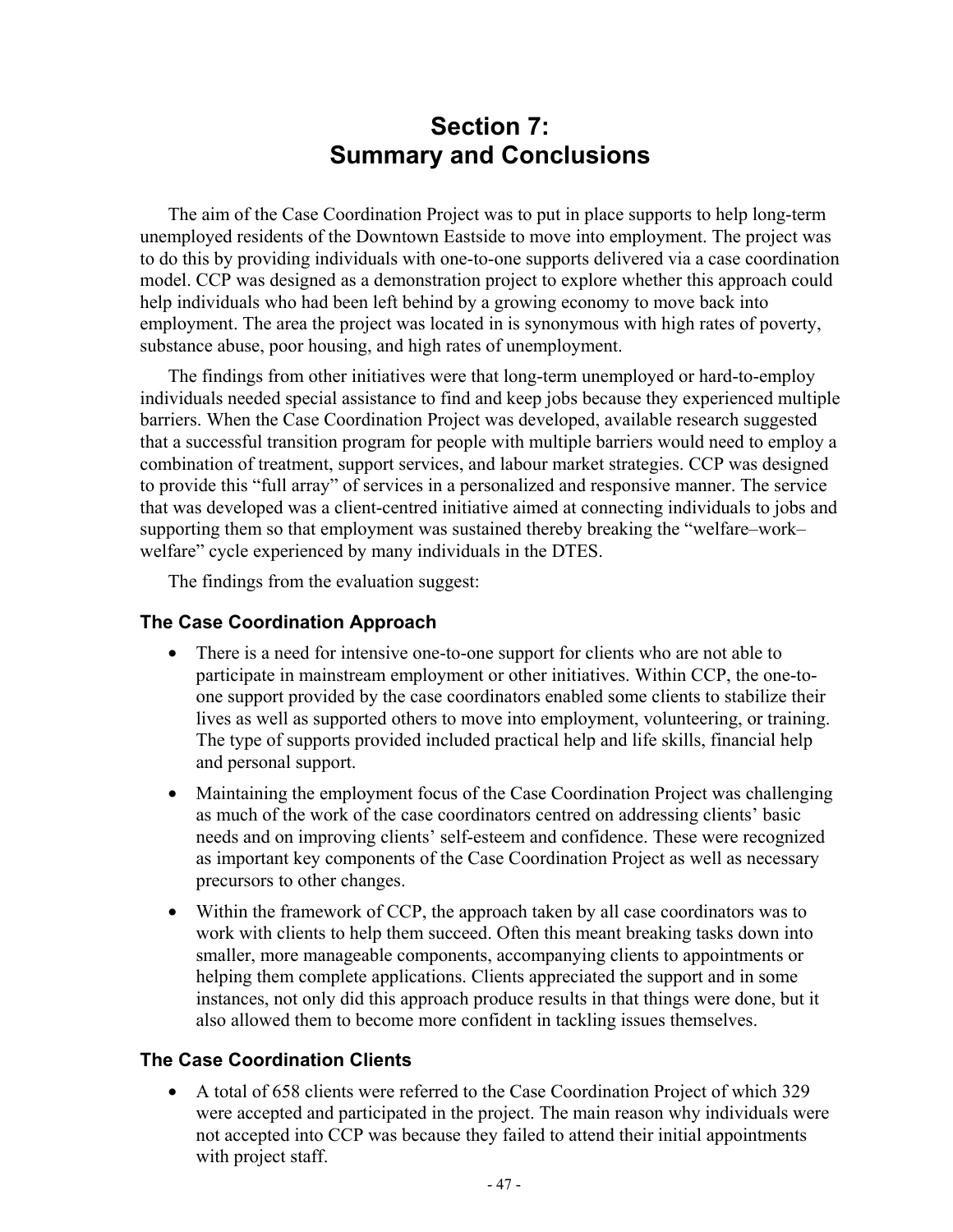- The clients in CCP lived in very difficult circumstances and this explains why so many clients were addressing basic needs and life skills issues. The majority were single men who lived alone. Close to one-third of the clients had been in the DTES for more than 10 years, and about two-thirds were aged 40 to 64. Almost half the clients were current substance users and approximately 80 per cent had been past users. Almost two-thirds of clients reported serious health problems.
- Many of the clients who participated in CCP experienced multiple barriers: these included barriers to employment and those arising from personal and social circumstances, health issues, education, and housing. The case coordinators found that if clients were to improve their lifestyles then these barriers had to be addressed.
- The majority of CCP clients were assessed as being in basic needs when they began working with a case coordinator, which meant they were addressing health issues such as addiction and mental health, personal circumstances and housing issues. Trying to resolve basic needs issues took considerable time and resources and meant that most clients were not ready to move into employment, volunteering, or training.

### **Employment and Other Outcomes**

- Defining success for the Case Coordination Project is not straightforward. The project was initially designed to produce employment outcomes. Based on the number of individuals who moved into employment, the project met with limited success, though the Case Coordination Project did help individual clients make improvements in their lives.
- Of the 329 clients who participated in the Case Coordination Project, the case coordinators recorded paid employment for approximately 26 per cent, almost 3 out of 10 clients. When paid and unpaid volunteer activity was included, this number increased to about 4 out of 10 clients. The range of employment and volunteer activities varied and included many who worked or volunteered for one day or short periods, as well as those who managed more sustained employment. These figures must be treated with caution, however, because of data quality issues.
- Clients who successfully moved into sustained employment had managed to address underlying issues. They had stable housing, and most had completed drug or alcohol rehabilitation. What differentiated these clients was a focus on moving on, a growing confidence in their own abilities, the presence of a support network, realistic expectations, and the ability to problem-solve.
- The client intervention funds consisted of money available to the case coordinators to pay for employment and other expenses incurred by clients. Up to \$1,700 was available for each client. Of the 329 clients in CCP, 308 had intervention funds spent on them. The average amount of money spent on clients varied over the three years of the project, with more intervention funds being spent on clients who secured paid employment.
- The Case Coordination Project did not reduce Income Assistance receipt for those clients who had been accepted into the project in comparison to those who were referred and not accepted.
- A higher proportion of clients referred to the Case Coordination Project were subsequently found to be eligible for MEIA disability benefits than those who were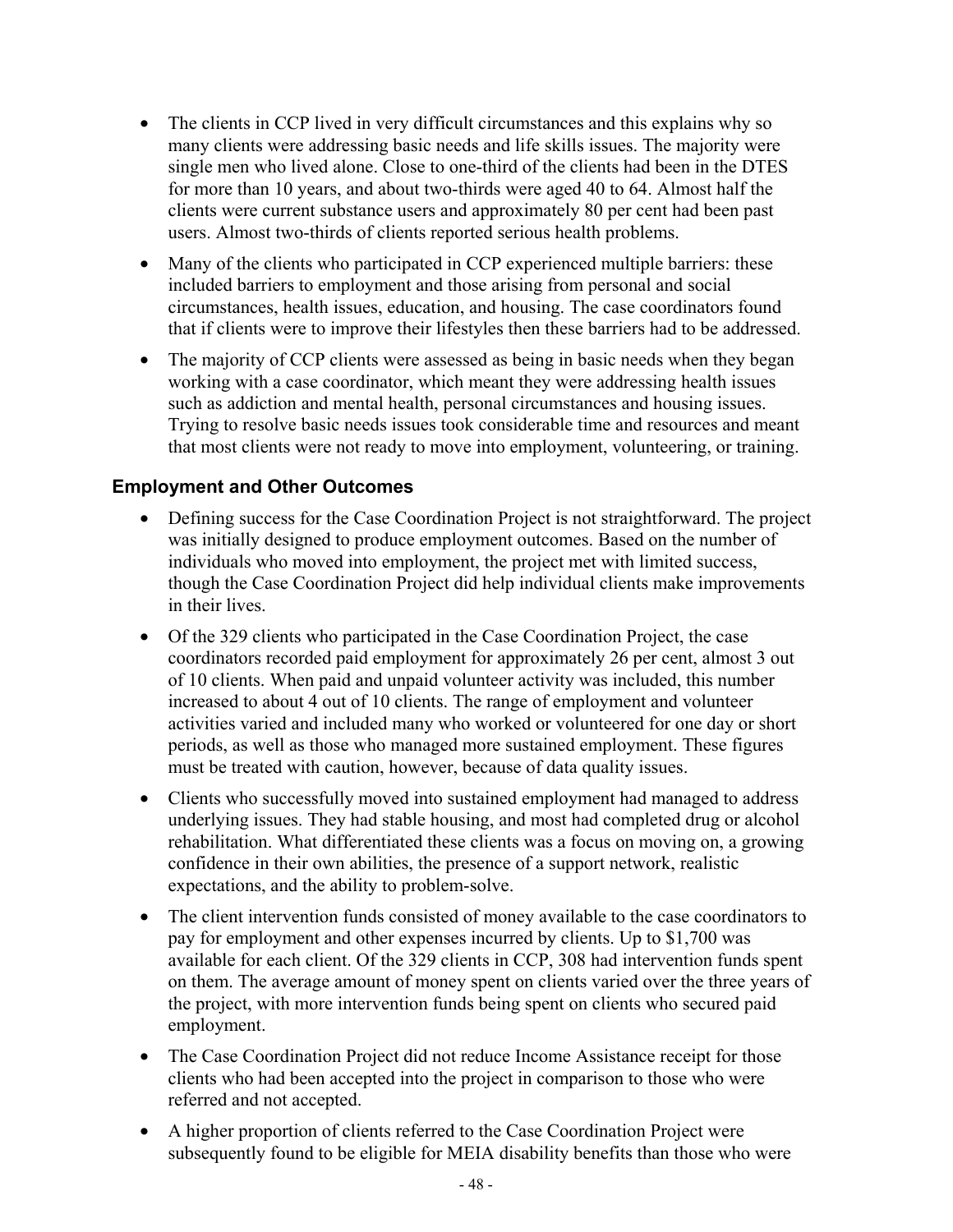not in the project. The case coordinators were able to support clients to apply for disability benefits by helping with paperwork, arranging appointments and following up with other professionals when necessary.

• For some clients, employment — especially mainstream and traditional employment — was not feasible. CCP was able to provide support to these clients and helped to make substantial improvements in their lives. For these clients, CCP was not just an employment initiative it was more: it evolved into a comprehensive model that provided support to clients to address underlying issues so that those who participated in the program were left better off.

### **The Clients' Experience of CCP**

- Clients who participated in CCP were very positive about the project and the supports they had received. CCP was seen as something very different from other employment and training initiatives as it worked with clients to address underlying issues before trying to move individuals into employment. Clients appreciated the fact they did not have to be substance-free to access these supports.
- Some clients experienced impressive life transformations from the time they started participating in CCP. Clients who had been sleeping in the alleys, dirty and dishevelled ended up with somewhere to live; they were clean and proud individuals who were volunteering or exploring the possibility of training or work. Many attributed these transformations to a combination of realizing that if things did not change then this is all that they would ever have and equally importantly, was the conviction they developed through working with the case coordinators that change was possible and a growing realization that they deserved a better quality of life.
- Very few clients underwent immediate transformations; instead, all described the process as slow and involving a number of false starts.
- Clients found the case coordinators to be respectful, non-judgemental and credited them with providing a sense of hope.

### **Implementation and Administration**

- While the decentralized model implemented offered the prospect of incorporating the expertise of a range of agencies and of accessing other resources, actually managing a project under this organizational structure proved very difficult.
- Throughout the project, there were operational inconsistencies, including managing the flow of clients, reporting and entering information in the project's tracking system, and problems with data quality. Although attempts were made to resolve these challenges, they persisted throughout the project's lifespan.
- Despite the need for regular systematic case review of clients, this was not performed rigorously in all agencies. As a result, case coordinators were not always clear on how to move clients further along the employment continuum into work or training once their situations had been stabilized. CCP tried to refocus the initiative by employing a Job Developer, but this met with limited success.
- CCP did present opportunities for greater partnership working in the DTES. Within the project, this happened mostly between front-line staff and senior management. All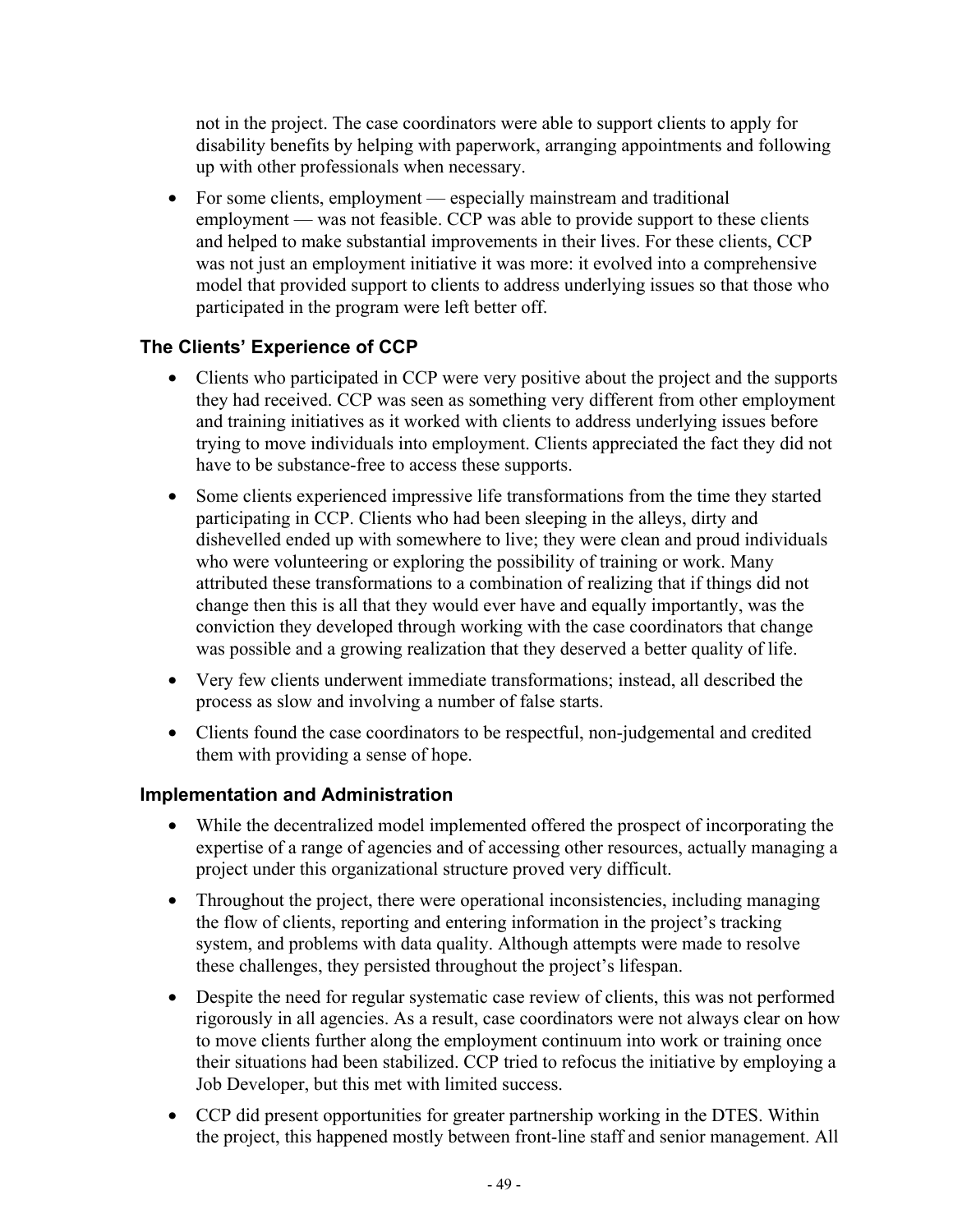agencies reported improved relationships with MEIA staff, but relatively little collaboration occurred outside of CCP.

- The case coordinators had autonomy and flexibility over how they managed their caseloads as well as how they used the client intervention funds. This was positive in that they were able to meet client needs creatively, but it presented challenges in managing this variation given the employment focus of the project.
- The Case Coordination Project encountered challenges that limited implementation.

## **OUTSTANDING ISSUES FOR POLICY AND PRACTICE**

The Case Coordination Project represented an innovative approach to providing supports to long-term unemployed residents of the DTES. The aim of the CCP was to explore whether this approach could be used to help long-term unemployed individuals move into work or to become more self-sufficient. The findings from this evaluation suggest that in order to achieve employment outcomes with individuals experiencing multiple and complex barriers the underlying issues must be addressed as well as ensuring individuals basic needs are being met. When clients' health, housing and related issues were being addressed or managed, clients needed to have the coping skills to enable them to cope with the challenges of everyday life. These findings are indicative rather than conclusive partly because of the relatively small number of individuals who moved into employment and because of data quality issues that limited analyses. Further research is required to explore whether these findings and the lessons arising from the Case Coordination Project are transferable. In conducting this evaluation, a number of issues for policy and practice merit further consideration:

- The personal accounts of the changes individual clients made while participating in CCP are encouraging, though there were limitations in the implementation of CCP which restricted the reach of the project, as evidenced by the relatively small number of clients who were accepted into and participated in the project. The question for policy and practice is whether these personal accounts could have been replicated with more eligible clients.
- The number of clients referred to the Case Coordination Project suggests that over 600 clients were identified as being in need of the type of supports the project provided, yet only 329 actually participated in the project and received help. While the data showed that the reason for this discrepancy was because of no-shows, the challenge to policy and practice is two-fold: first, how do you engage with these individuals in order to provide services to them? Secondly, how do you manage "noshows" effectively?
- CCP data shows that a relatively large proportion of clients had their MEIA Income Assistance designation changed as they were found to be eligible for disability benefits. The data suggests that clients who are experiencing multiple and complex barriers are unable to navigate and complete the application process without considerable support. The challenge is how to provide this support to individuals who in many cases would struggle to attend appointments and complete detailed application forms.